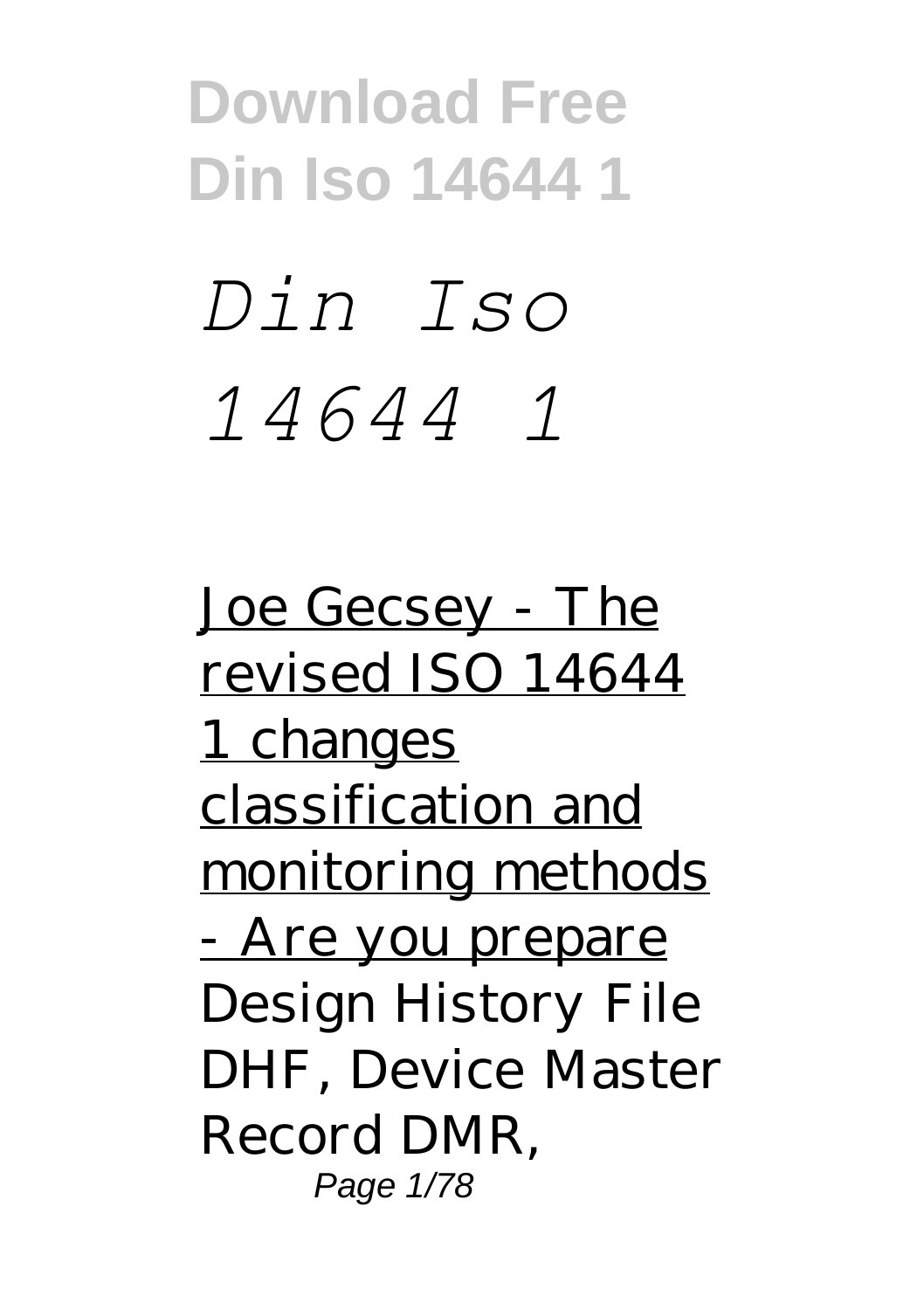Device History Record DHR and Technical File TF Intro to ISO 14644-1 Room Classifications NEW  $(2019)$ Classification and Routine Environmental Monitoring for GMP Cleanrooms  $ISO$  14644 $H$ <del>ntro to</del> ISO 14644-2 {Part Page 2/78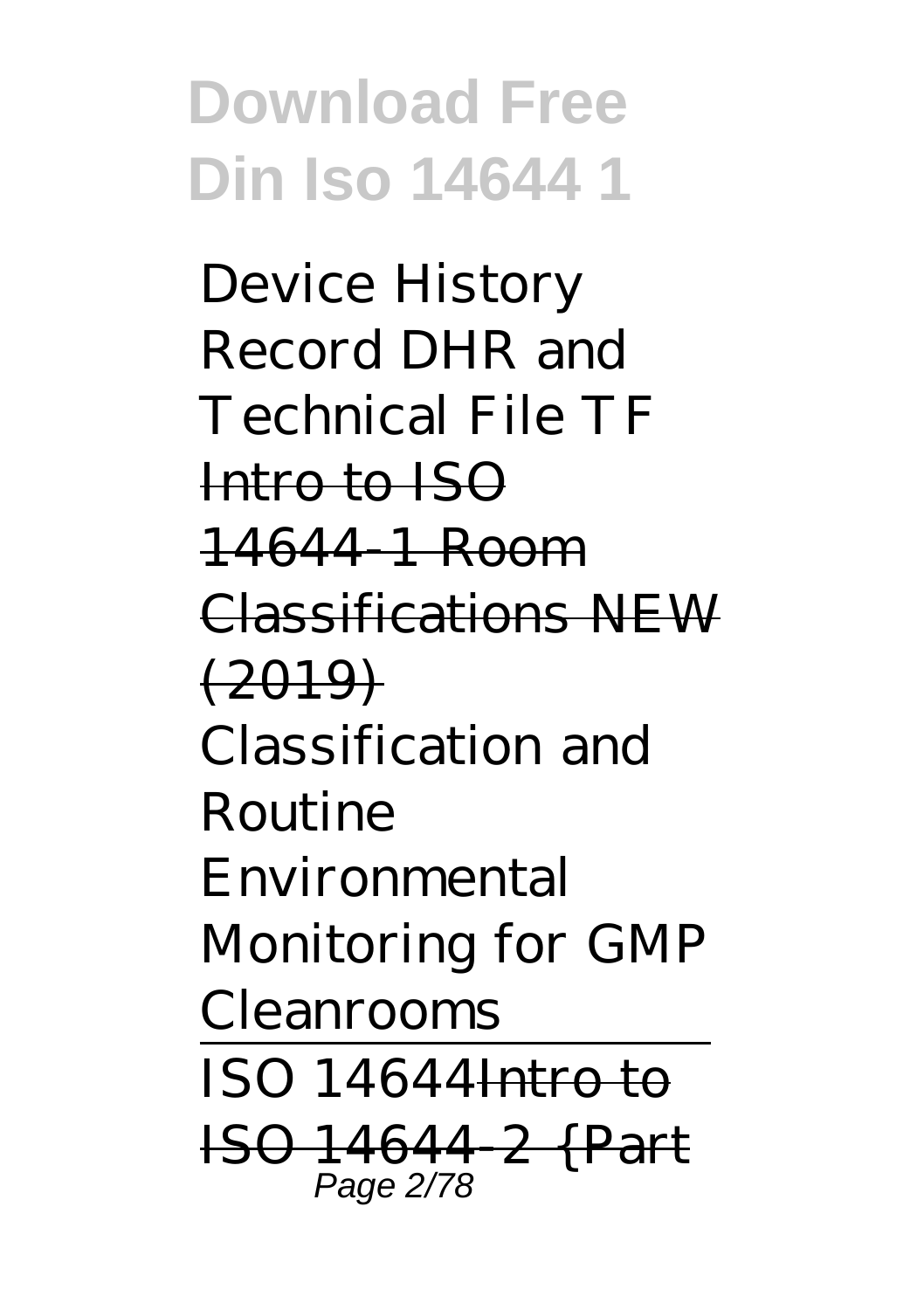<del>2} Cleanroom</del> Particle Sampling Methods (2019) Annex 1 2020 Draft and Cleanroom Classification Joe Gecsey The revised ISO 14644 1 changes classification and monitoring methods Are you prepared *Understanding Cleanroom Class A* Page 3/78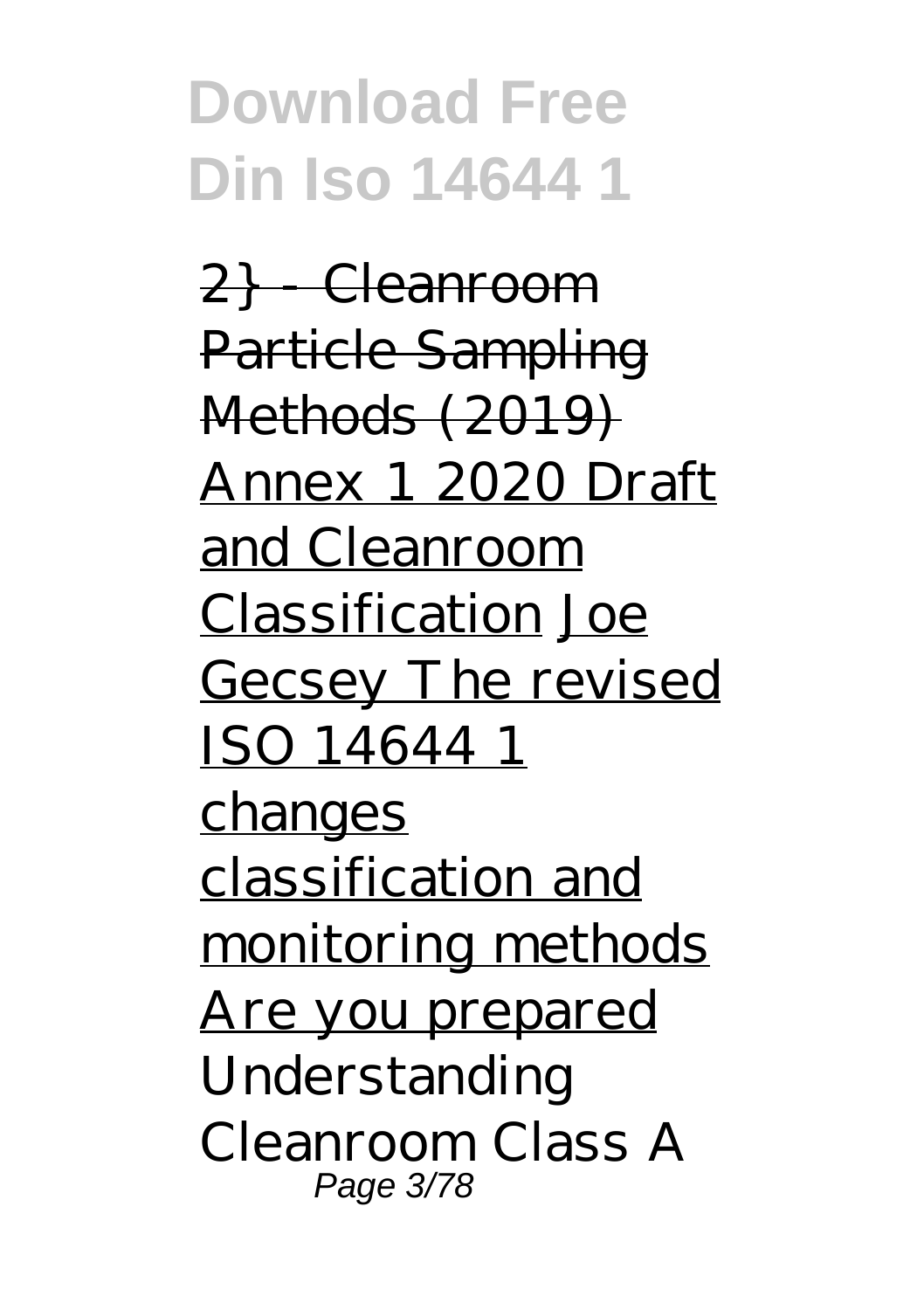*B C D with ISO Equivalents* Intro to ISO 14644-2 {Part 1} - Cleanroom Monitoring Plan  $(2019)$ Particle Count in

Pharmaceutical Industry*ISO 11607 packaging changes explained | 10x Medical Device Conference* **Air flow visualization** Page 4/78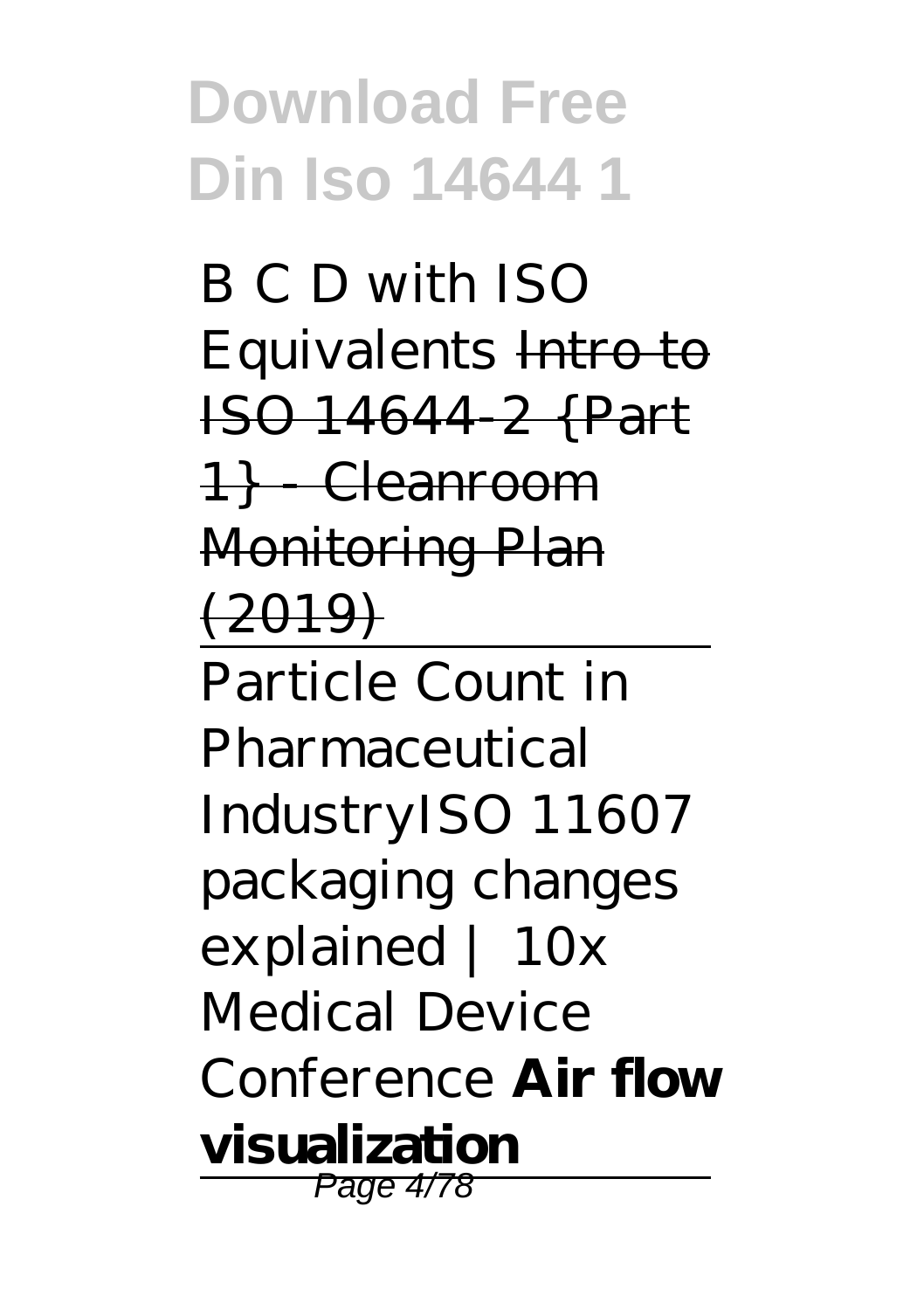What Is A Cleanroom Animation **Cleanroom | ISO Certified 9001: 2015 \u0026 13485: 2016** *EASYPHARMA | CLEAN ROOMS SYSTEM* What Is Cleanroom? - A Basic Introduction to Clean Rooms *Basic Introduction* Page 5/78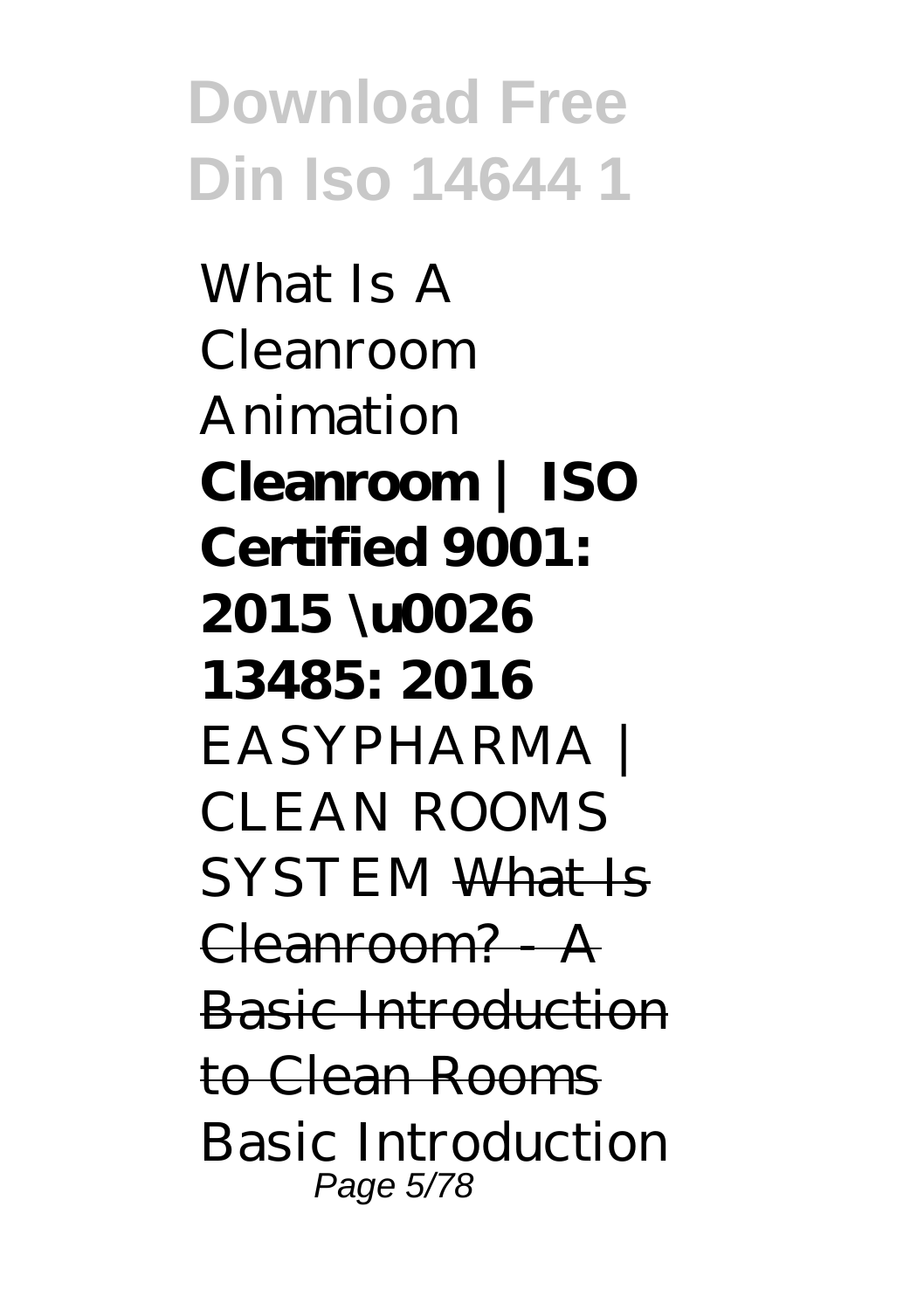*to a Clean Room Cleanroom Training Video* Laminar Air Flow (L.A.F.)In Hindi /English\_GLA University\_Deepak Nishad Annex 1 2020 Draft and Cleanroom Monitoring Suiting up to enter our Class 100 Cleanroom Cleanrooms: A Page 6/78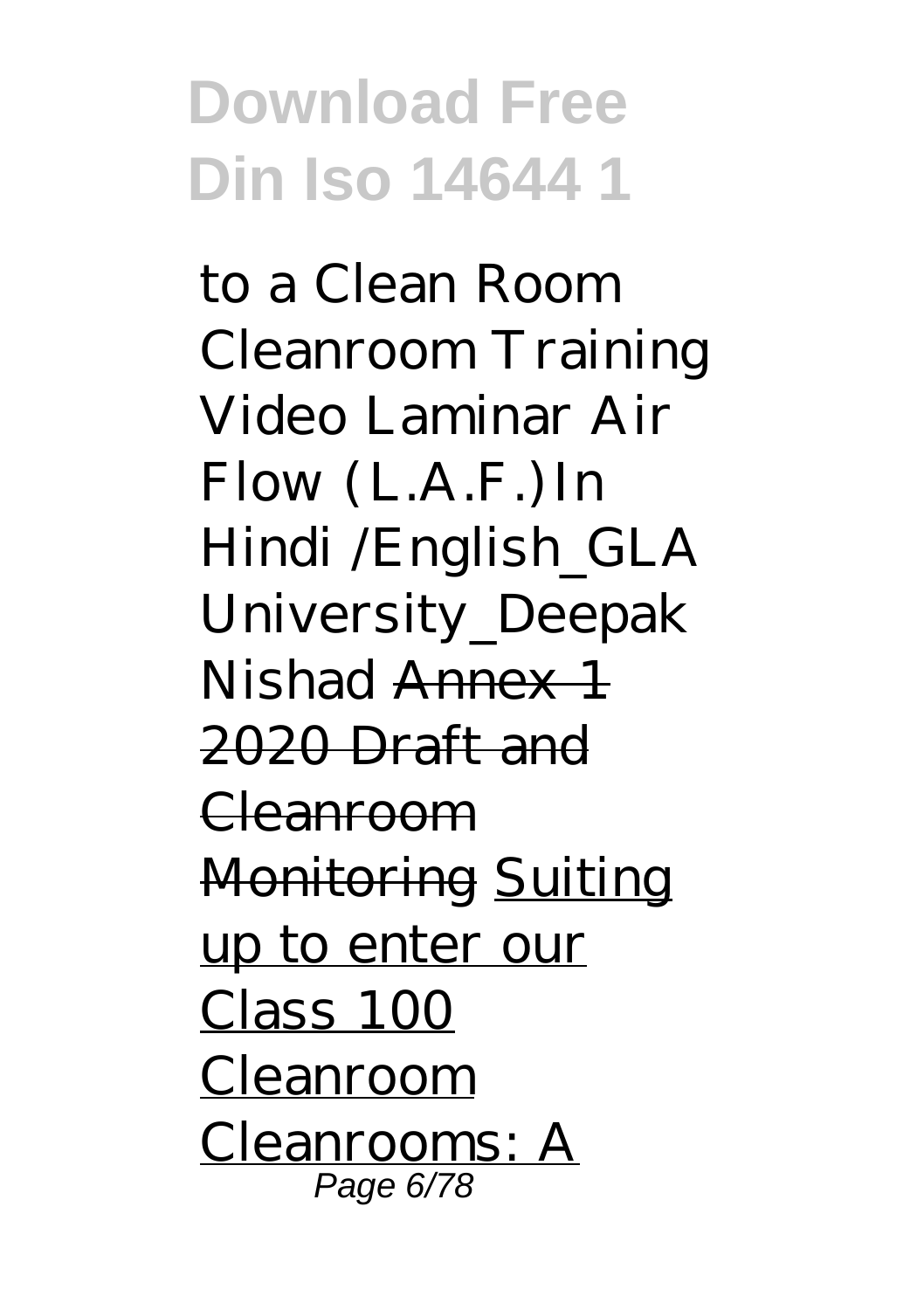Quick Guide to Classifications, Design \u0026 Standards **ISO 14644 Family Overview** Webinar Valtria Nueva ISO 14644 1 2 2015 impacto en la Industria Farmacé utica *DHF*. *DMR, DHR and TF Regulatory Documents* Page 7/78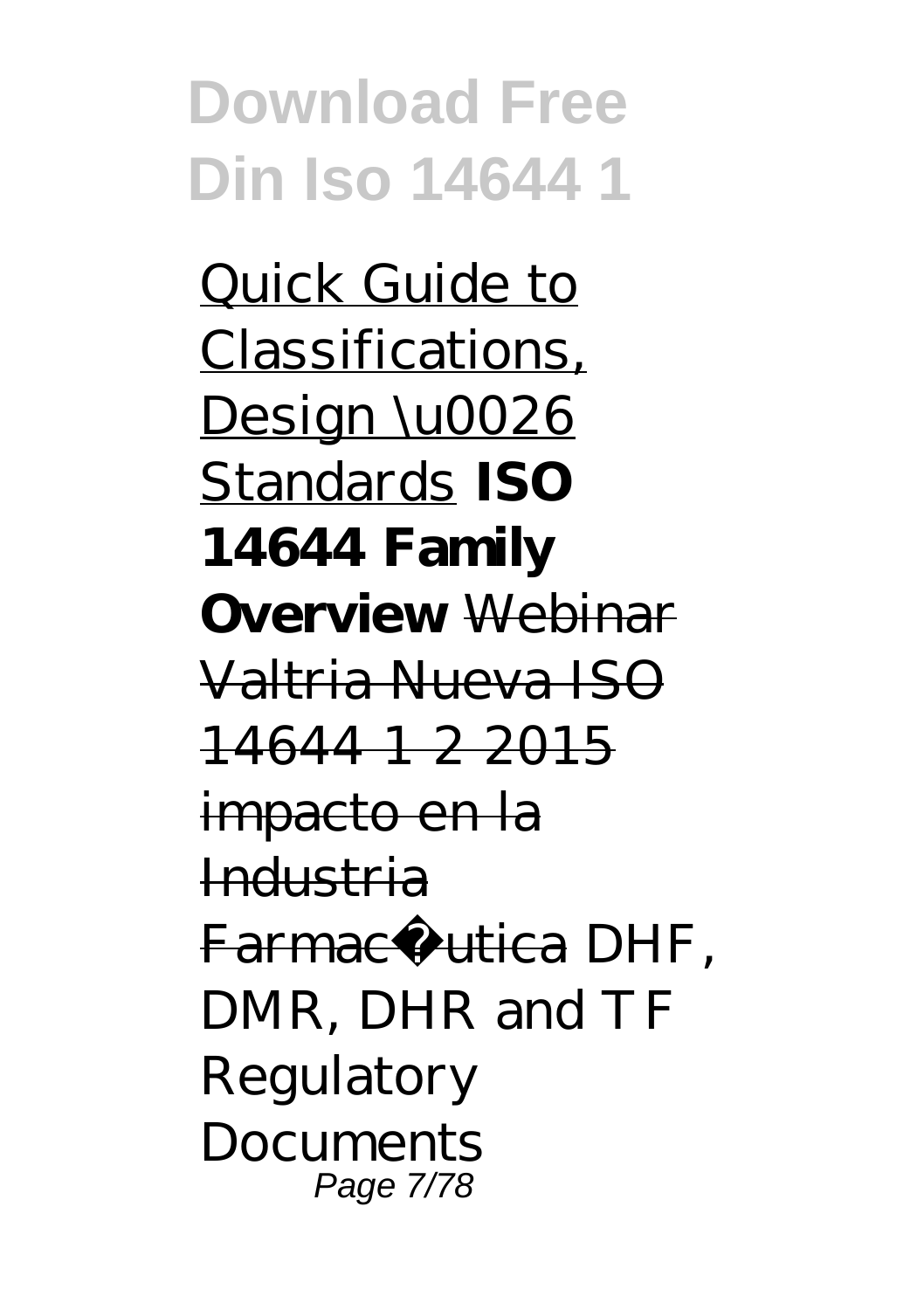*Explained LaboGene's new class 2 safety cabinets - low noise \u0026 energy consumption* Regulatory **Documents** Explained - DHF, DMR, DHR and TF Part 6: Clean room production. With Josef Willenbring. FDA Quality Page 8/78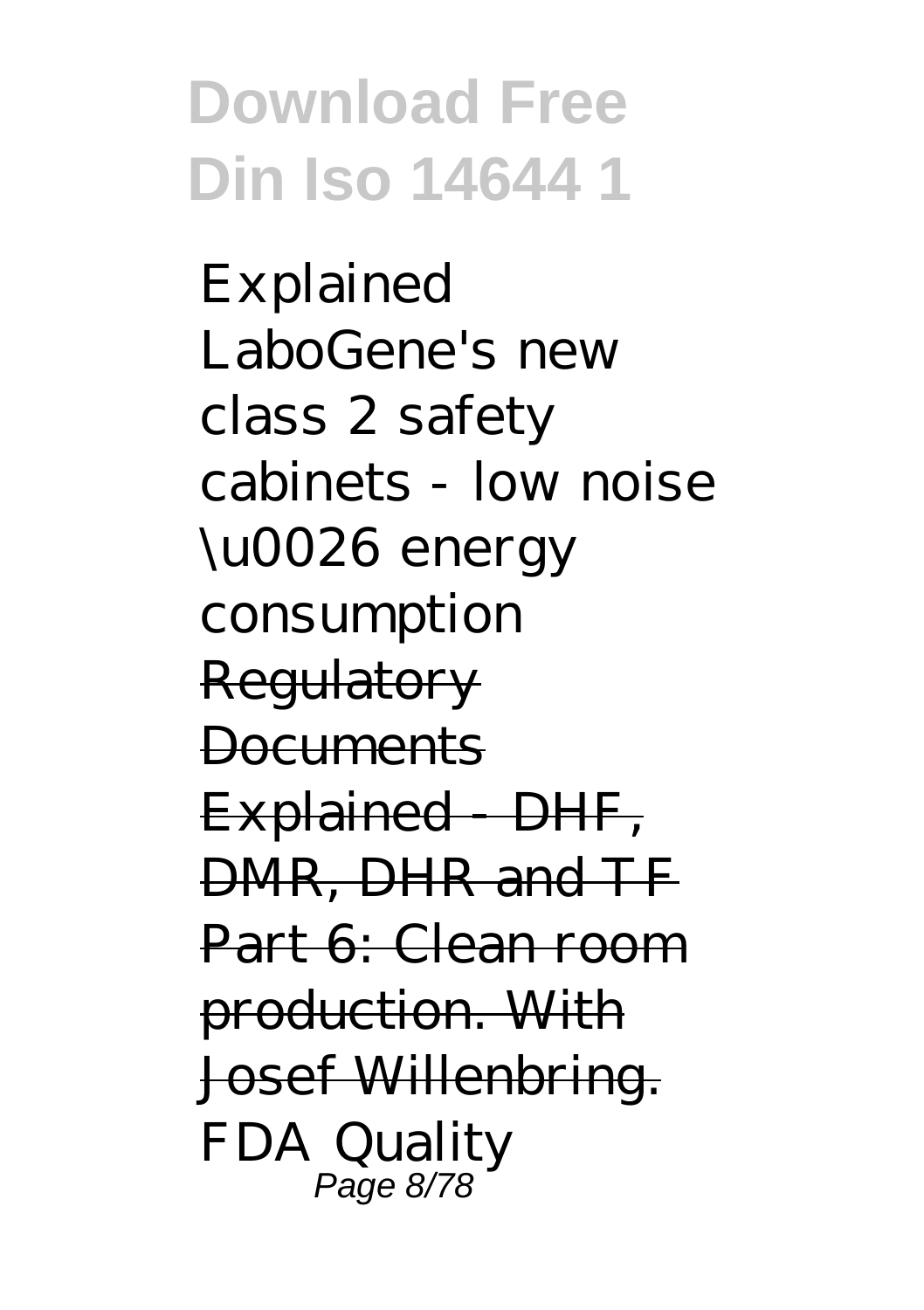Systems Regulation Requirements - Regulatory Documents Explained Din Iso 14644 1 ISO 14644-1:2015 does not provide for classification of particle populations that are outside the specified lower threshold particlesize range,  $0,1 \mu$  m Page 9/78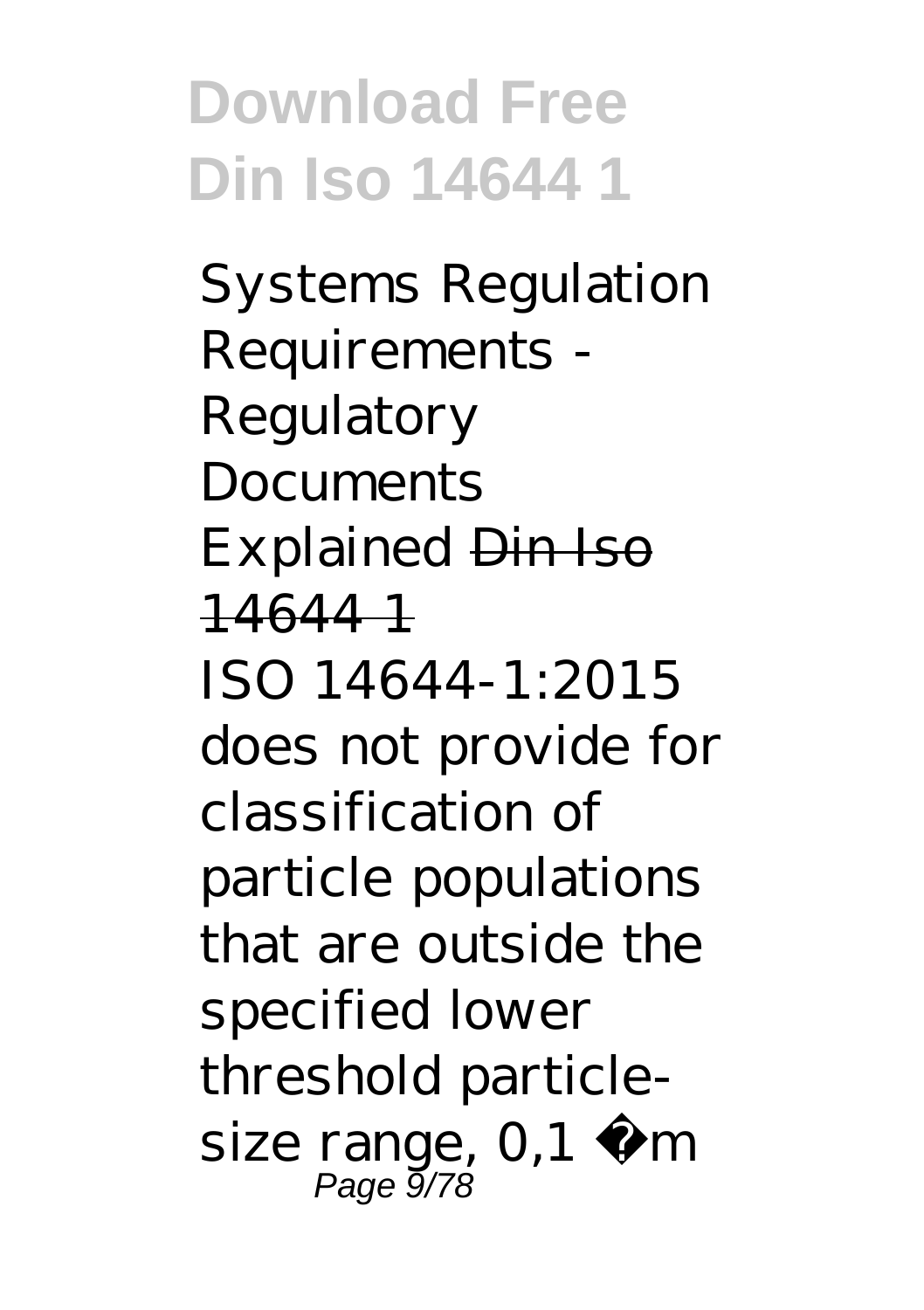to  $5 \mu$  m. Concentrations of ultrafine particles (particles smaller than  $0,1 \mu$  m) will be addressed in a separate standard to specify air cleanliness by nanoscale particles.

 $IBO - ISO$  $14644 - 1:2015 -$ Cleanrooms and Page 10/78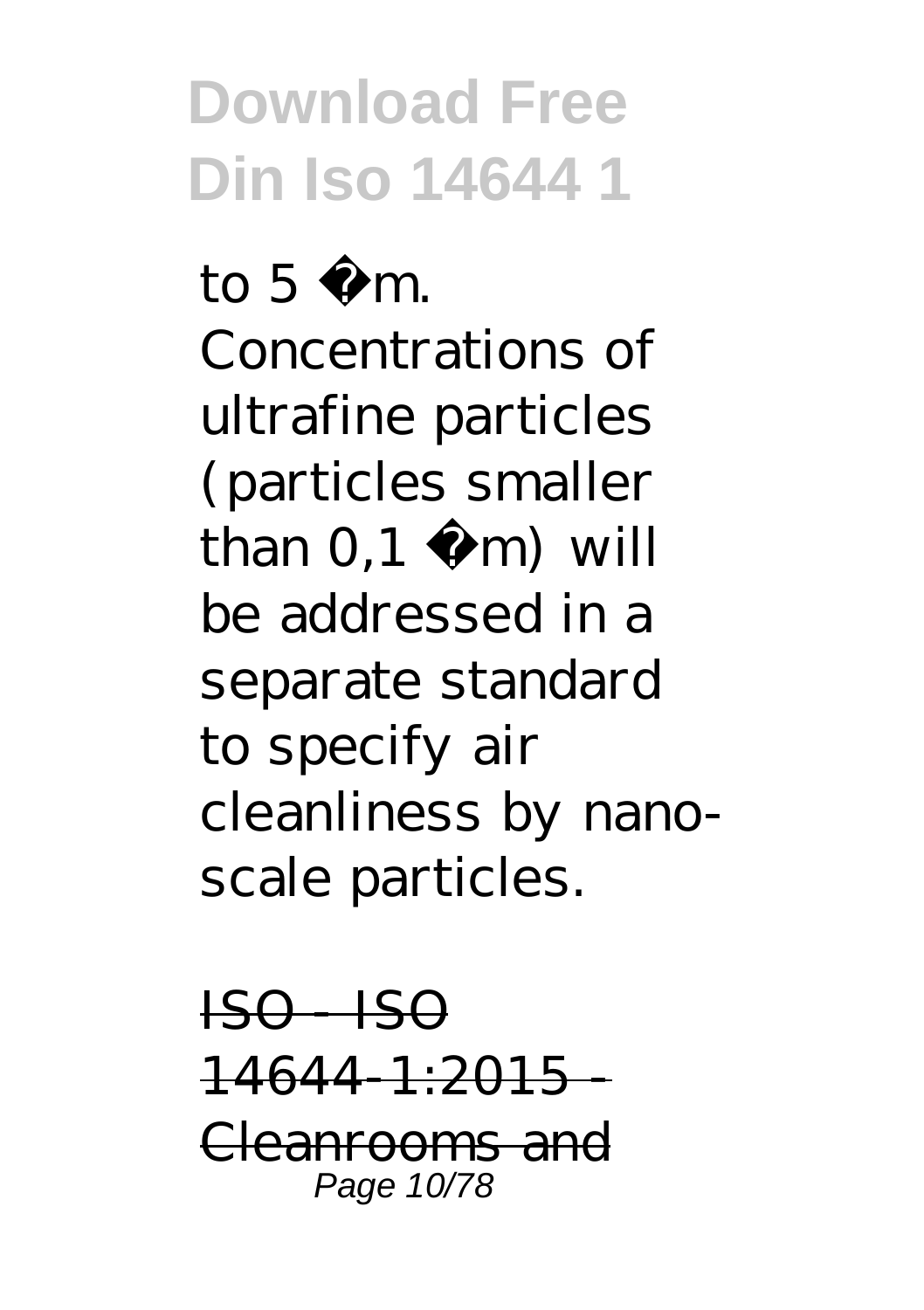associated ... Concentrations of ultrafine particles (particles smaller than  $0,1$  m) are addressed in ISO 14644-12, which specifies air cleanliness by nanoscale particles, while an M descriptor (see Annex C) may be used to quantify Page 11/78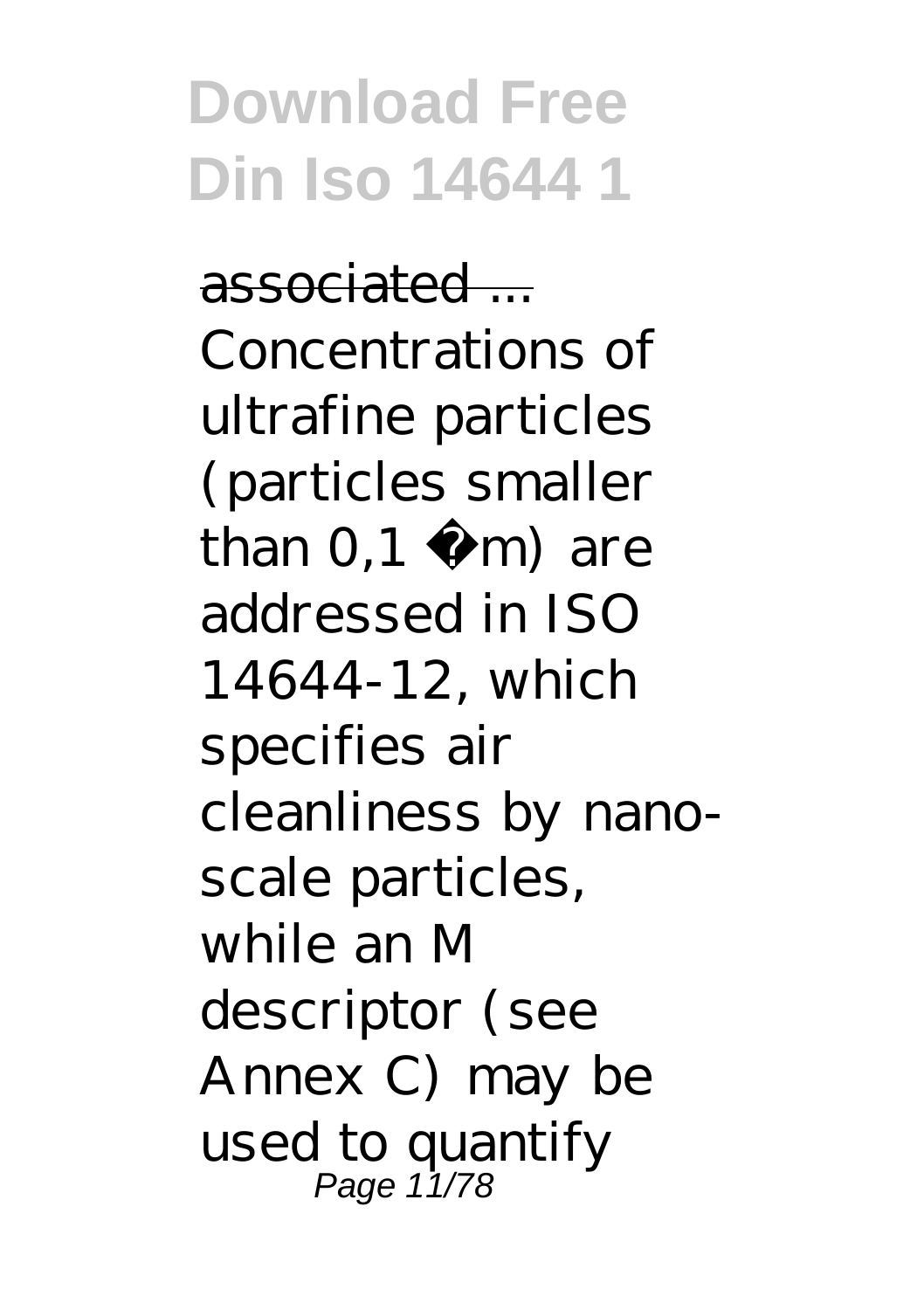populations of macroparticles (particles larger than  $5 \text{ m}$ .

DIN EN ISO  $14644 - 1:2016$ Cleanrooms and associated ... din en iso 8536-4 :  $2013 \cdot$  infusion equipment for medical use - part 4: infusion sets for Page 12/78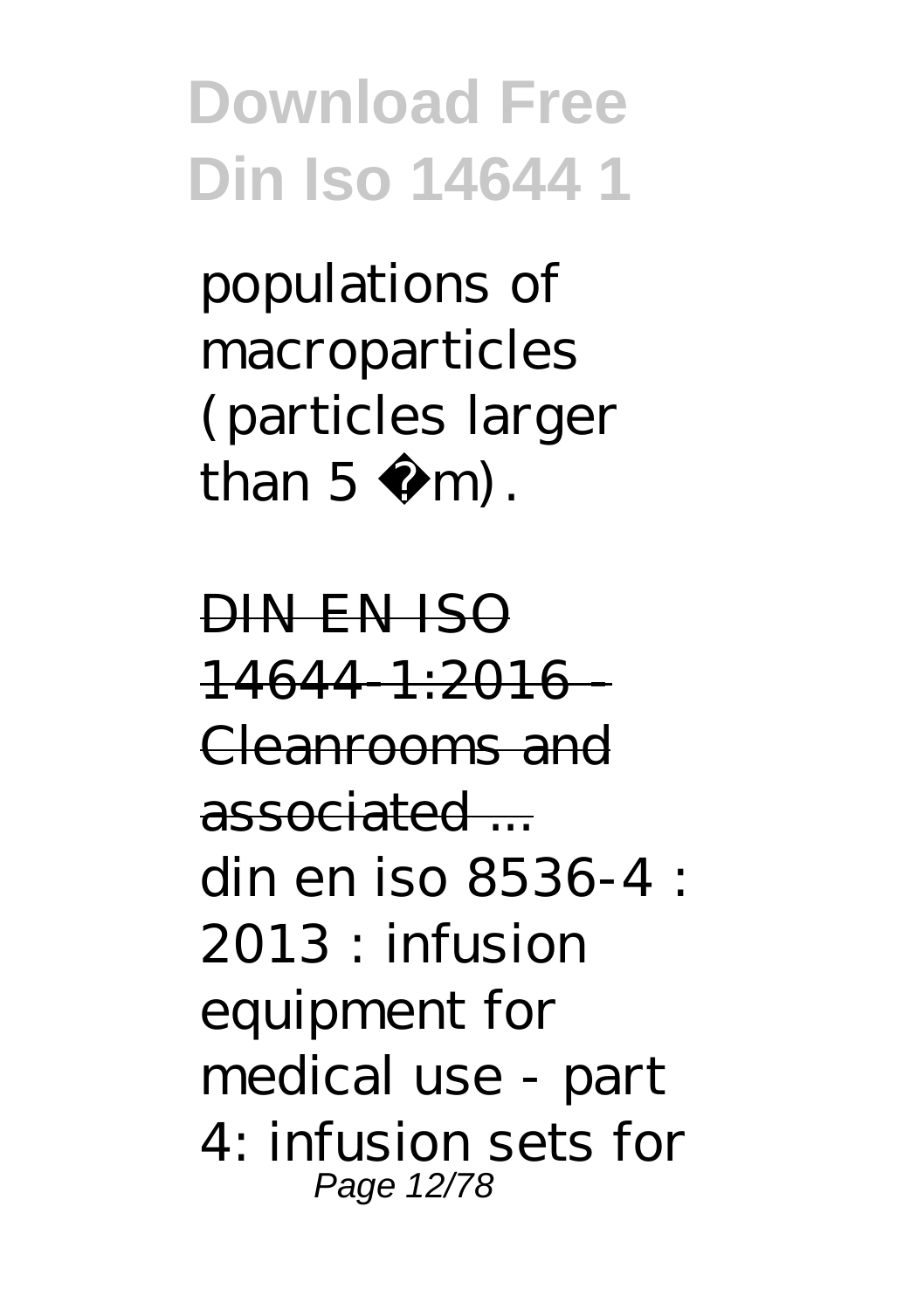single use, gravity feed (iso 8536-4:2010 + amd 1:2013) din en iso 14644-3 : 2006 : cleanrooms and associated controlled environments - part 3: test methods

DIN EN ISO 14644-1 : 2016 | CLEANROOMS Page 13/78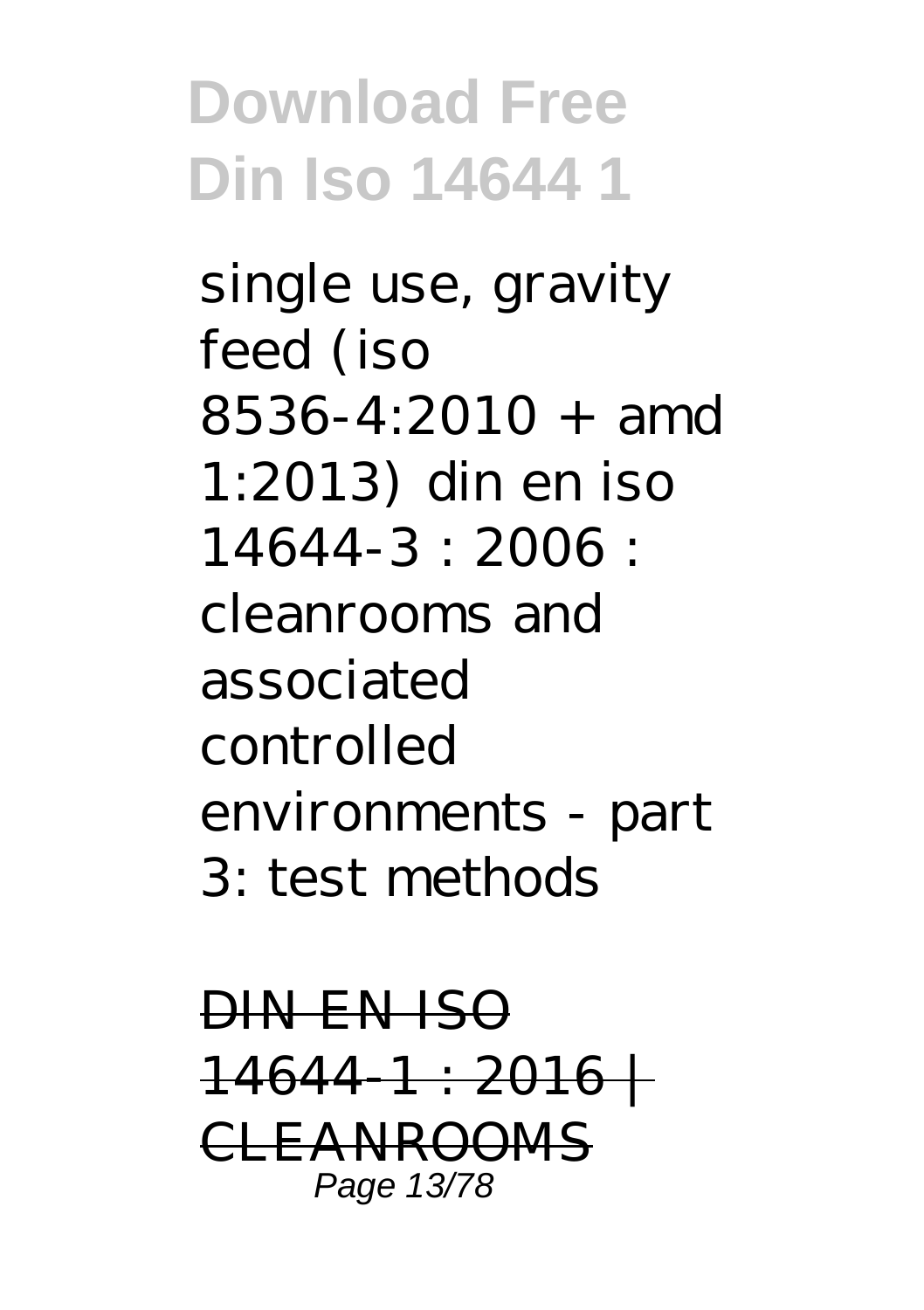**Download Free Din Iso 14644 1** AND ASSOCIATED ... DIN EN ISO 14644-1 Cleanrooms and associated controlled environments - Part 1: Classification of air cleanliness by particle concentration (ISO 14644-1:2015) standard by DIN-Page 14/78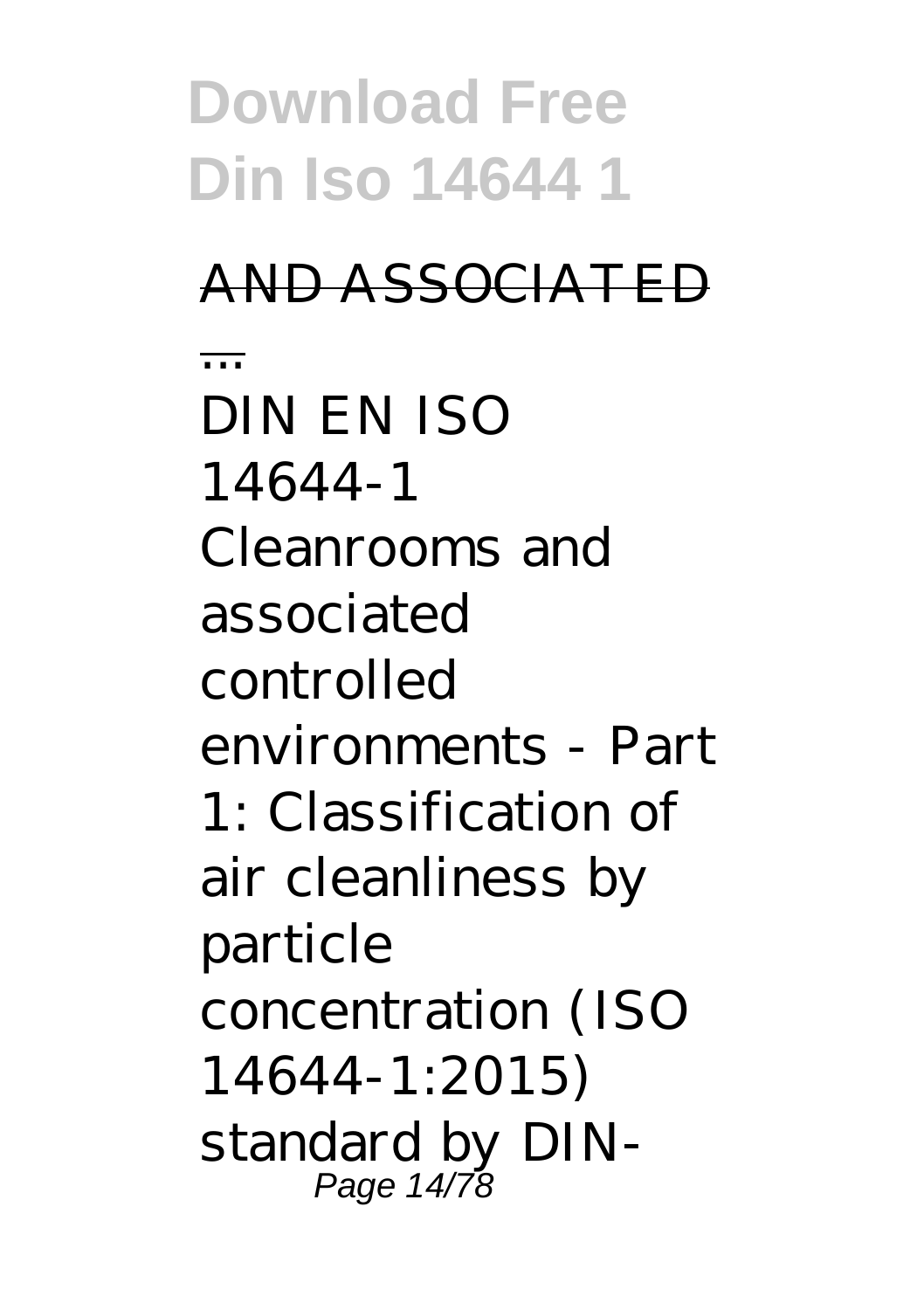adopted Europeanadopted ISO Standard, 06/01/2016. View all product details ...

DIN EN ISO  $14644 - 1 -$ Techstreet buy din en iso 14644-1 e : 2016 cleanrooms and associated controlled Page 15/78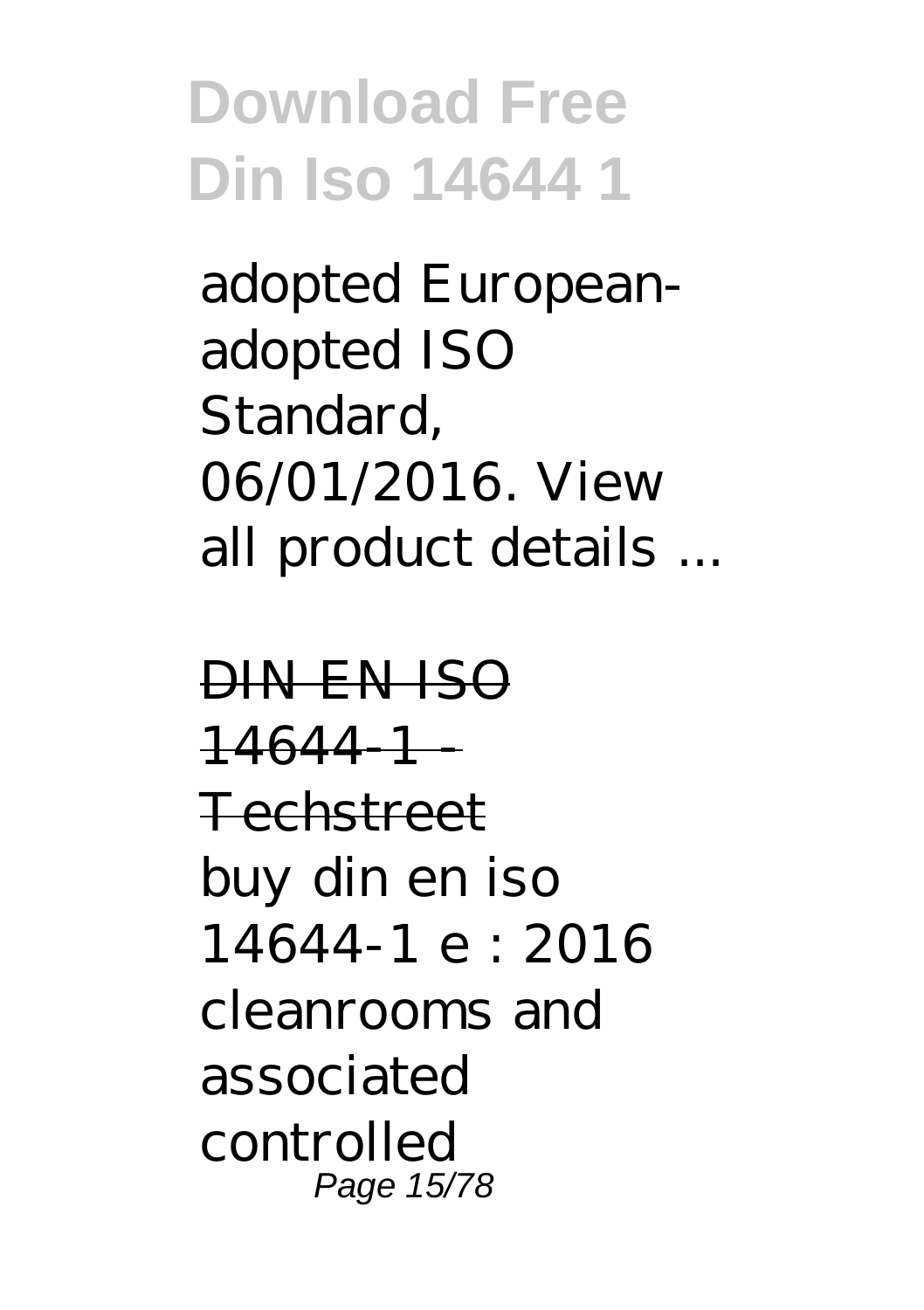environments - part 1: classification of air cleanliness by particle concentration (iso 14644-1:2015) from sai global

DIN EN ISO 14644-1 E : 2016 | CLEANROOMS AND ASSOCIATED ...

This part of ISO Page 16/78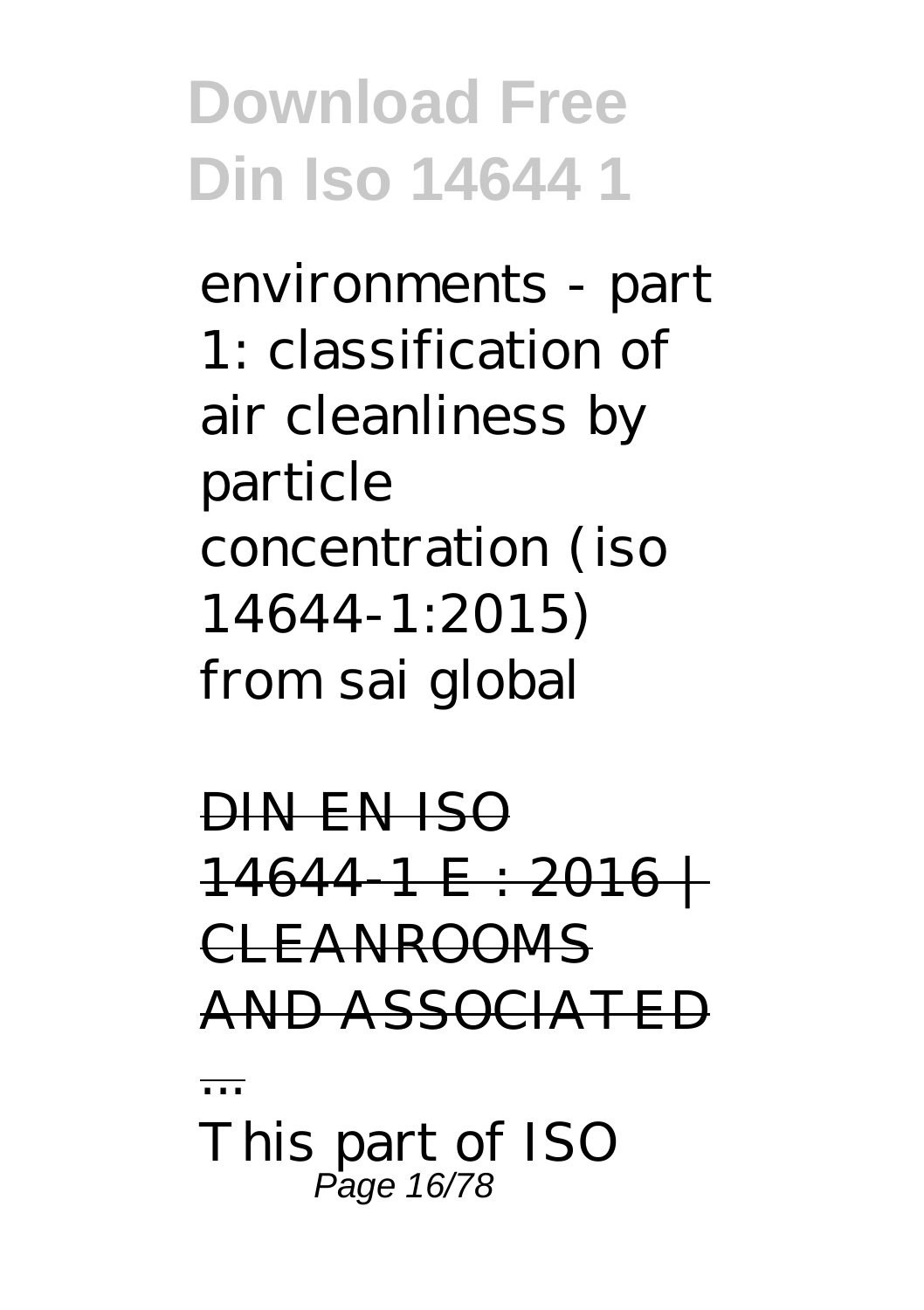14644 does not provide for classification of particle populations that are outside the specified lower threshold particlesize range,  $0,1 \mu$  m to  $5 \mu$  m. Concentrations of ultrafine particles (particles smaller than  $0,1 \mu$  m) will be addressed in a Page 17/78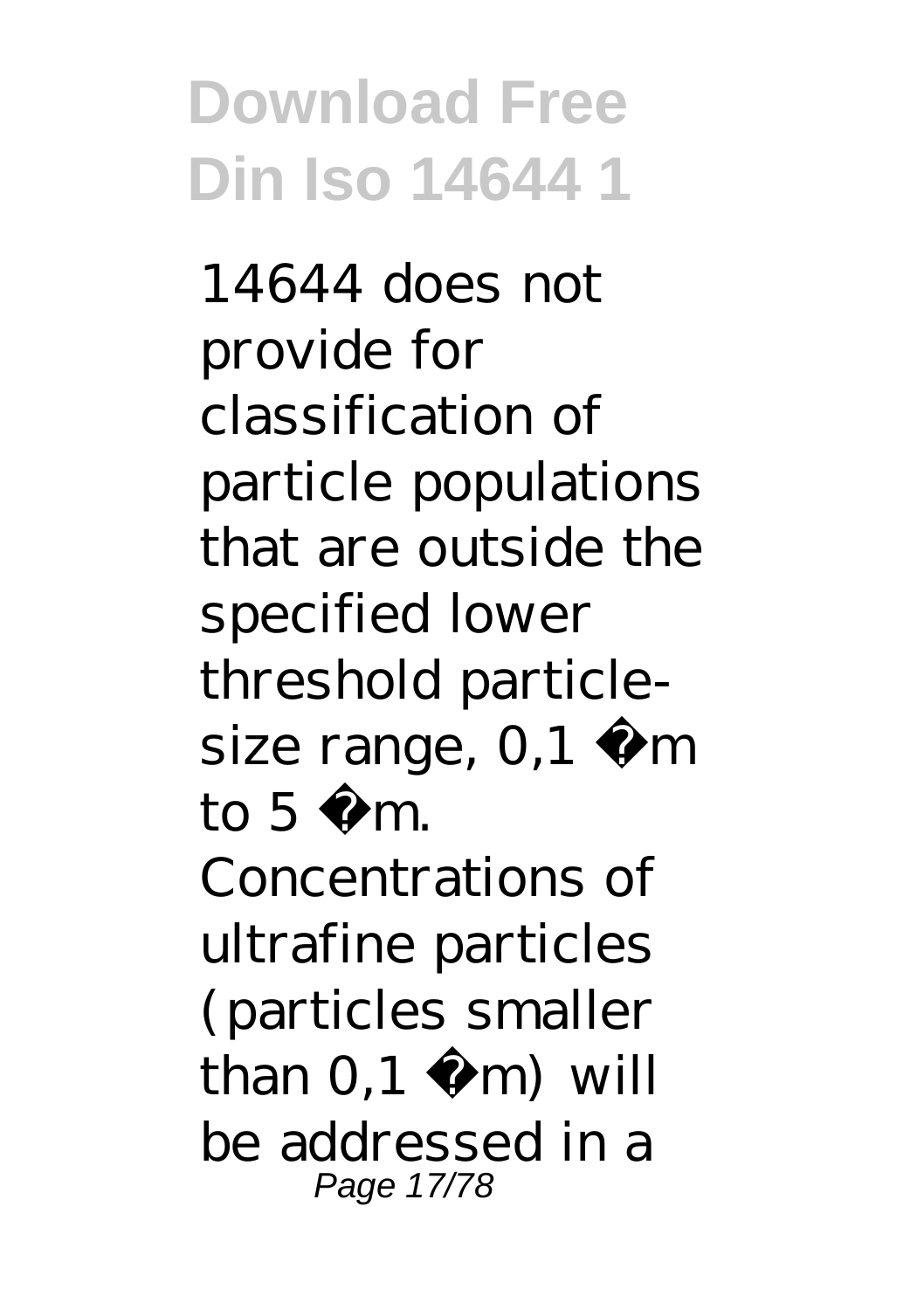separate standard to specify air cleanliness by nanoscale particles.

Cleanrooms and associated controlled environments No assumptions are made regarding the distribution of the actual particle counts over the Page 18/78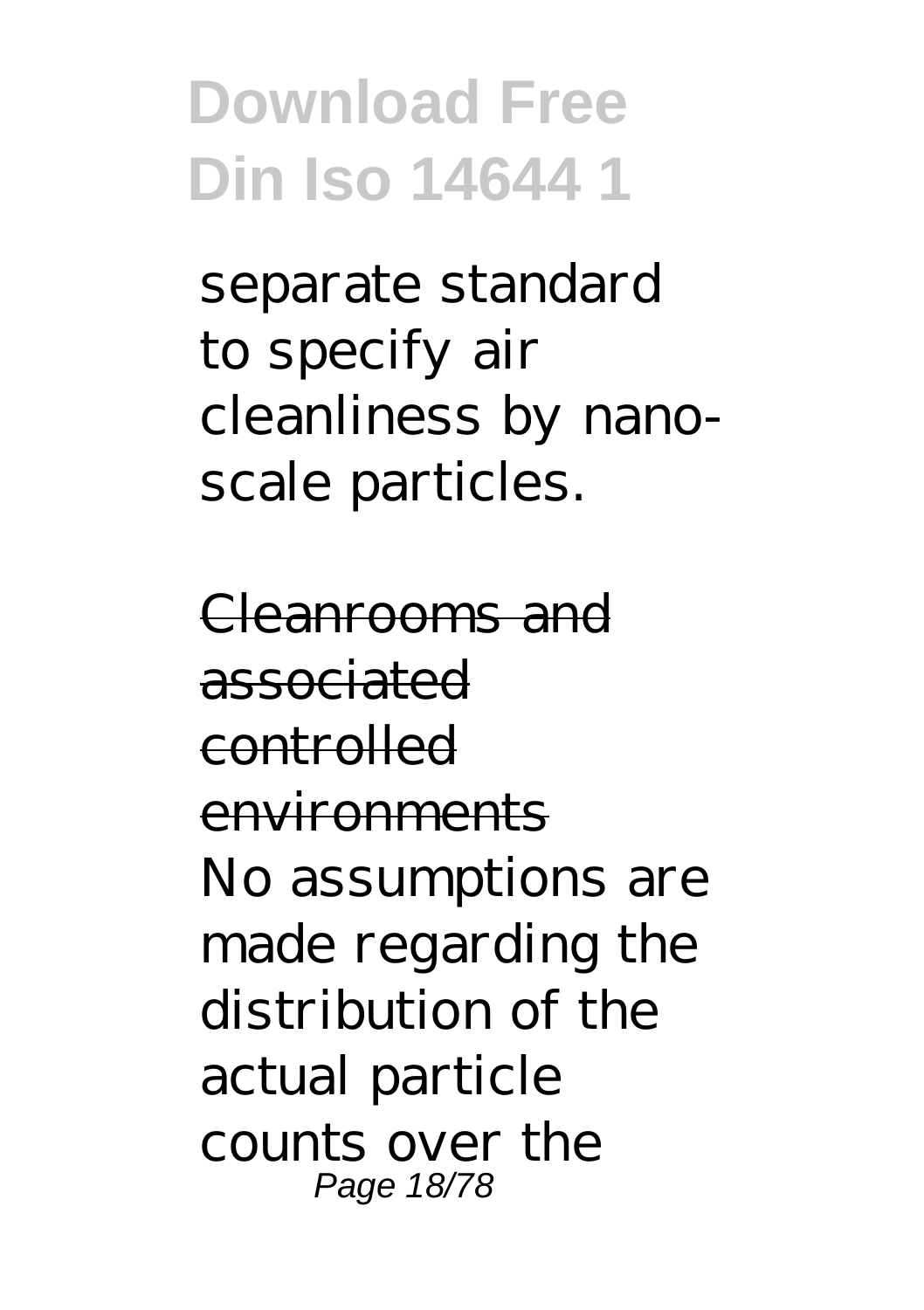area of the cleanroom or clean zone; while in ISO 14644-1:1999 an underlying assumption was that the particle counts follow the same normal distribution across the room, this assumption has now been discarded to allow the sampling Page 19/78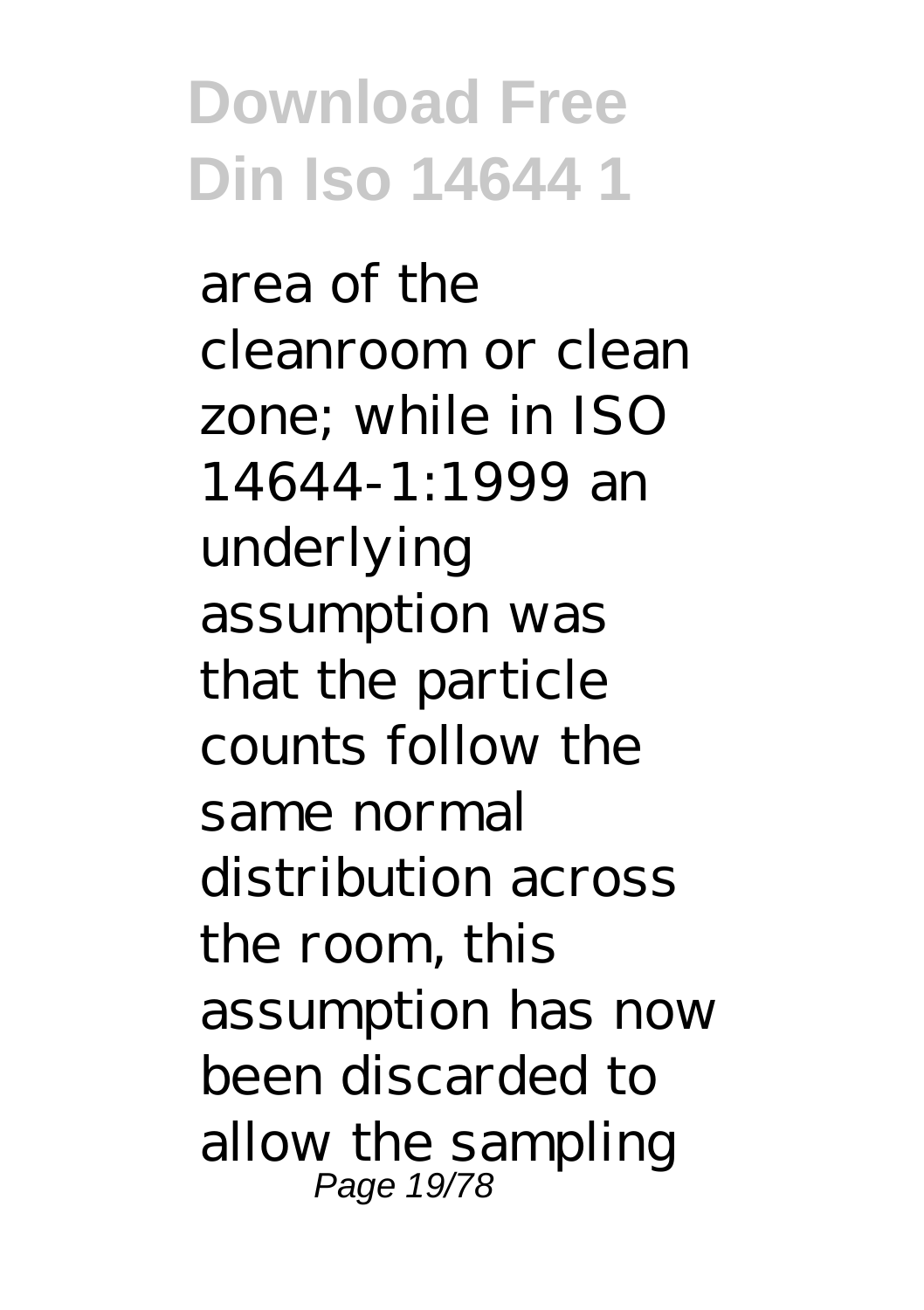to be used in rooms where the particle counts vary in a more complex manner.

ISO 14644-1:2015(en), Cleanrooms and associated controlled -Comparison of cleanroom classes according to DIN Page 20/78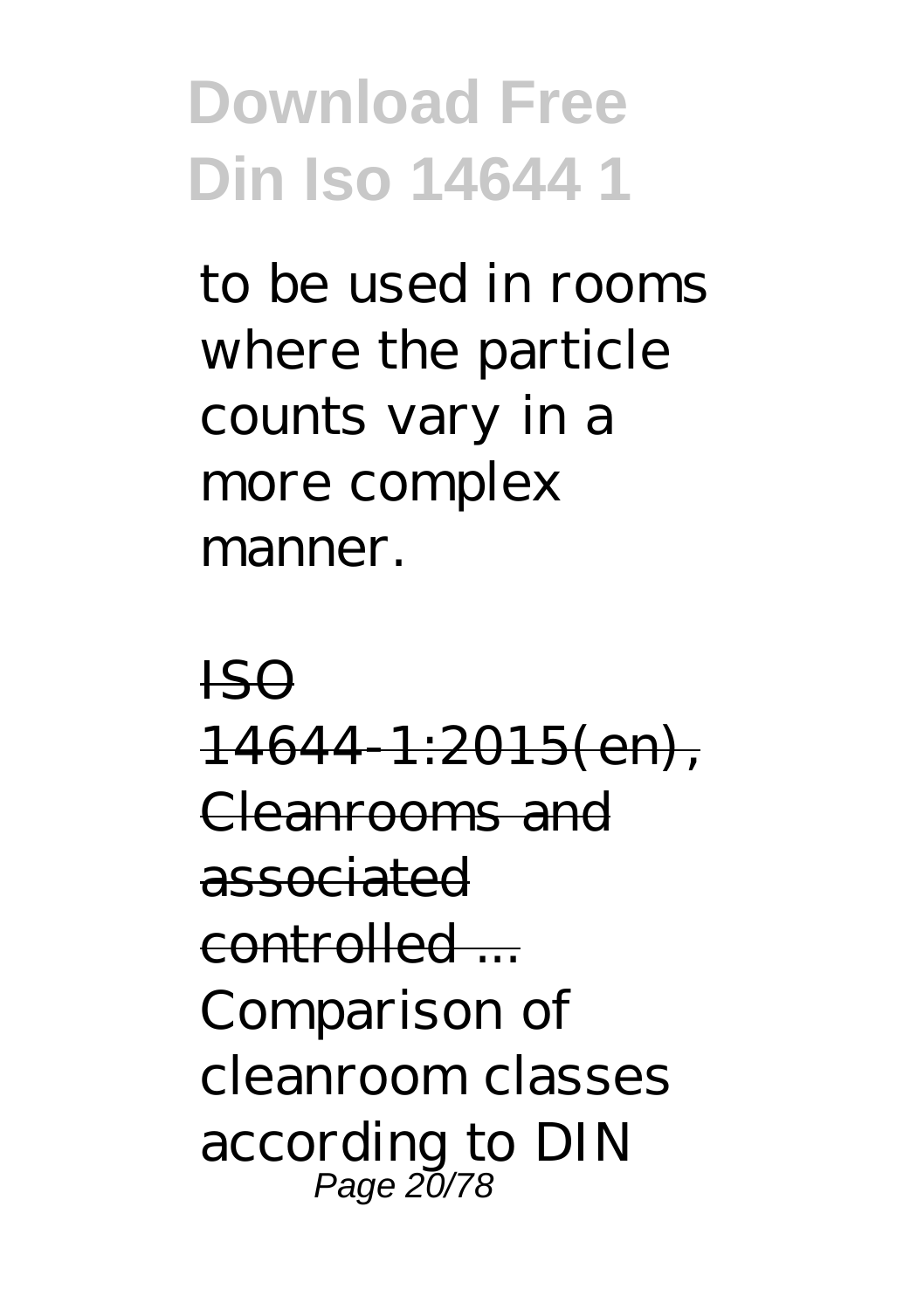EN ISO 14644-1 and US FED 209D For the production of sterile drugs (pharmaceuticals), four clean room classes according to the EU-GMP guideline Annex 1 normally apply with regard to the areas. The following table contains the classification Page 21/78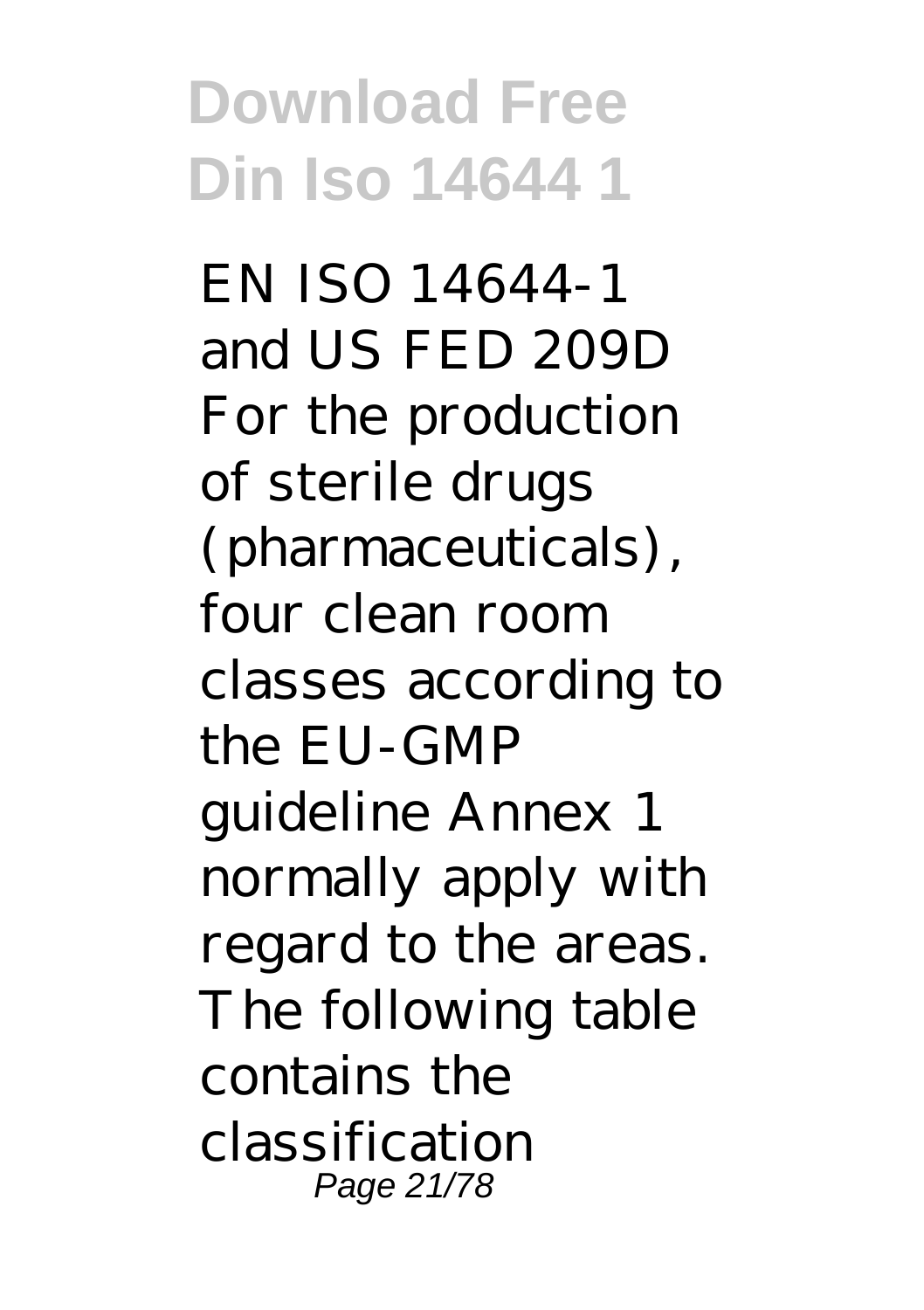according to the particles contained in the air.

Reinraumklassen ISO 14644-1 GMP-Klassen (Pharmazie) | IAB ... After ANSI and IEST petitioned to

 $ISO$  for new standards, the first document of ISO Page 22/78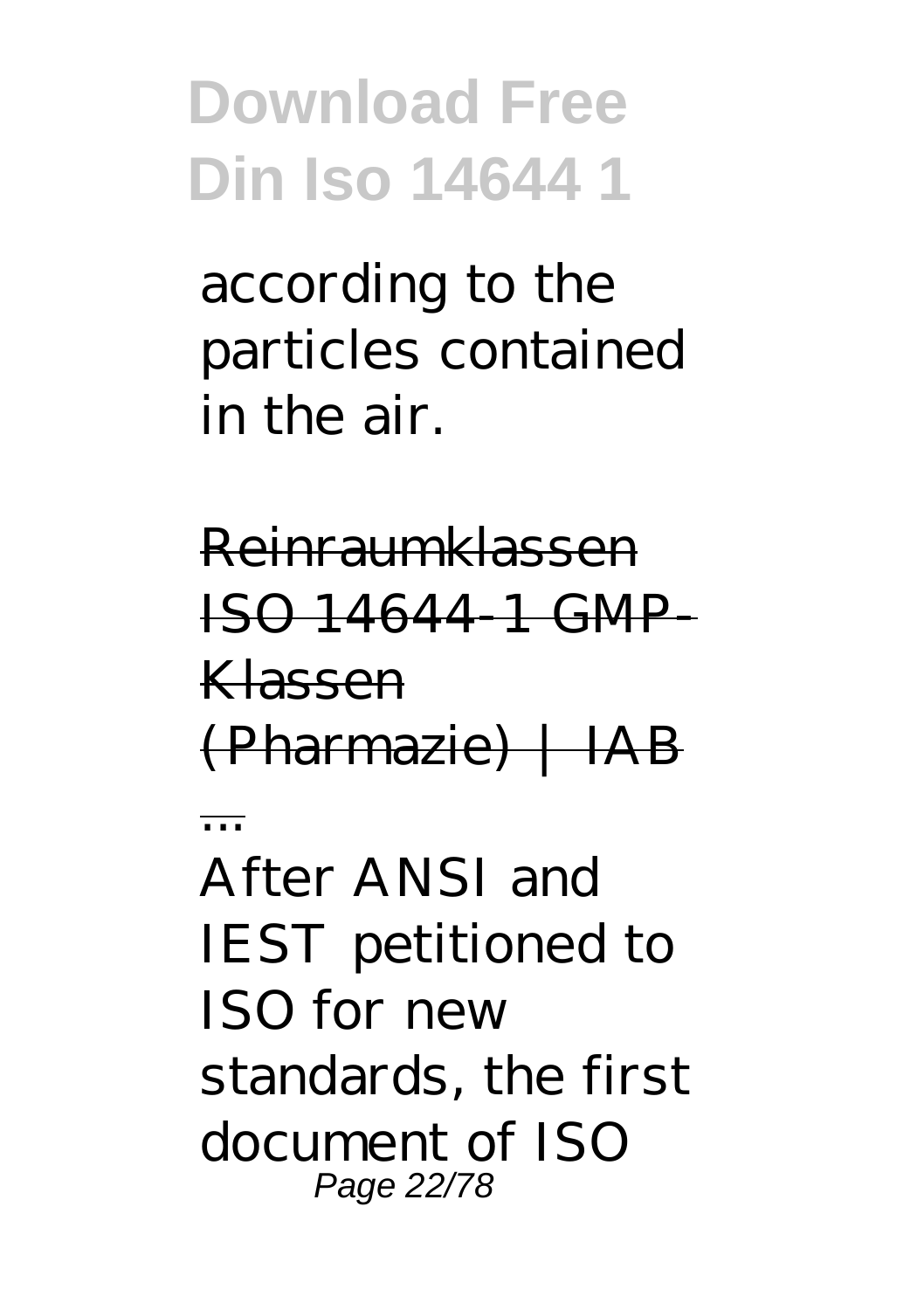14644 was published in 1999, ISO 14644-1. In 2000, ISO 14644-2 was published, which began the process of FED-STD-209E being canceled. On November 29, 2001, the document was canceled and superseded by ISO 14644-1 and ISO Page 23/78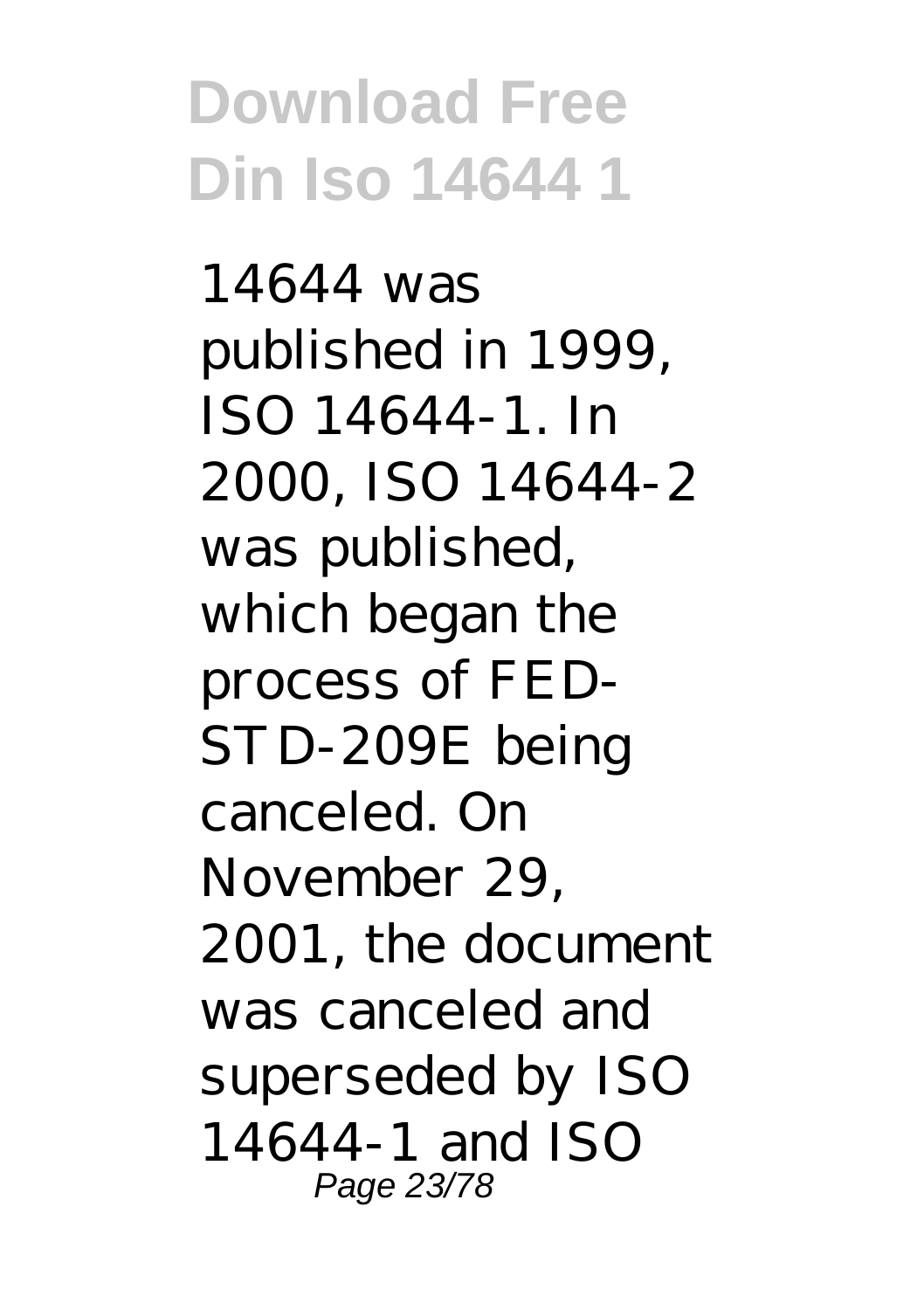14644-2. ISO 14644 is now composed of

ISO 14644 **Wikipedia** What is ISO14644-1? • ISO 14644-1 specifies classes of air cleanliness in terms of the number of particles expressed as a Page 24/78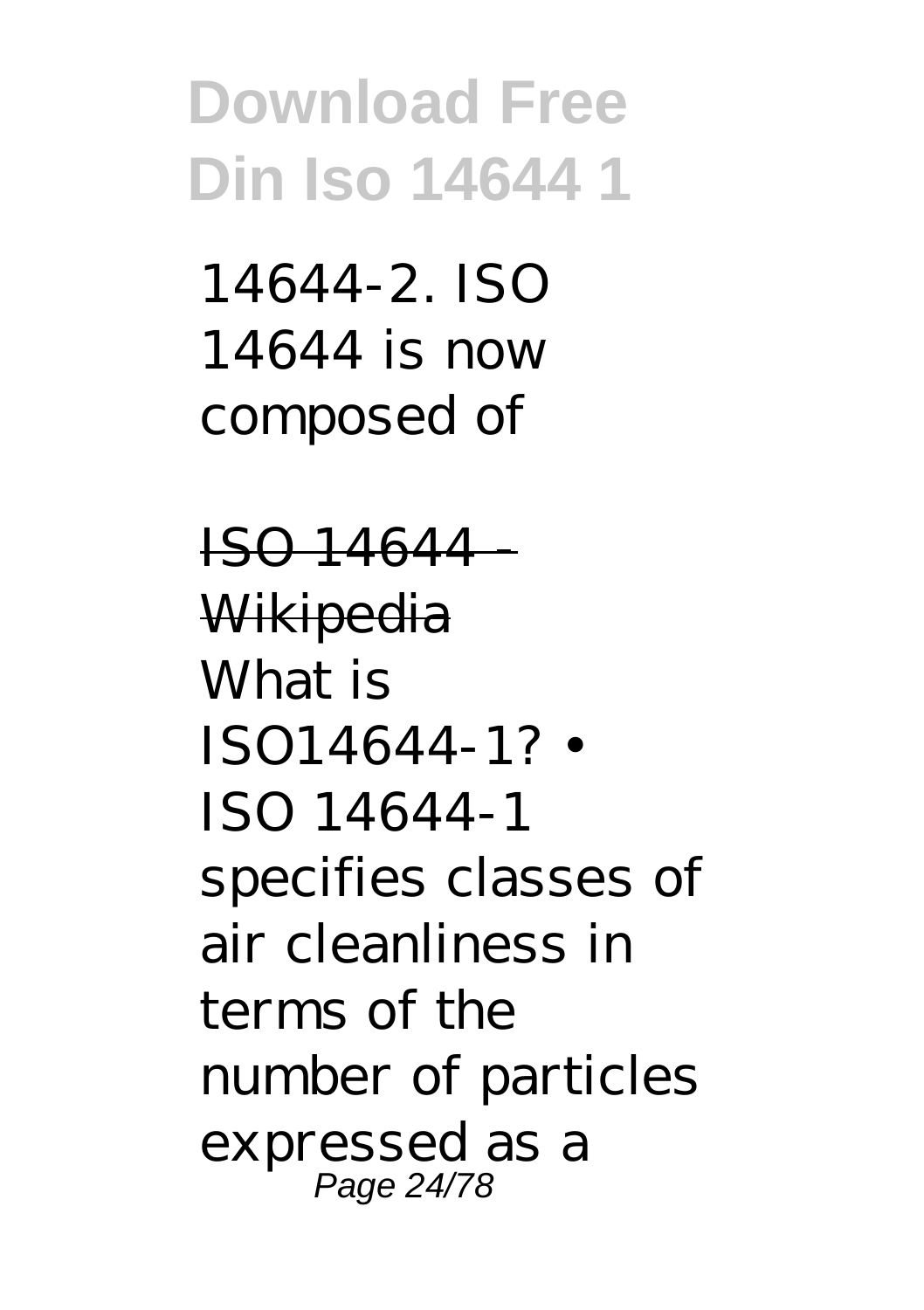concentration in air volume. • It also specifies the standard method of testing to determine cleanliness class, including selection of sampling locations. ISO14644-1 is one of the most used standards in Pharma and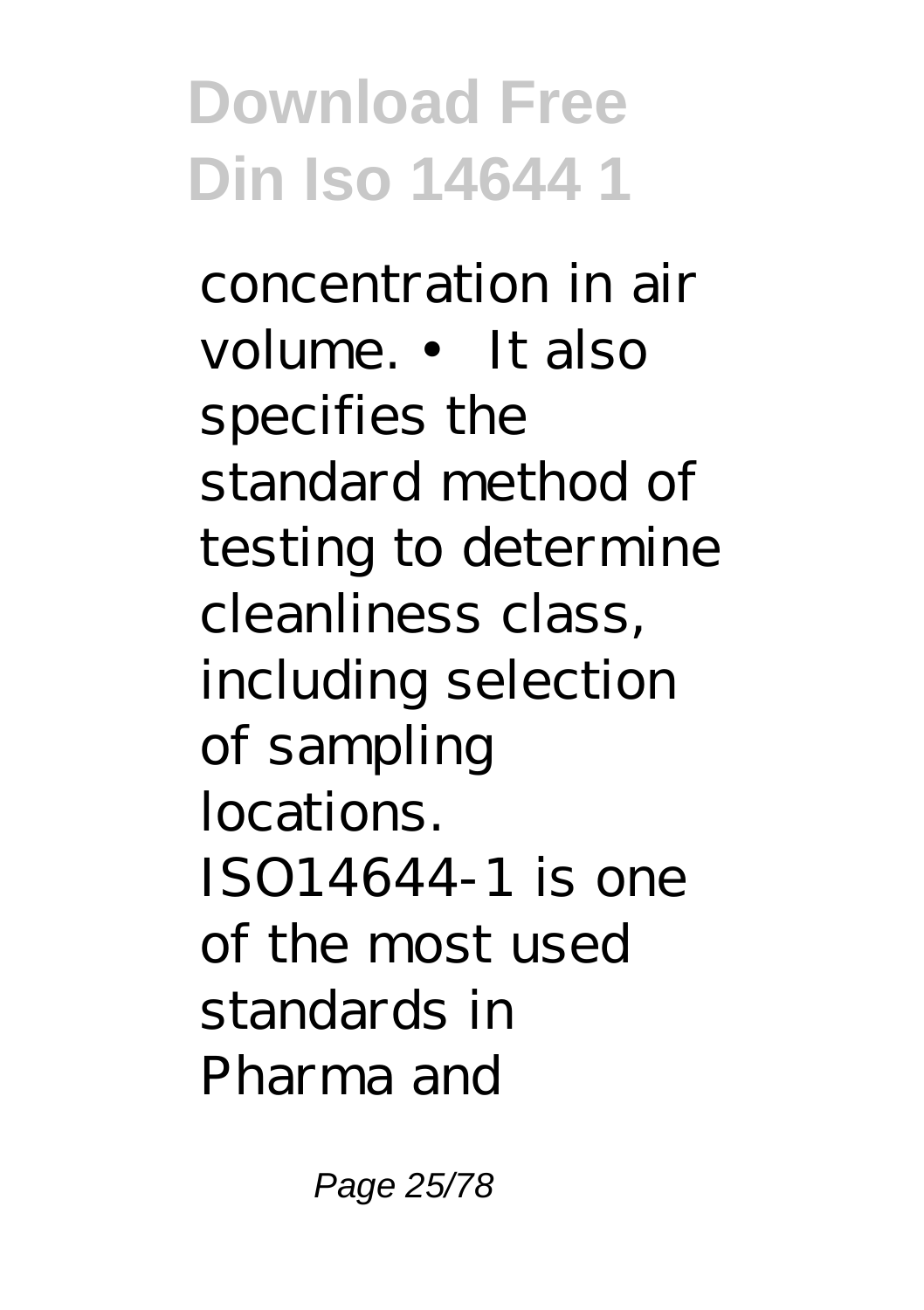Understanding ISO 14644- 1/2:2015 and Becoming **Compliant** ISO 14644-15:2017 provides requirements and guidelines for assessing the chemical airborne cleanliness of equipment and materials which are foreseen to be used Page 26/78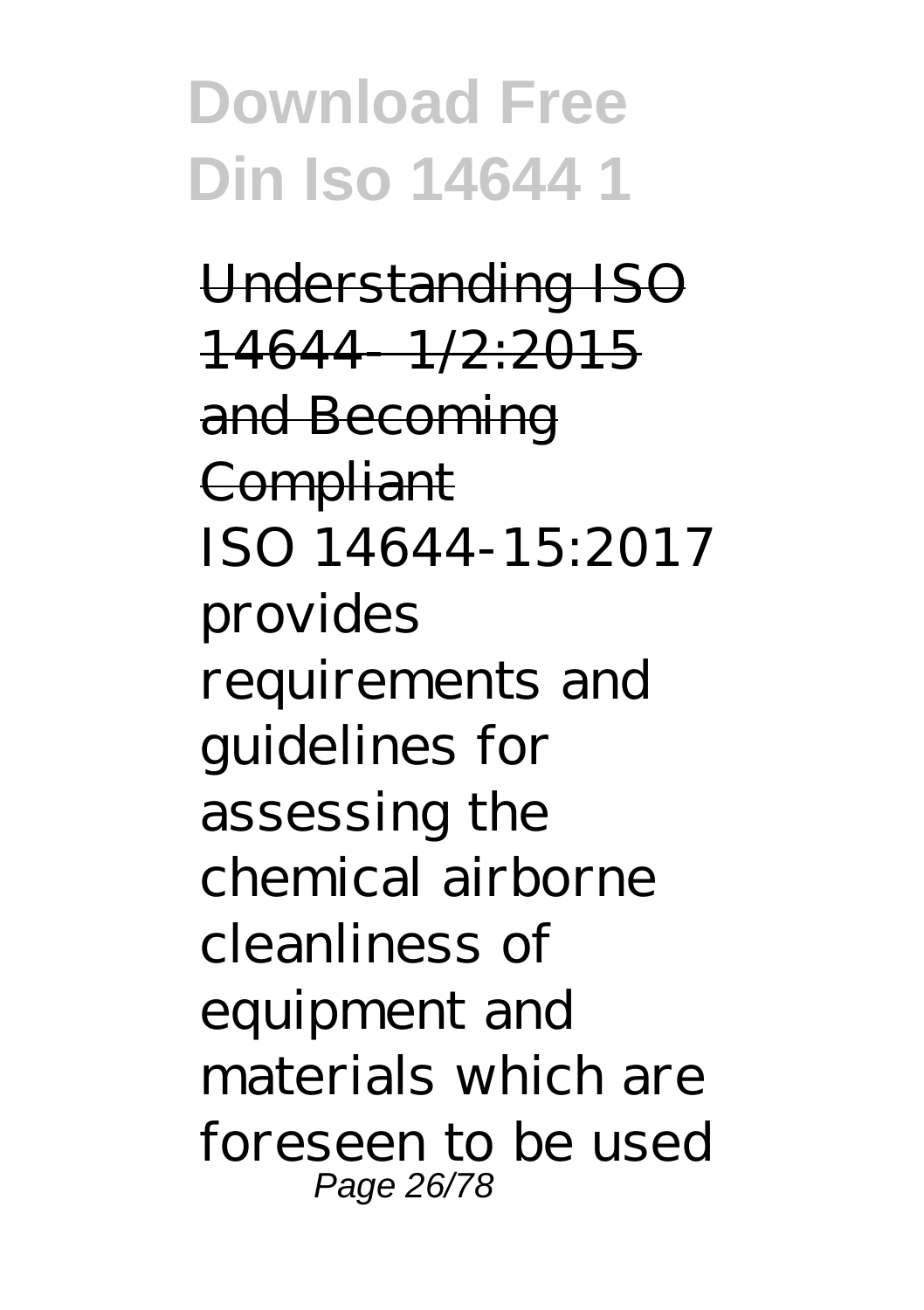in cleanrooms and associated controlled environments which are linked to the ISO standard for cleanliness classes by chemical concentration (see ISO 14644‑8).

 $_{\rm ISO}$  - ISO 14644-15:2017 - Cleanrooms and Page 27/78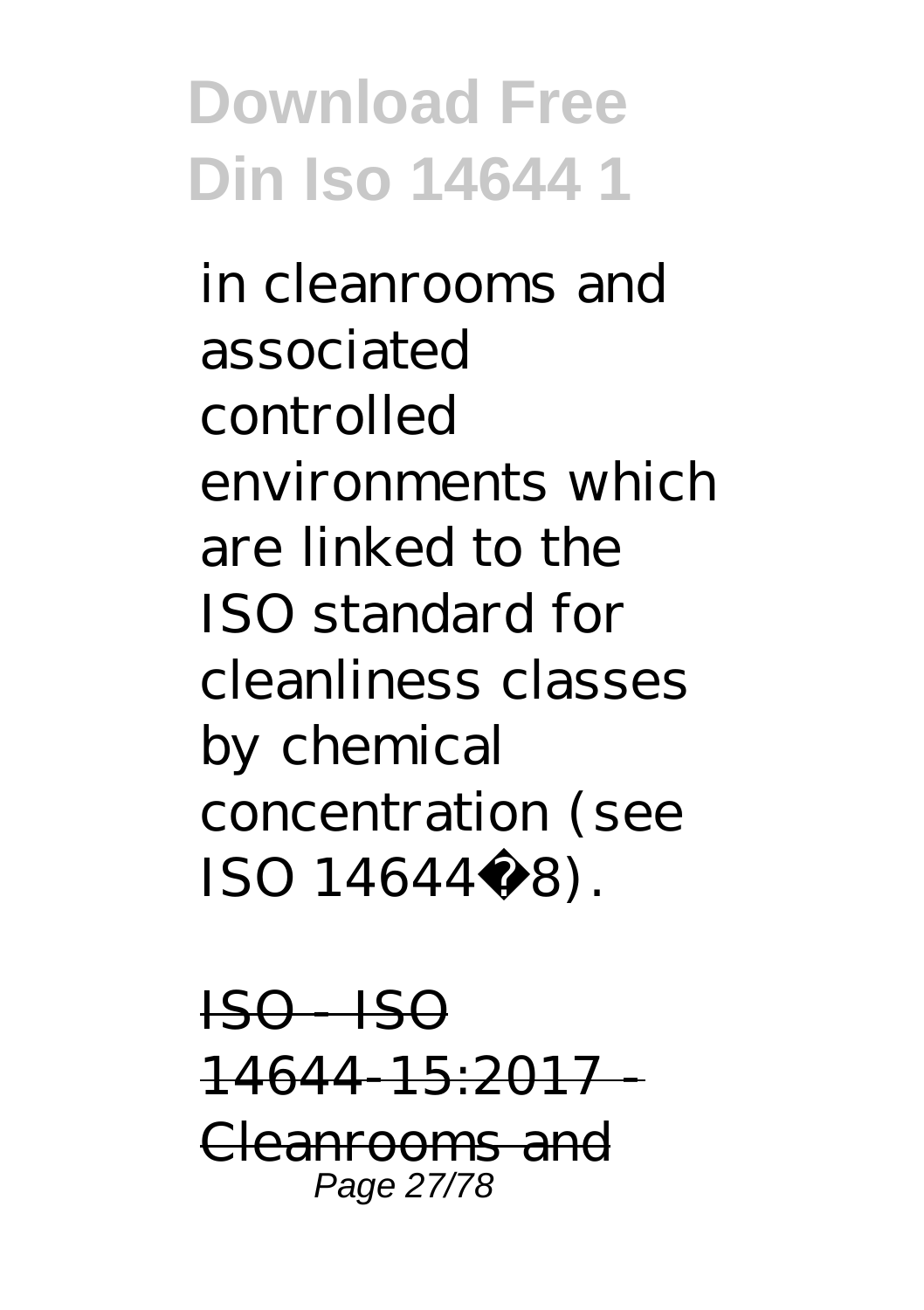associated ... DIN EN ISO 14644-14 - Cleanrooms and associated controlled environments - Part 14: Assessment of suitability for use of equipment by airborne particle concentration (ISO 14644-14:2016) Published by DIN Page 28/78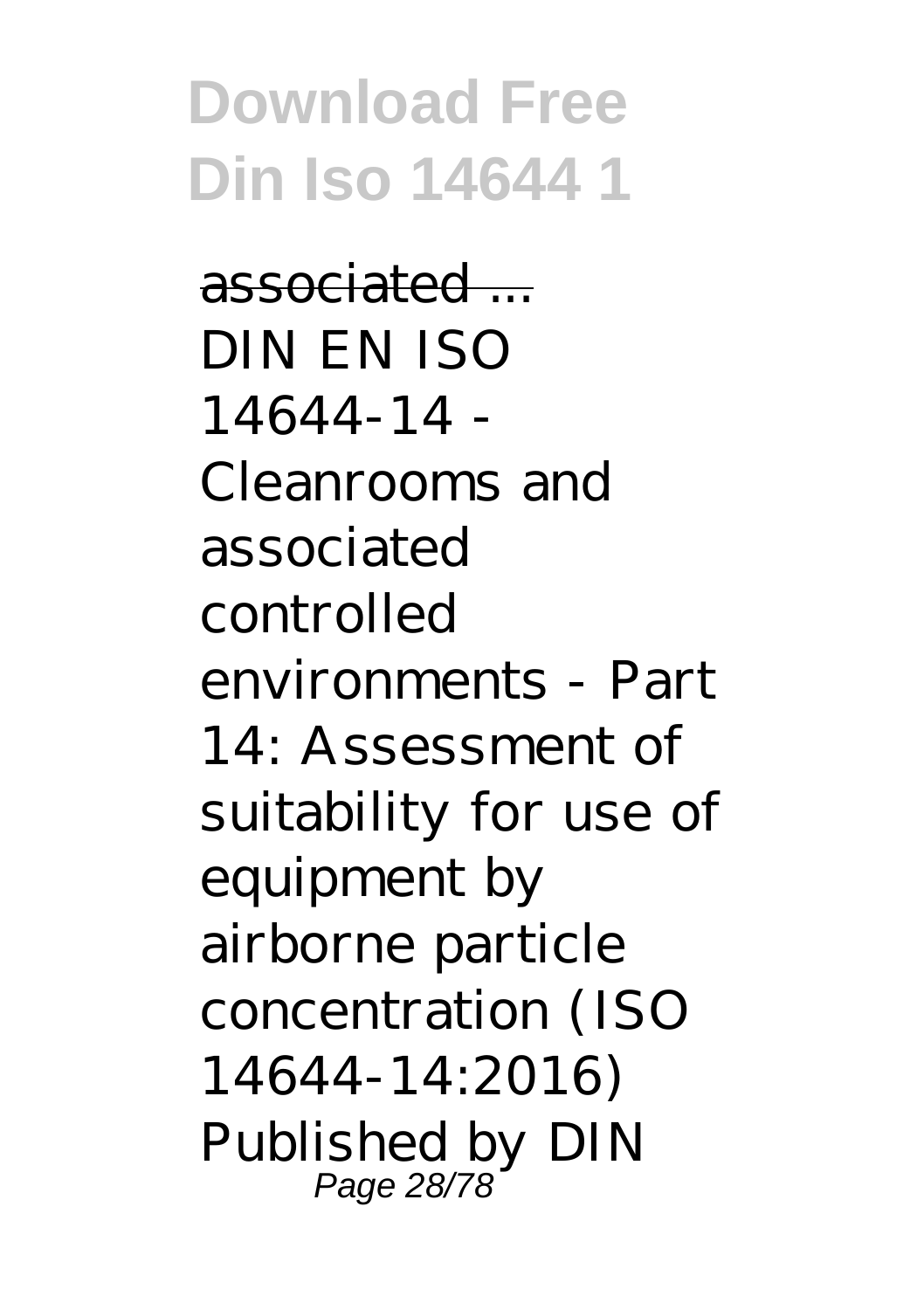#### on January 1, 2017

DIN EN ISO  $146441$ Cleanrooms and associated controlled – din en iso 14644-1 Cleanrooms and associated controlled environments - Part 1: Classification of air cleanliness by Page 29/78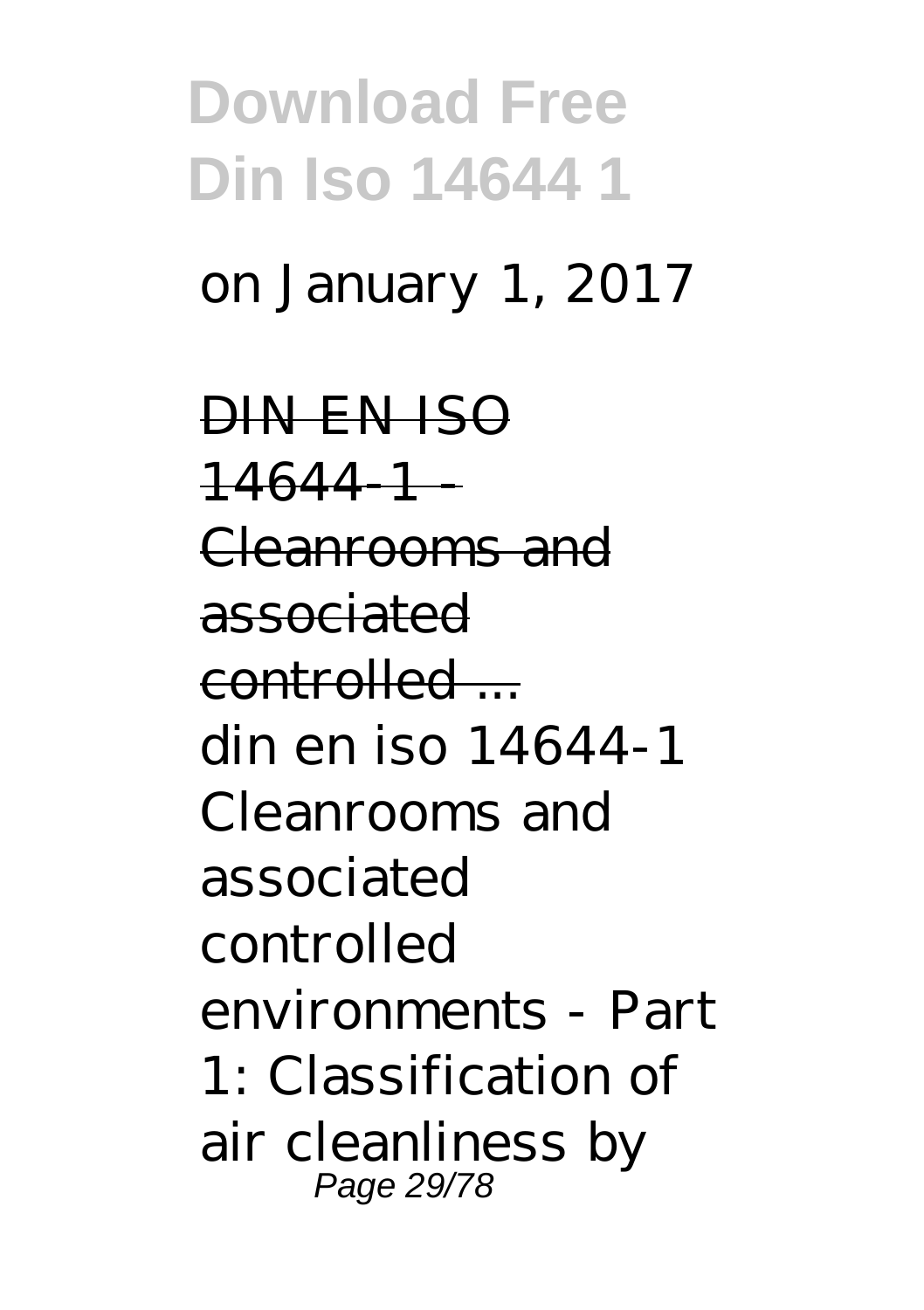particle concentration (ISO 14644-1:2015); German version EN ISO 14644-1:2015 Edition 2016-06

Products - din-en Acces PDF Din Iso 14644 1 Din Iso 14644 1 Consider signing up to the free Centsless Books email Page 30/78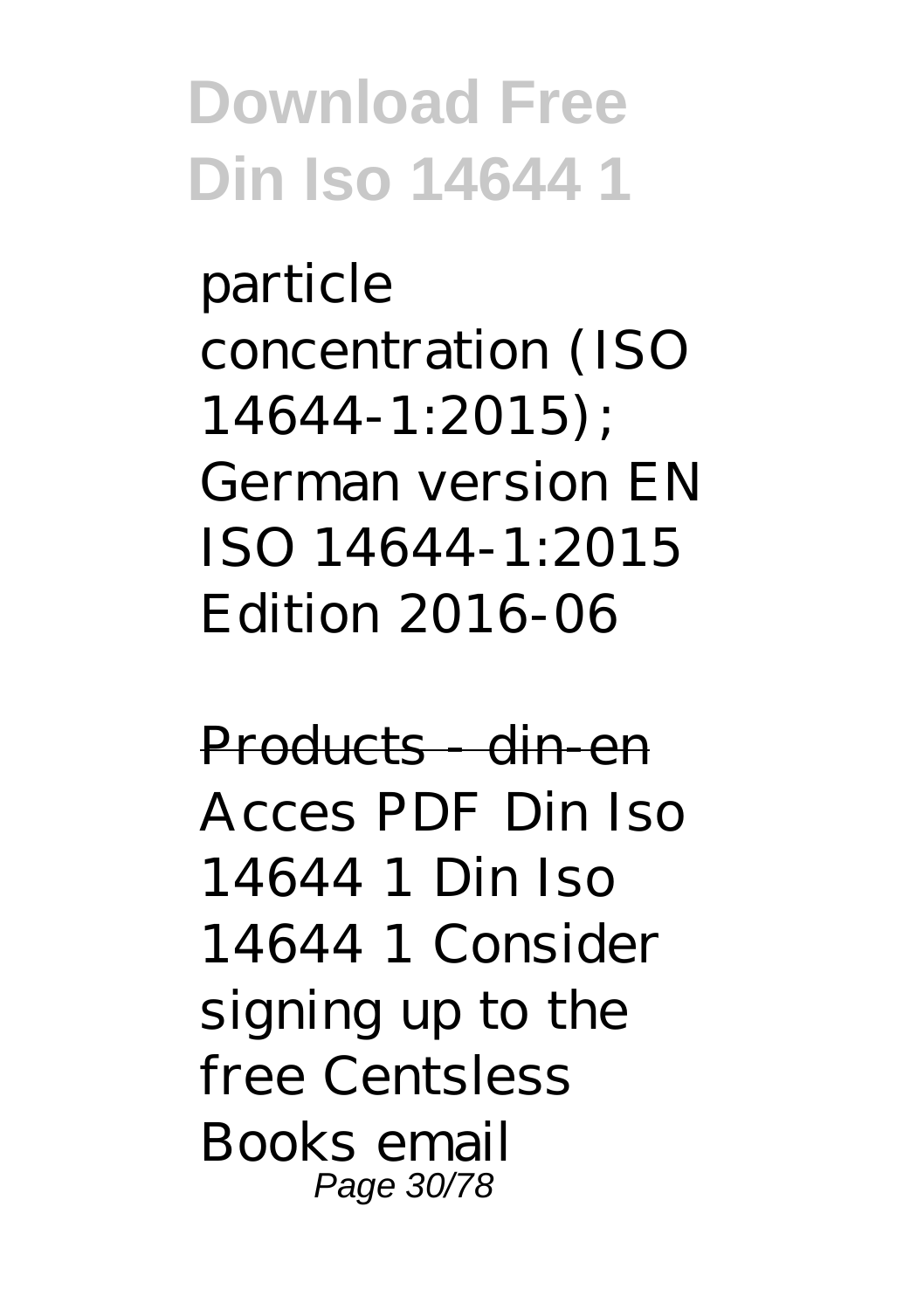newsletter to receive update notices for newly free ebooks and giveaways. The newsletter is only sent out on Mondays, Wednesdays, and Fridays, so it won't spam you too much. Page 1/13

Din Iso 14644-1 Page 31/78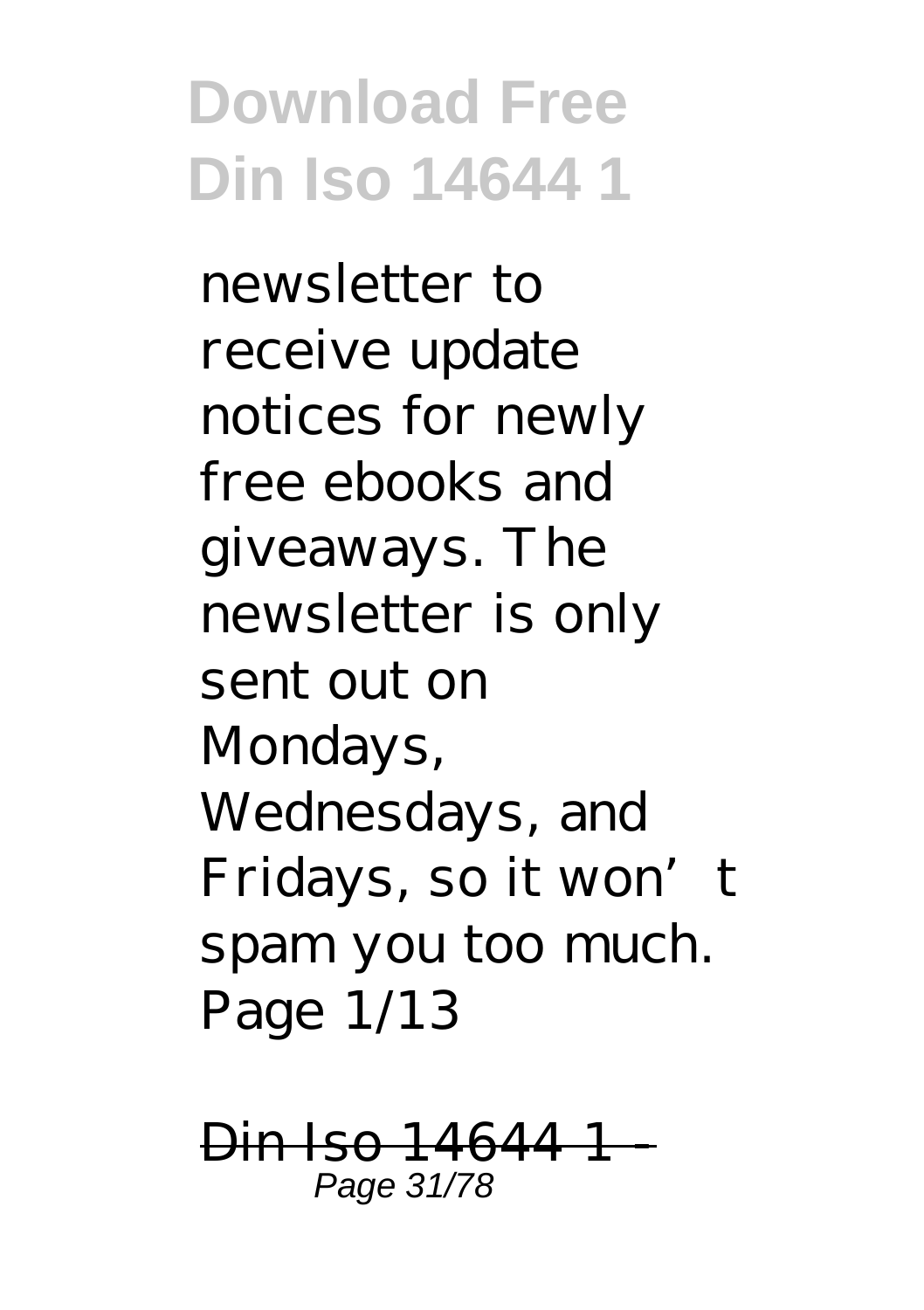trumpetmaster.com The developed standard DIN EN ISO 14644 covers the planning and the operation as well as the monitoring of the cleanrooms. The ISO 14644 directive family is divided into various parts for this purpose. Whereby parts 1 and 2 cover Page 32/78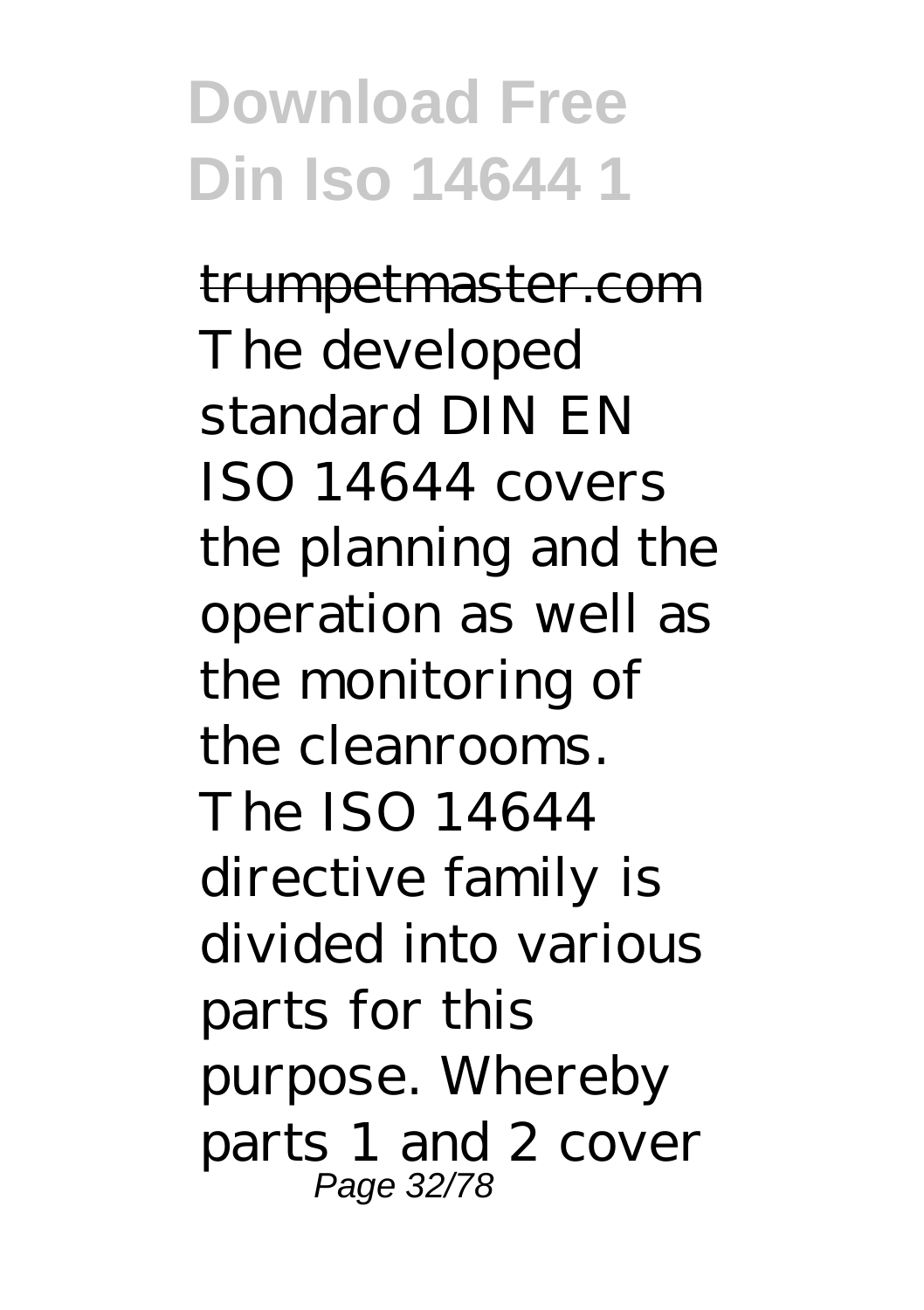the entire cleanroom. The following table gives you an insight into the first 5 parts of DIN EN ISO 14644.

ISO 14644 and VDI 2083: connections and differences ISO 14644-1:2015 does not provide for classification of Page 33/78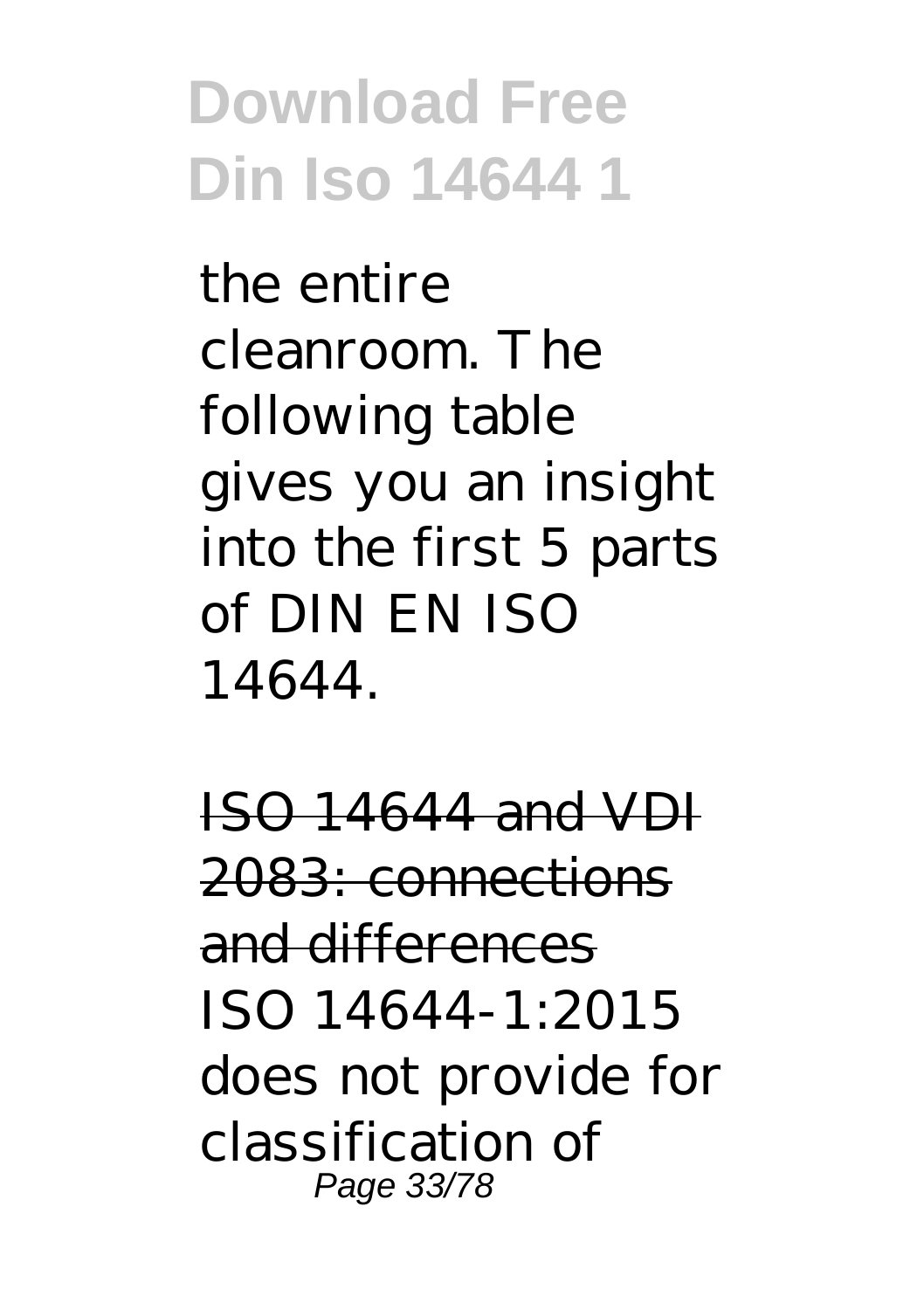particle populations that are outside the specified lower threshold particlesize range,  $0,1 \mu$  m to  $5 \mu$  m. Concentrations of ultrafine particles (particles smaller than  $0,1 \mu$  m) will be addressed in a separate standard to specify air cleanliness by nano-Page 34/78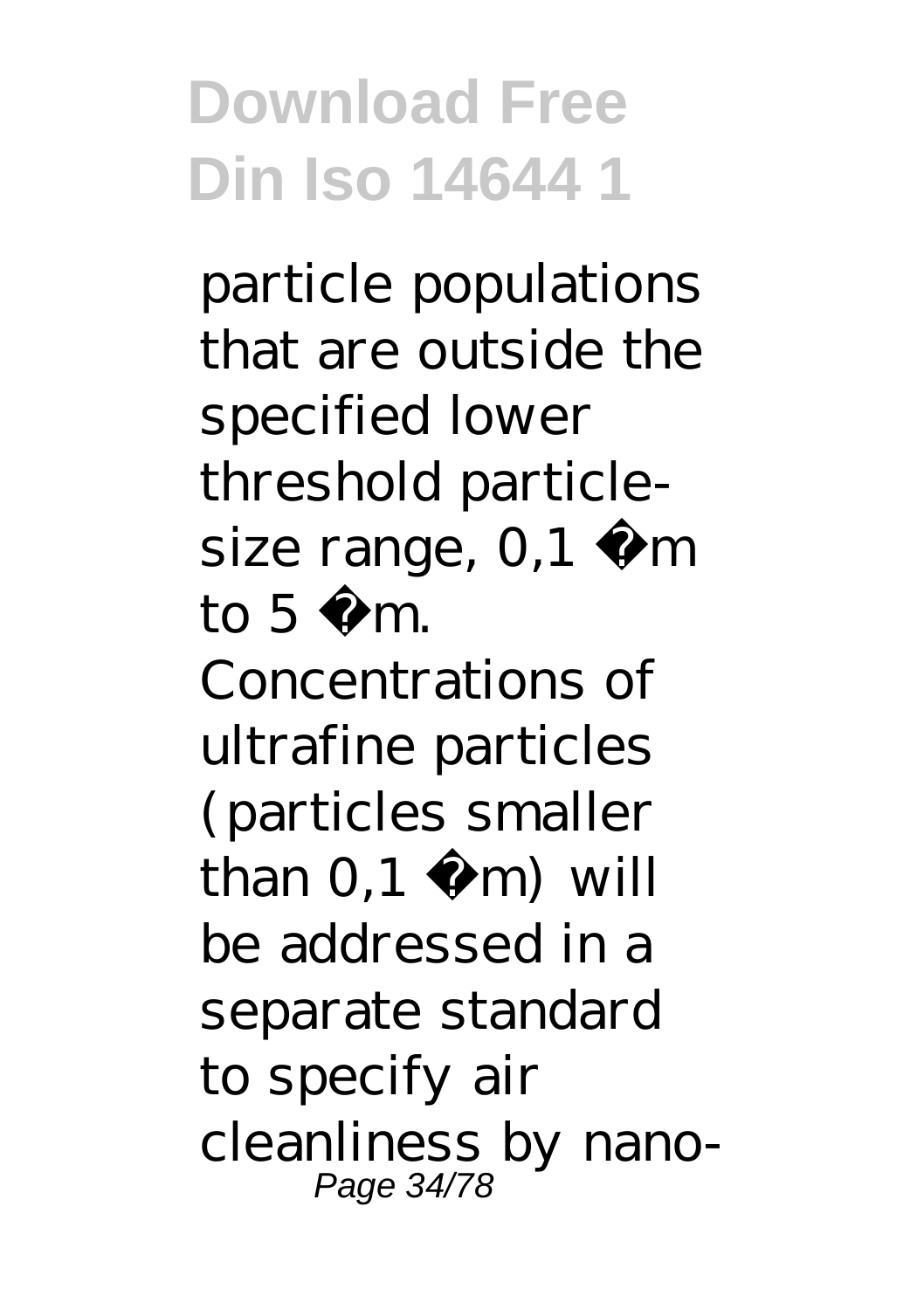scale particles.

NUEVA VERSIÒN DE LA NORMA ISO 14644 This part of ISO 14644 specifies requirements for periodic testing of a cleanroom or clean zone to prove its continued compliance with ISO 14644-1 for Page 35/78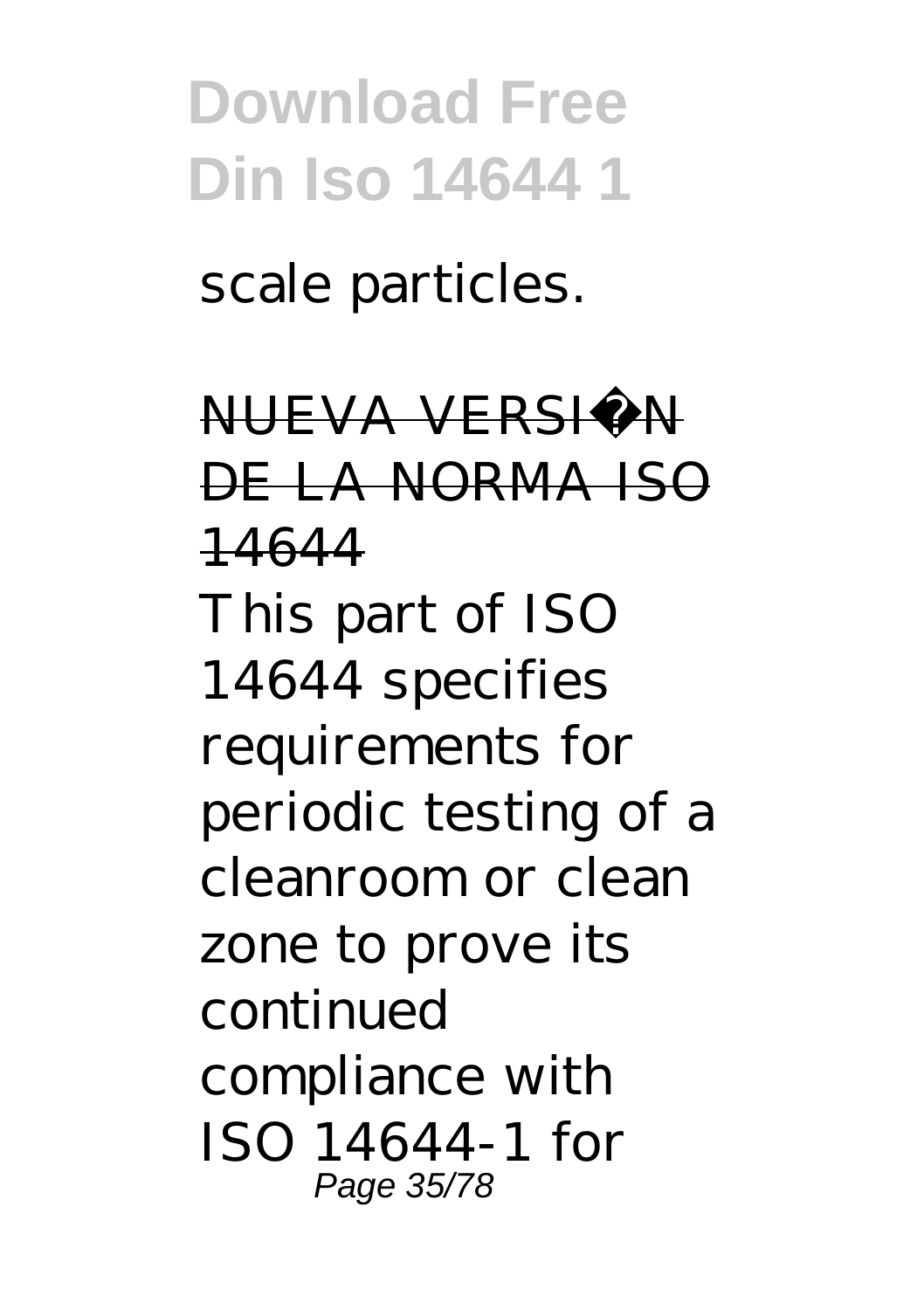the designated classification of airborne particulate cleanliness. These requirements invoke the test described in ISO 14644-1 for classification of a cleanroom or clean zone.

ISO 14644-2 E ISO 14644, Page 36/78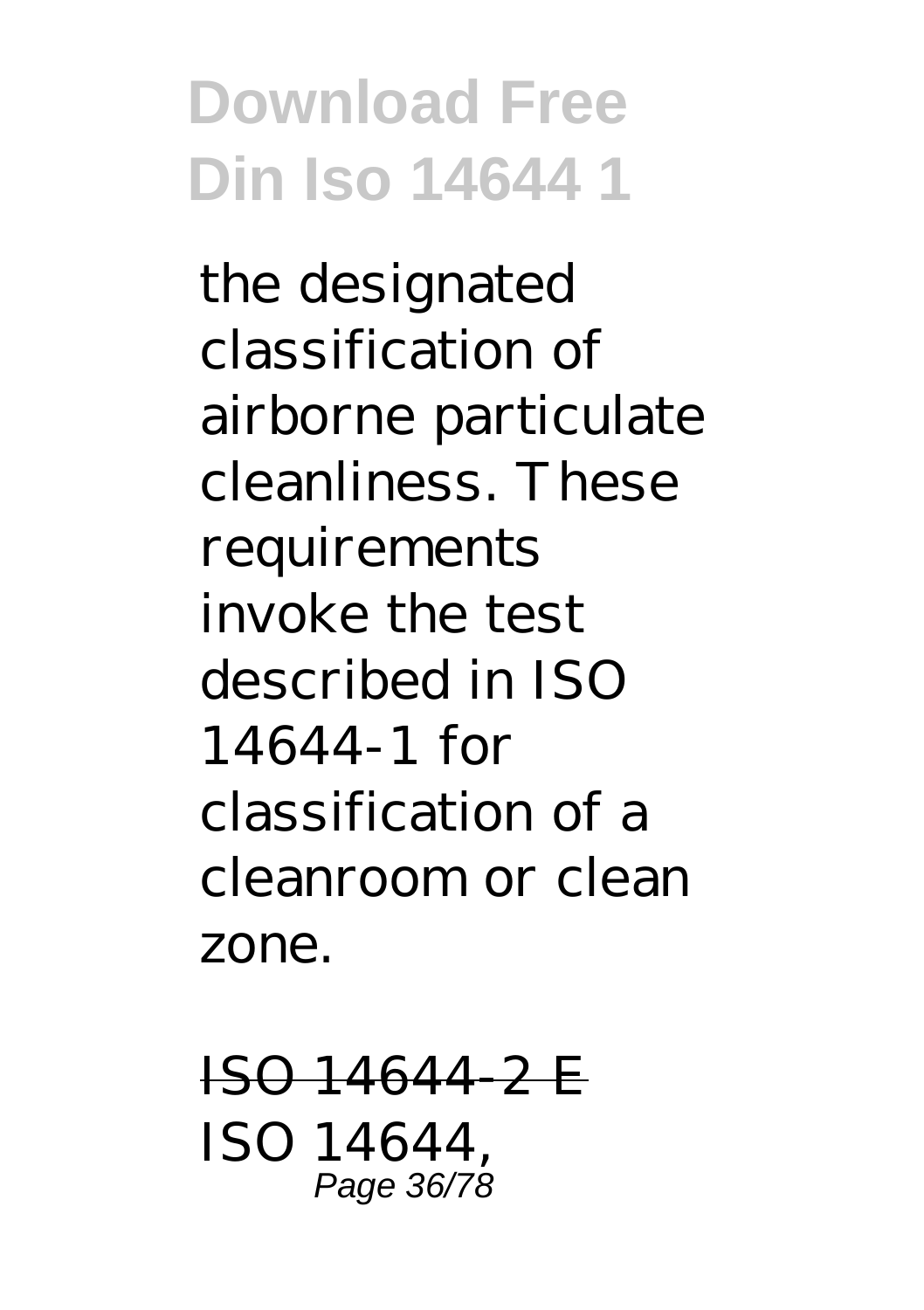Cleanrooms and associated controlled environments - Part 3: Test Methods, is referenced in many of the ISO/TC 209 Standards. Scope of ISO 14644-3 This part of ISO 14644 specifies test methods for designated classification of Page 37/78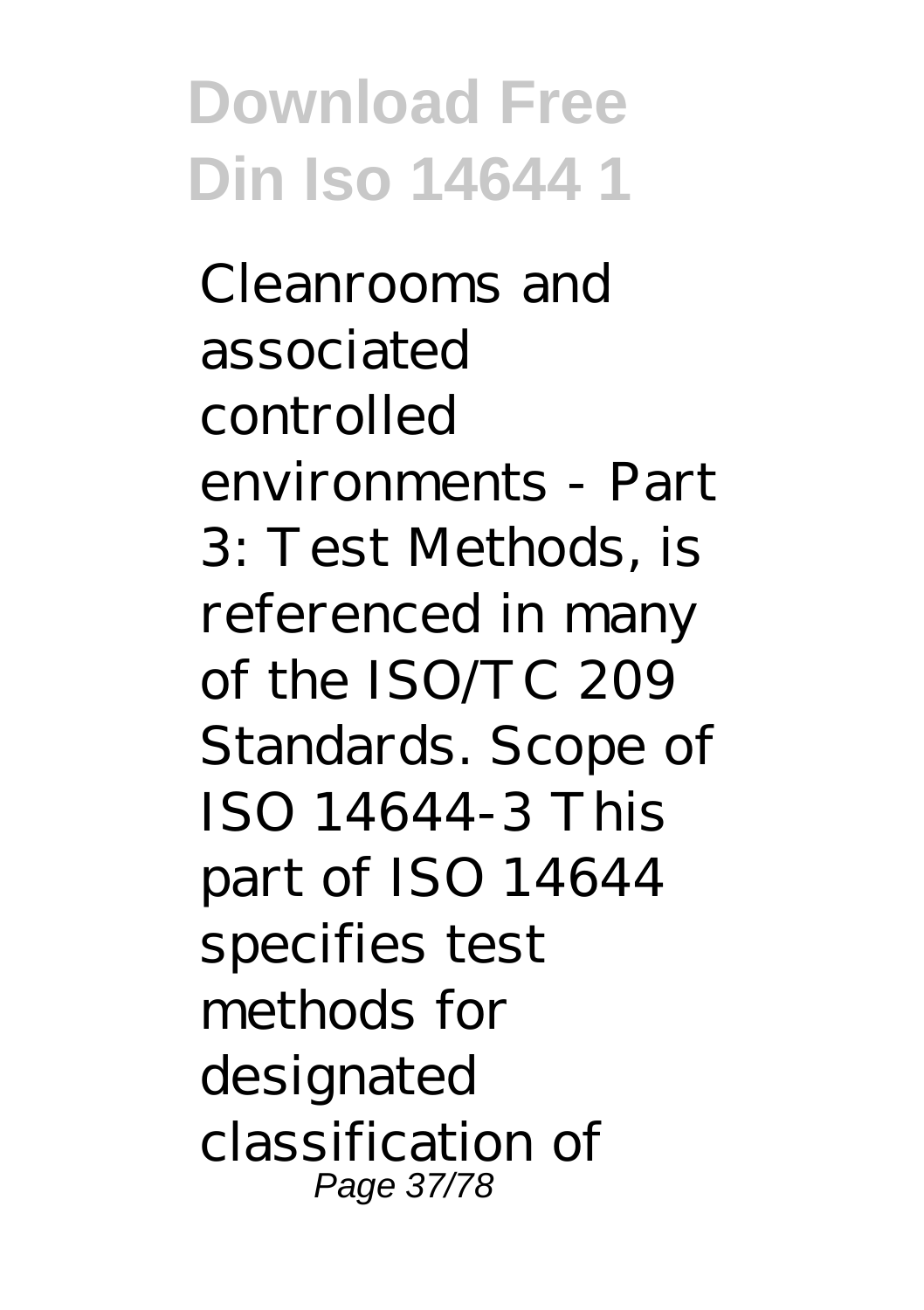airborne particulate cleanliness and for characterizing the performance of cleanrooms and clean zones.

ISO Standard 14644-3, Test **Methods** DIN EN ISO 14644-2. February 2001 Cleanrooms and associated Page 38/78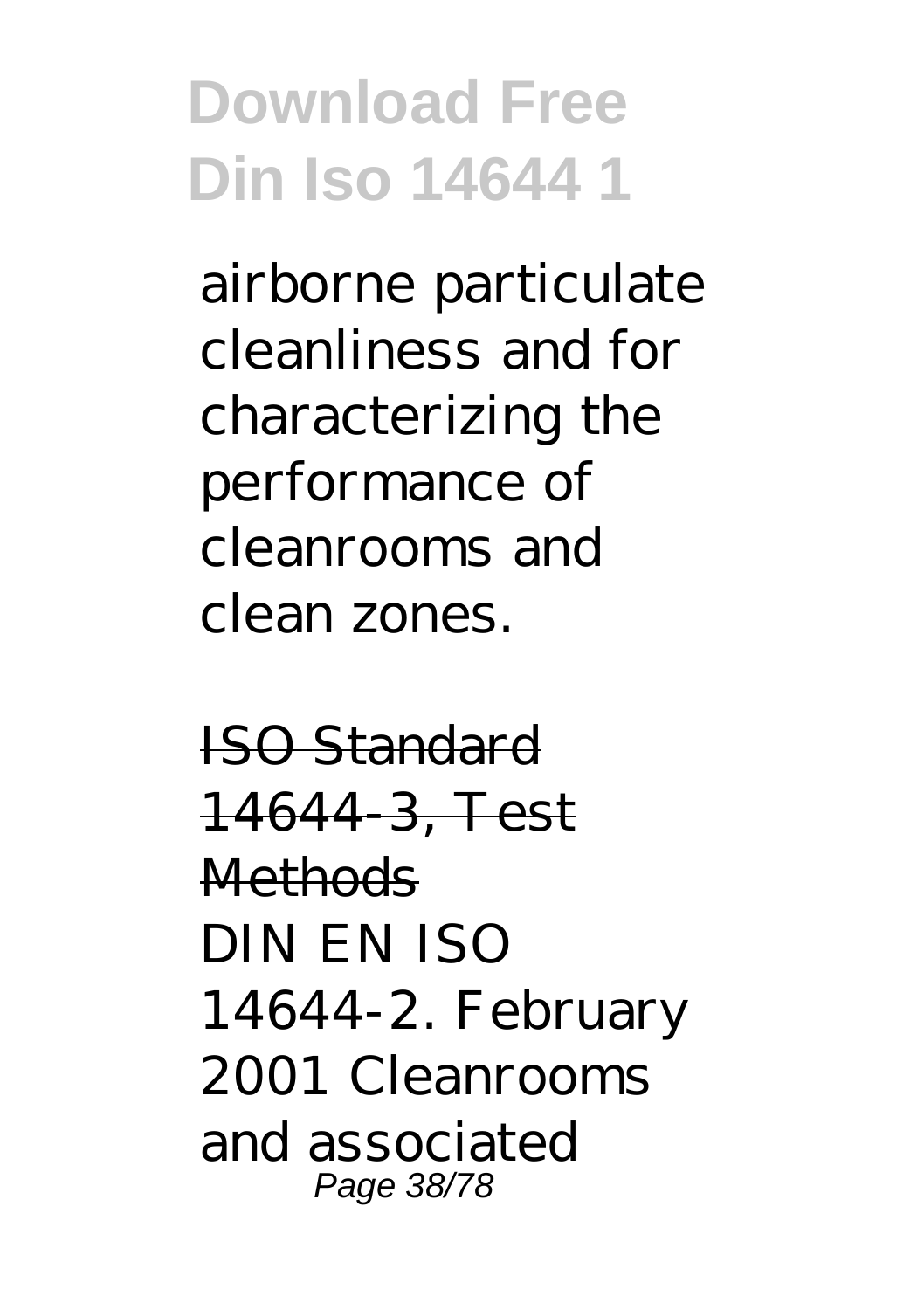controlled environments - Part 2: Specifications for testing and monitoring to prove continued compliance with ISO 14644-1 (ISO 14644-2:2000); German version EN ISO 14644-2:2000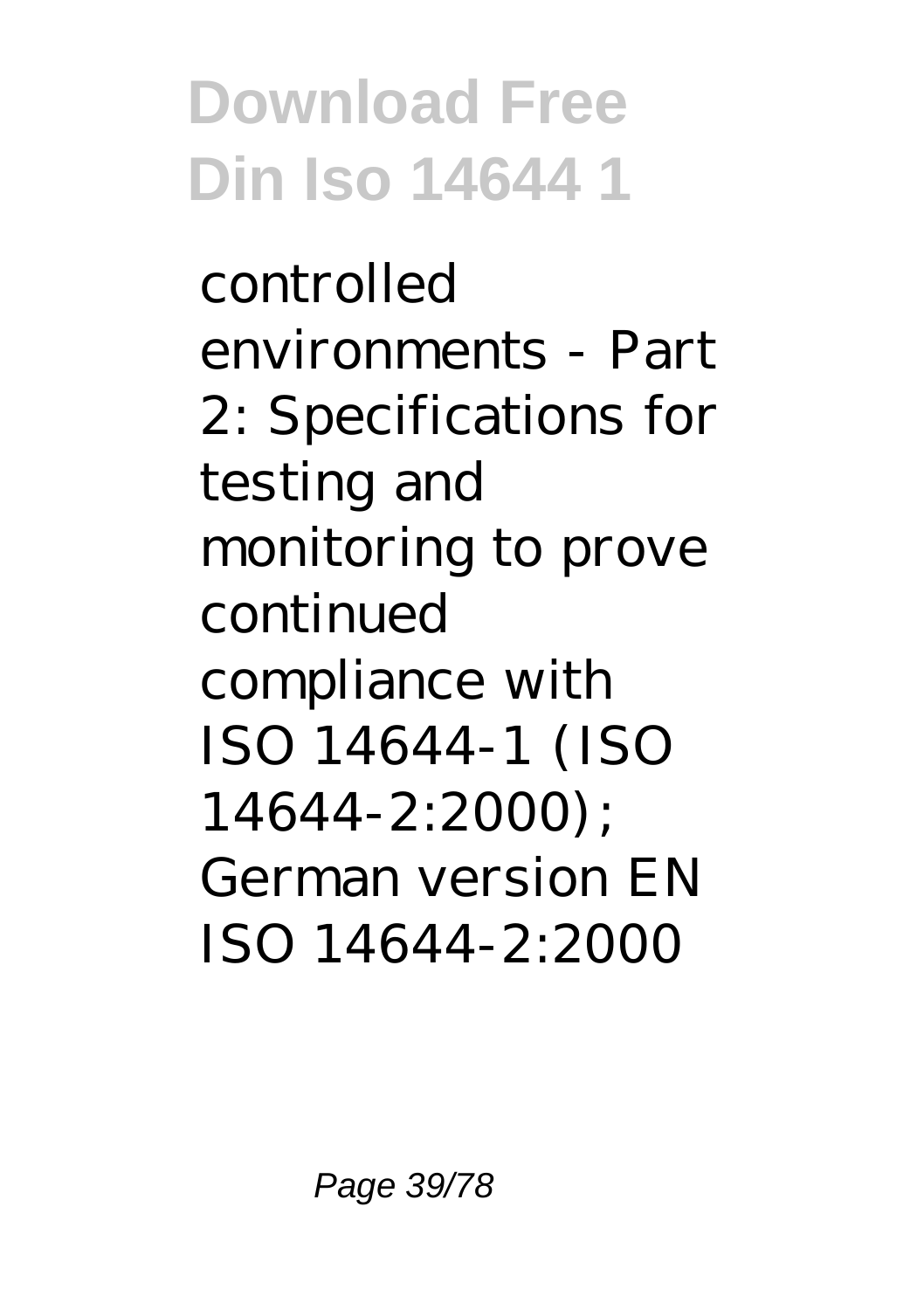Joe Gecsey - The revised ISO 14644 1 changes classification and monitoring methods <u>- Are you prepare</u> Design History File DHF, Device Master Record DMR, Device History Record DHR and Technical File TF Intro to ISO 14644-1 Room Page 40/78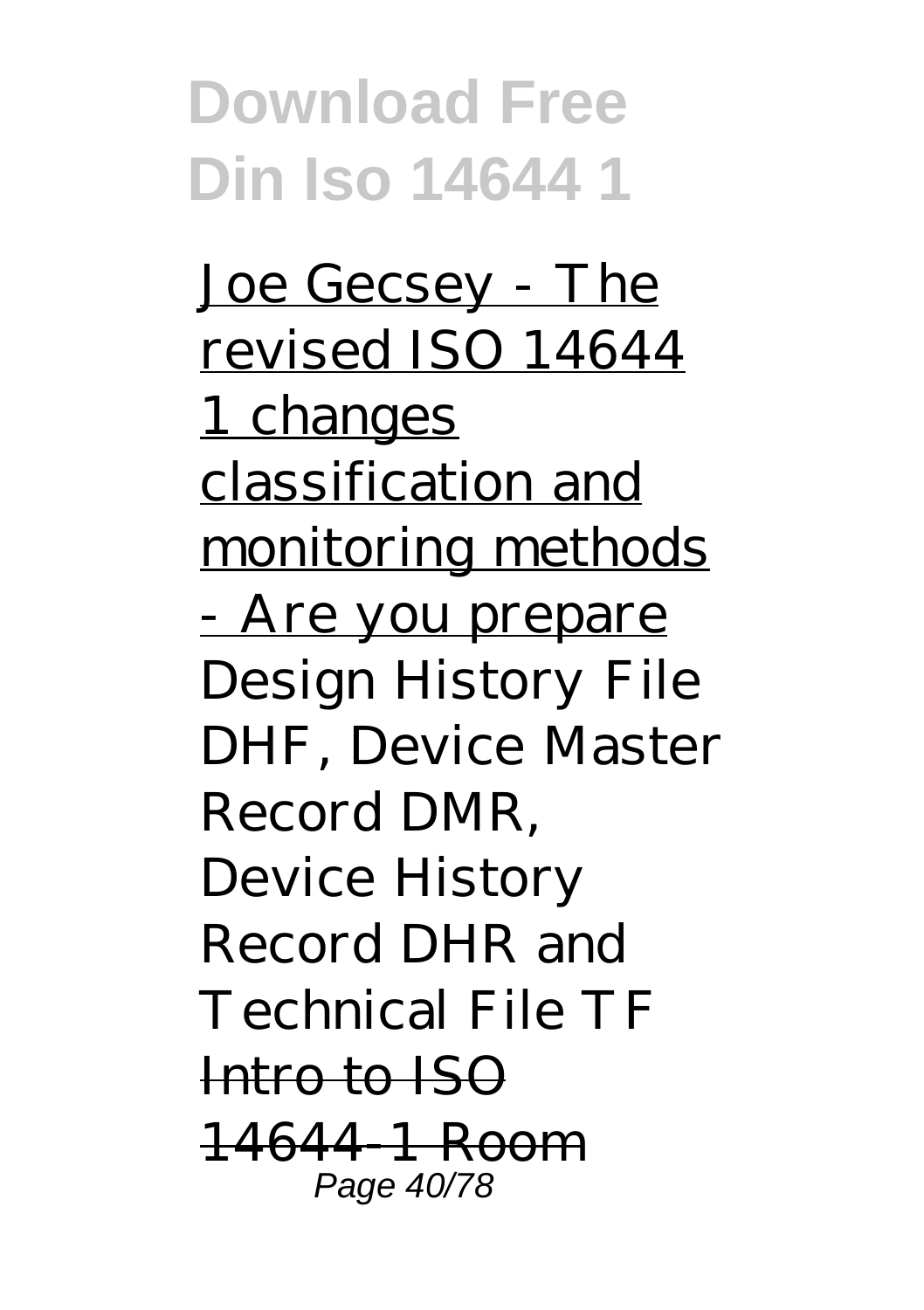Classifications NEW  $(2019)$ Classification and Routine Environmental Monitoring for GMP Cleanrooms  $ISO$  14644 $Intro$  to ISO 14644-2 {Part 2} - Cleanroom Particle Sampling Methods (2019) Annex 1 2020 Draft and Cleanroom Page 41/78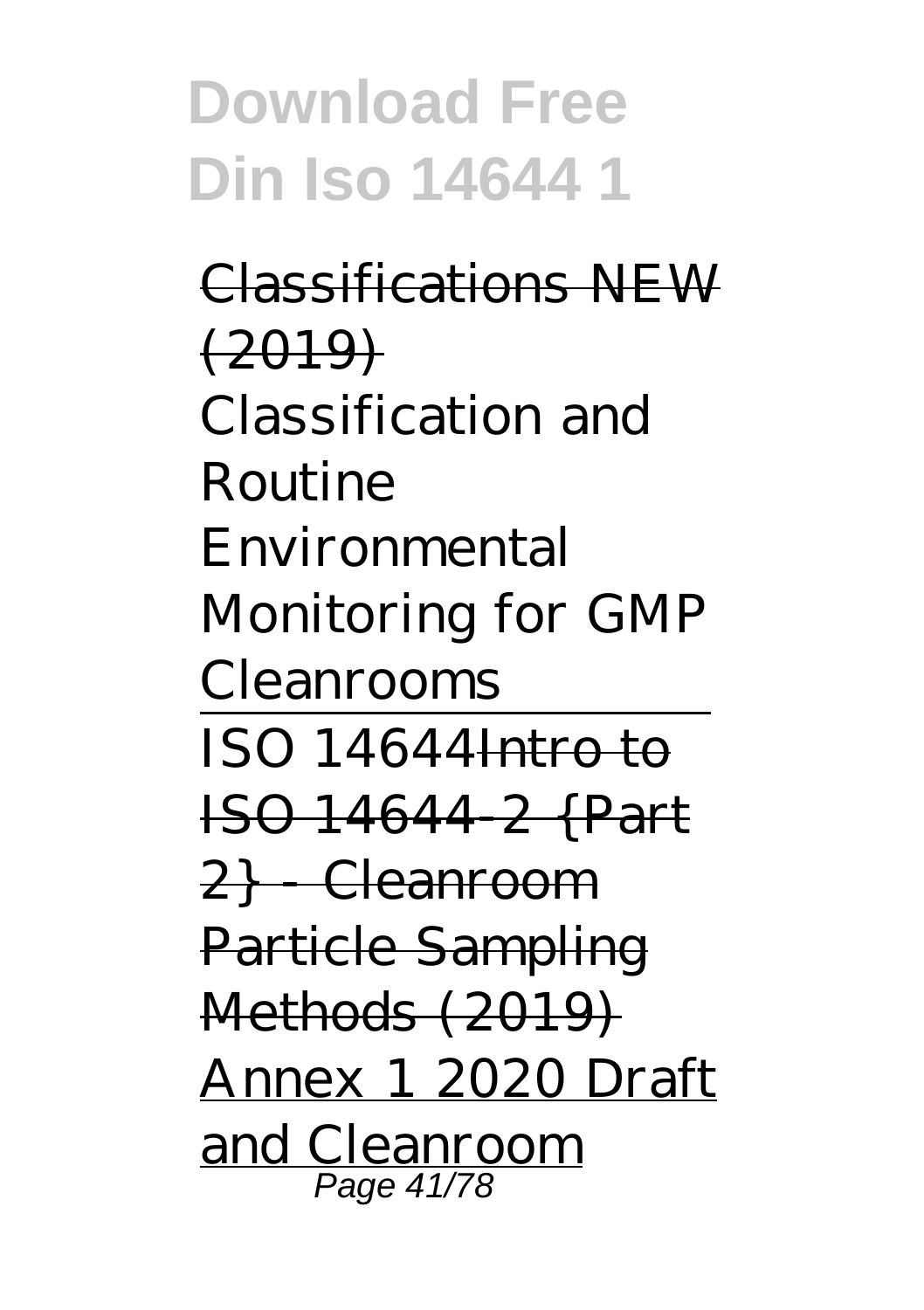Classification Joe Gecsey The revised ISO 14644 1 changes classification and monitoring methods Are you prepared *Understanding Cleanroom Class A B C D with ISO Equivalents* Intro to ISO 14644-2 {Part 1} - Cleanroom Monitoring Plan Page 42/78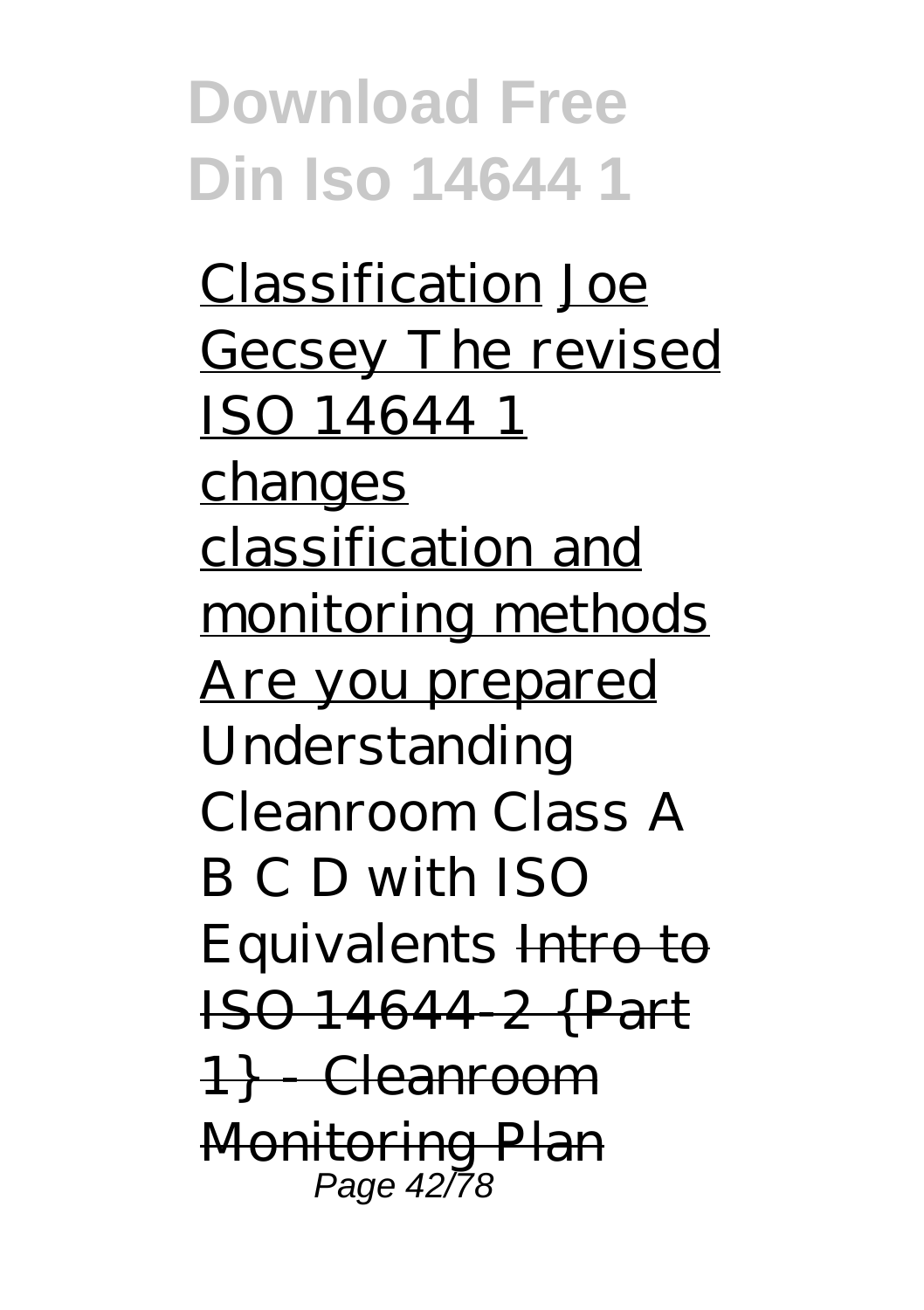$(2019)$ Particle Count in Pharmaceutical Industry*ISO 11607 packaging changes explained | 10x Medical Device Conference* **Air flow visualization**

What Is A Cleanroom Animation **Cleanroom | ISO Certified 9001:** Page 43/78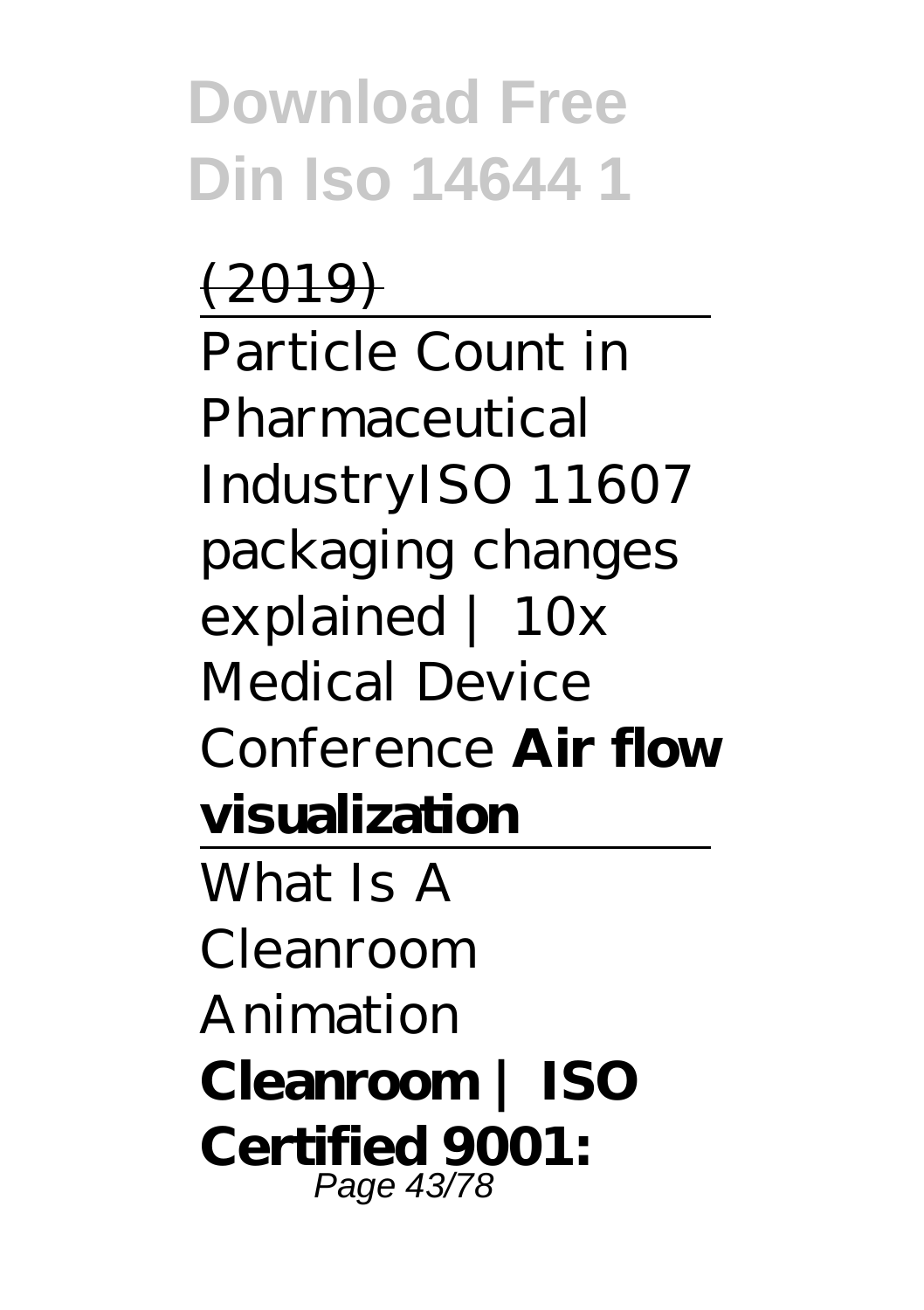**2015 \u0026 13485: 2016** *EASYPHARMA | CLEAN ROOMS SYSTEM* What Is Cleanroom? A Basic Introduction to Clean Rooms *Basic Introduction to a Clean Room Cleanroom Training Video* Laminar Air Flow (L.A.F.)In Hindi /English\_GLA Page 44/78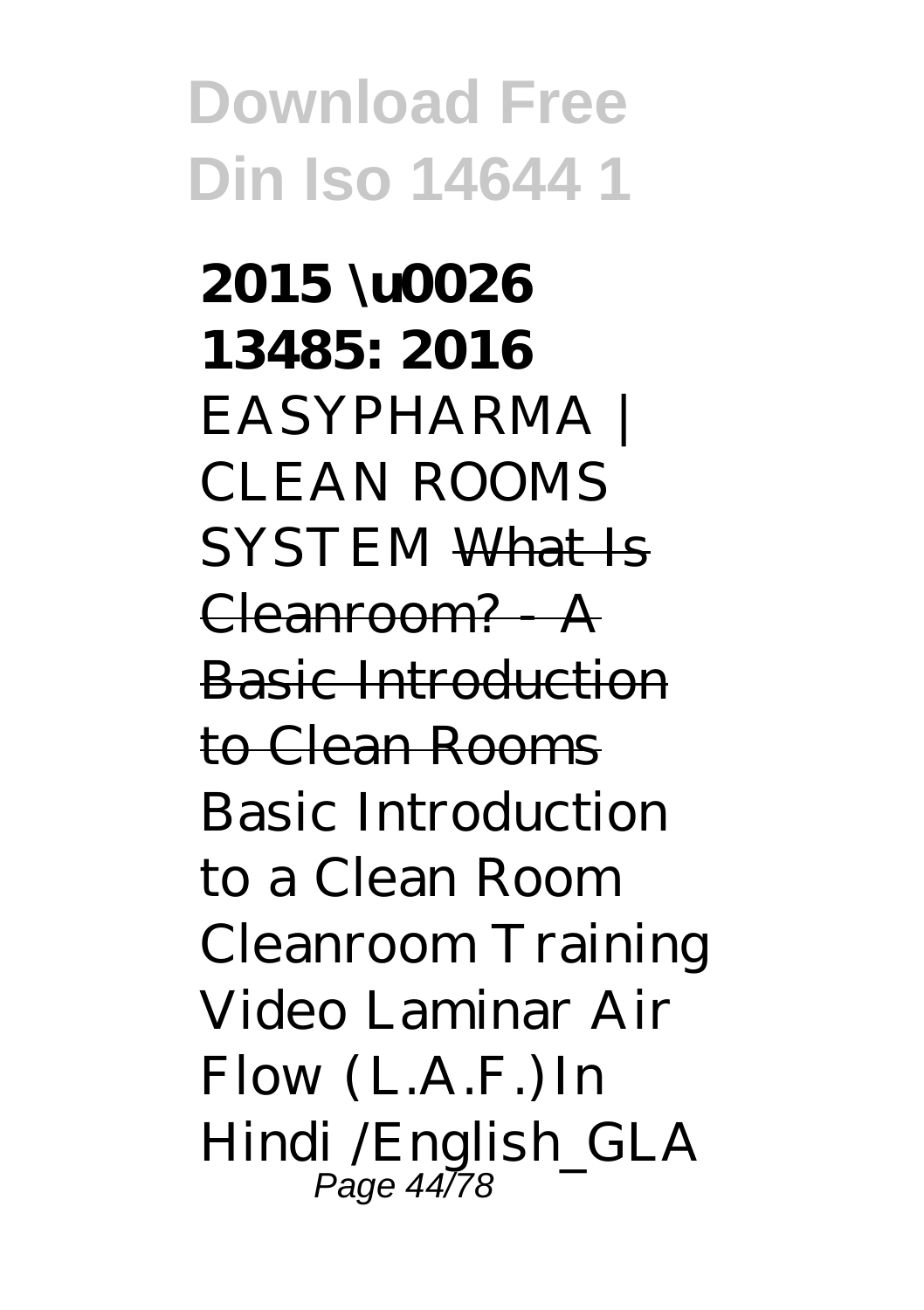University\_Deepak Nishad Annex 1 2020 Draft and Cleanroom Monitoring Suiting up to enter our Class 100 Cleanroom Cleanrooms: A Quick Guide to Classifications, Design \u0026 Standards **ISO 14644 Family** Page 45/78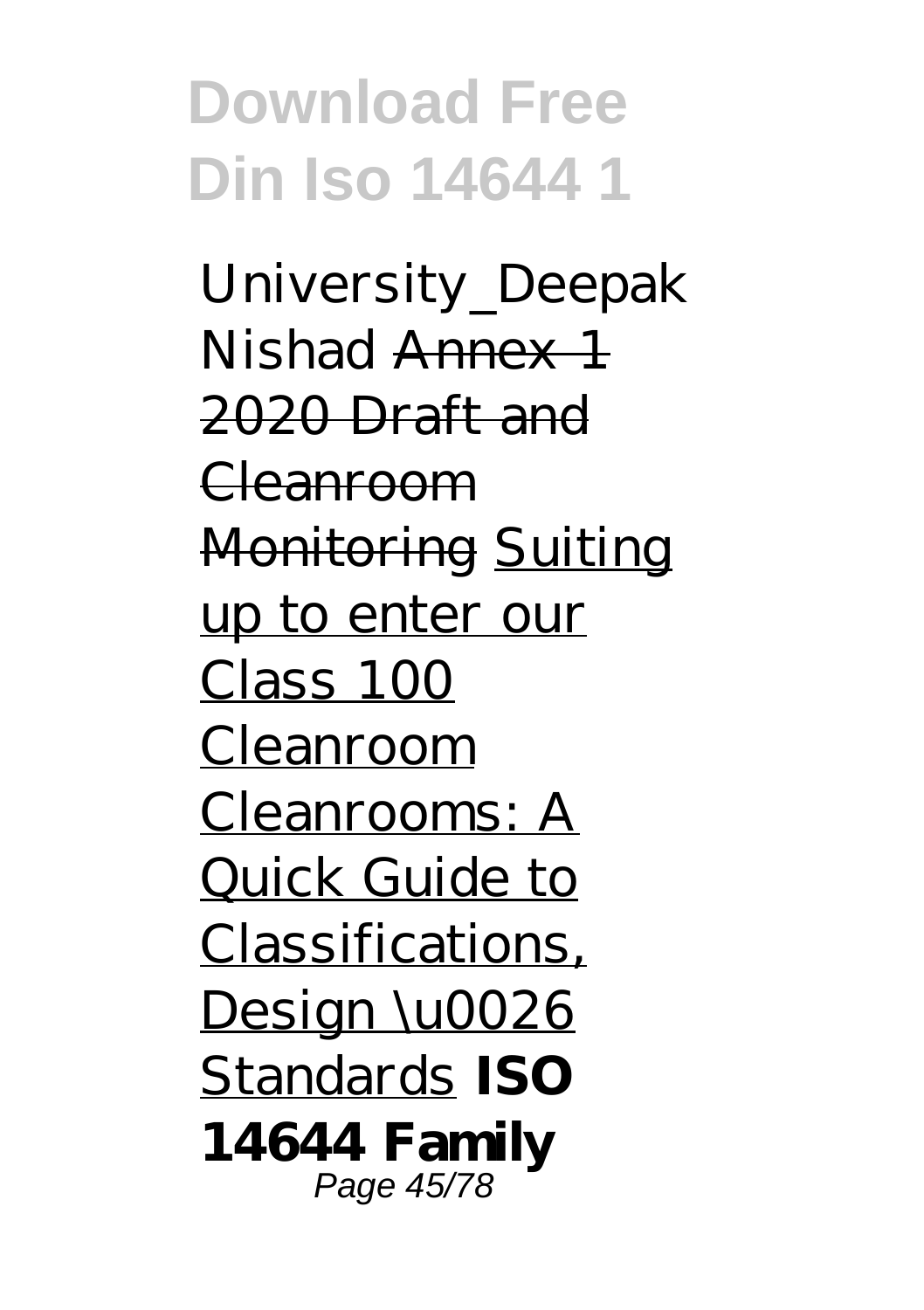**Overview** Webinar Valtria Nueva ISO 14644 1 2 2015 impacto en la Industria Farmacé utica *DHF*. *DMR, DHR and TF Regulatory Documents Explained LaboGene's new class 2 safety cabinets - low noise \u0026 energy* Page 46/78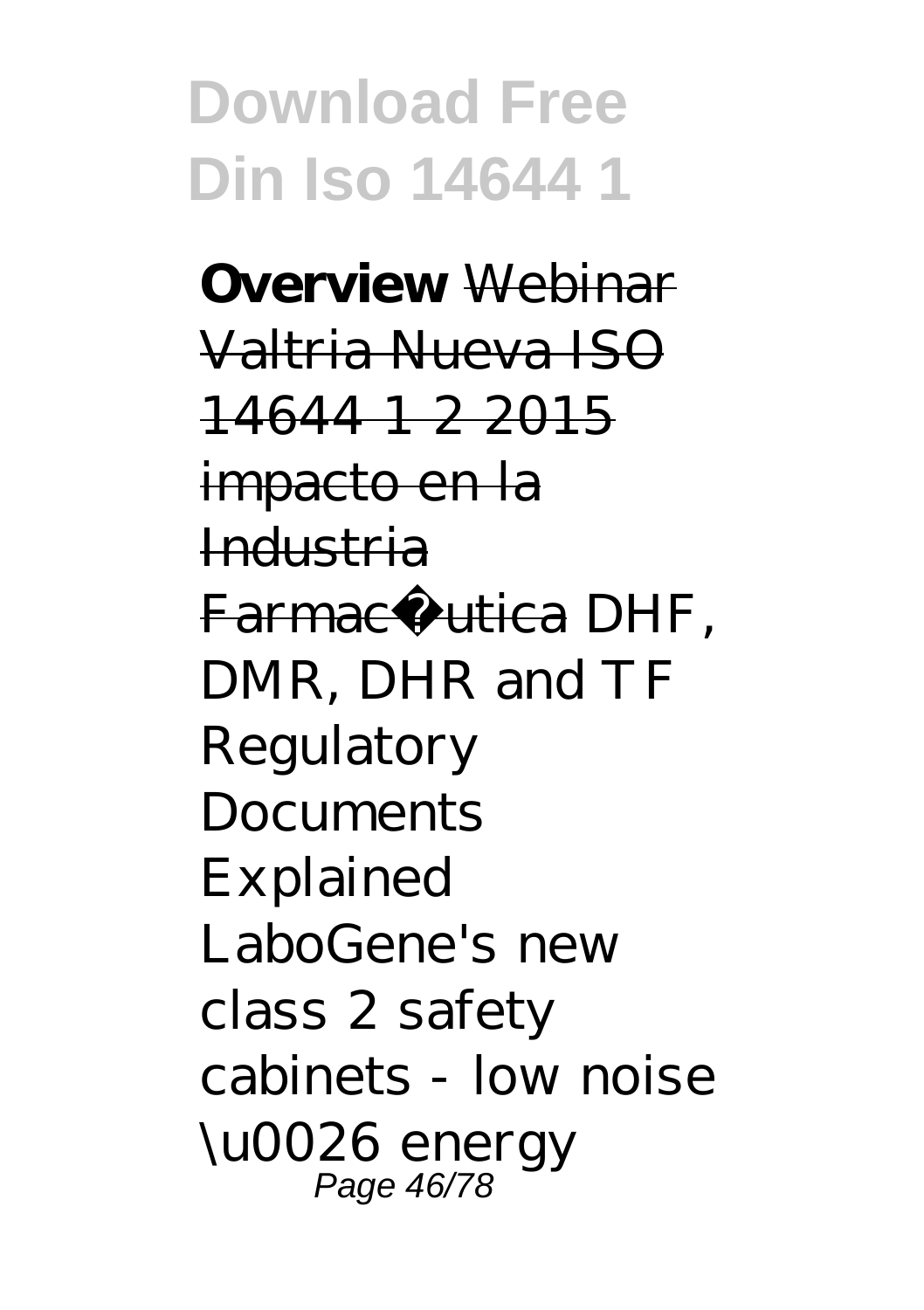*consumption* Regulatory **Documents** Explained DHF, DMR, DHR and TF Part 6: Clean room production. With Josef Willenbring. FDA Quality Systems Regulation Requirements - Regulatory Documents Explained Din Iso Page 47/78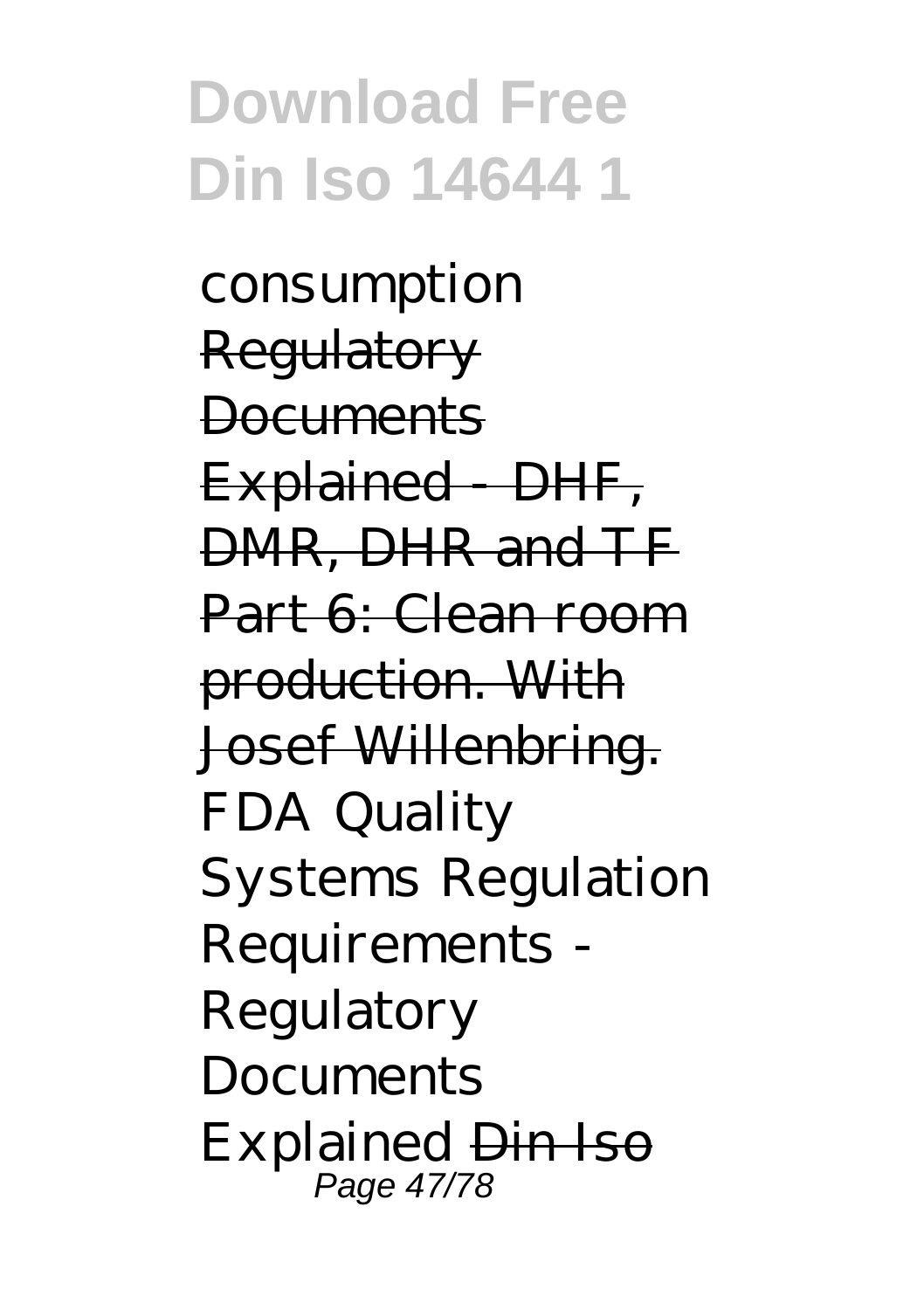14644 1 ISO 14644-1:2015 does not provide for classification of particle populations that are outside the specified lower threshold particlesize range,  $0,1 \mu$  m to  $5 \mu$  m. Concentrations of ultrafine particles (particles smaller than  $0,1 \mu$  m) will Page 48/78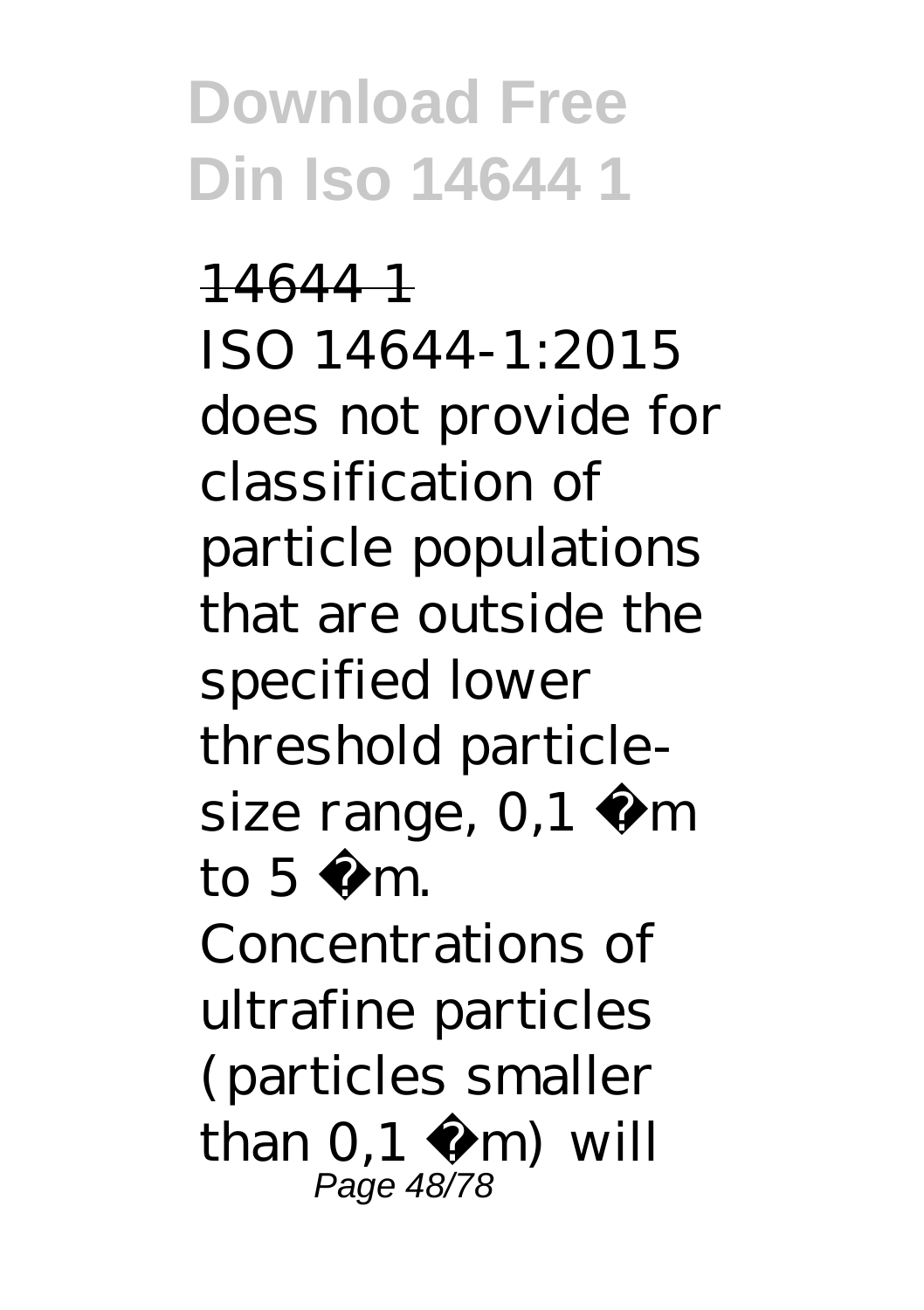be addressed in a separate standard to specify air cleanliness by nanoscale particles.

 $IBO - IBO$  $14644 - 1:2015 -$ Cleanrooms and associated ... Concentrations of ultrafine particles (particles smaller than  $0,1$  m) are Page 49/78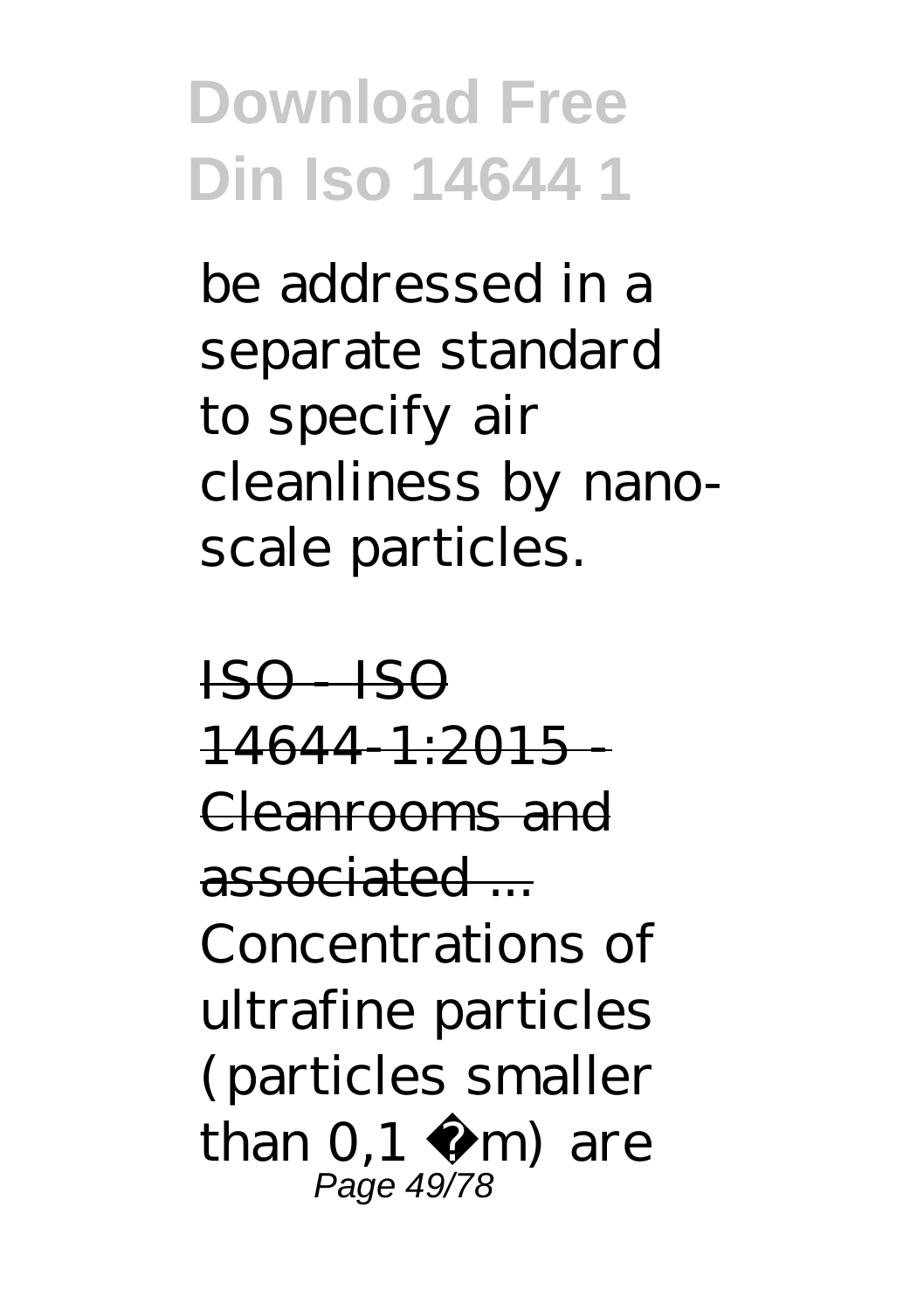addressed in ISO 14644-12, which specifies air cleanliness by nanoscale particles, while an M descriptor (see Annex C) may be used to quantify populations of macroparticles (particles larger than  $5 \text{ m}$ .

Page 50/78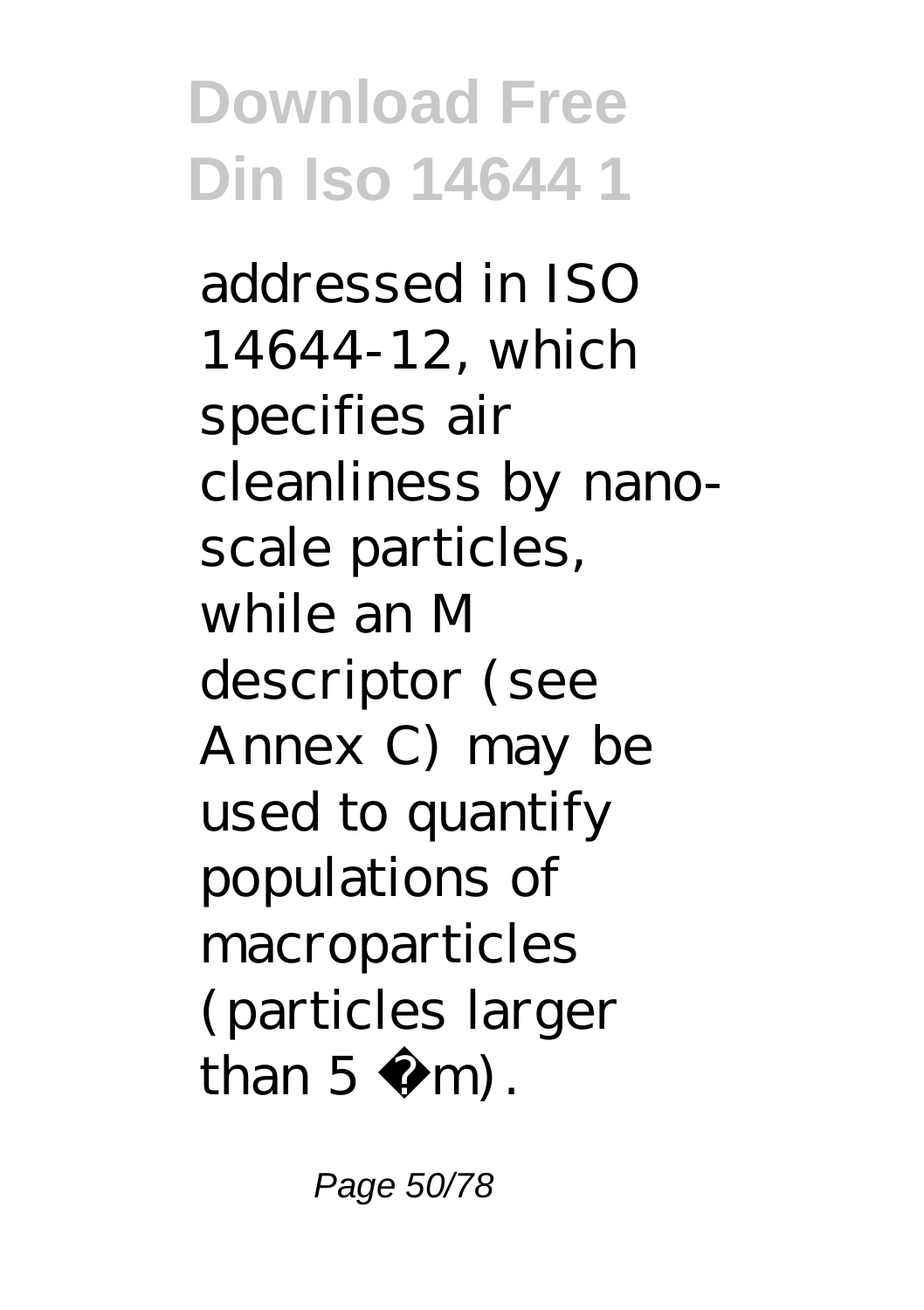DIN EN ISO  $14644$   $1:2016$ Cleanrooms and associated ... din en iso 8536-4 :  $2013$ : infusion equipment for medical use - part 4: infusion sets for single use, gravity feed (iso  $8536 - 4.2010 +$  amd 1:2013) din en iso 14644-3 : 2006 : Page 51/78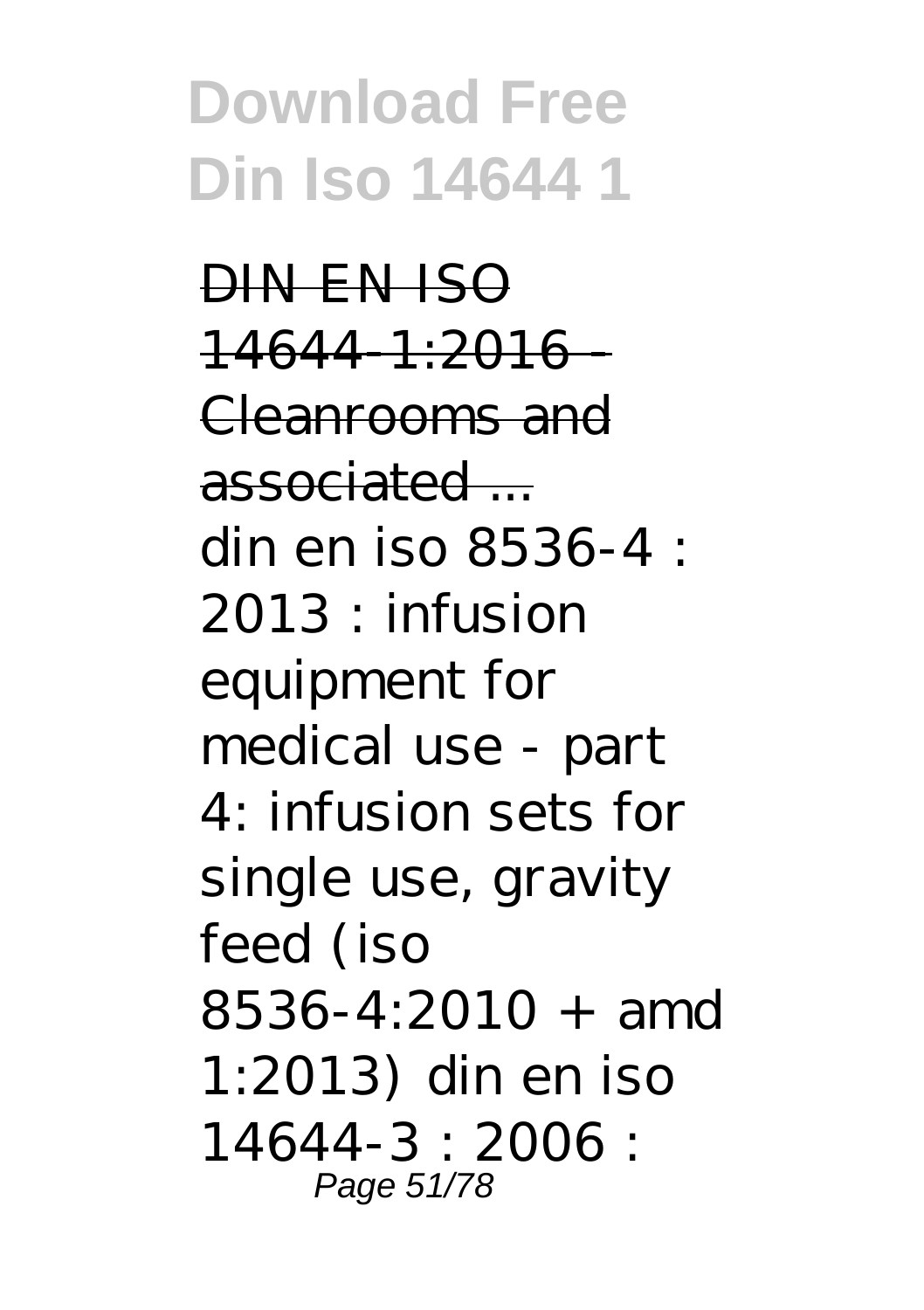cleanrooms and associated controlled environments - part 3: test methods

DIN EN ISO  $14644-1:2016+$ CLEANROOMS AND ASSOCIATED

... DIN EN ISO 14644-1 Cleanrooms and Page 52/78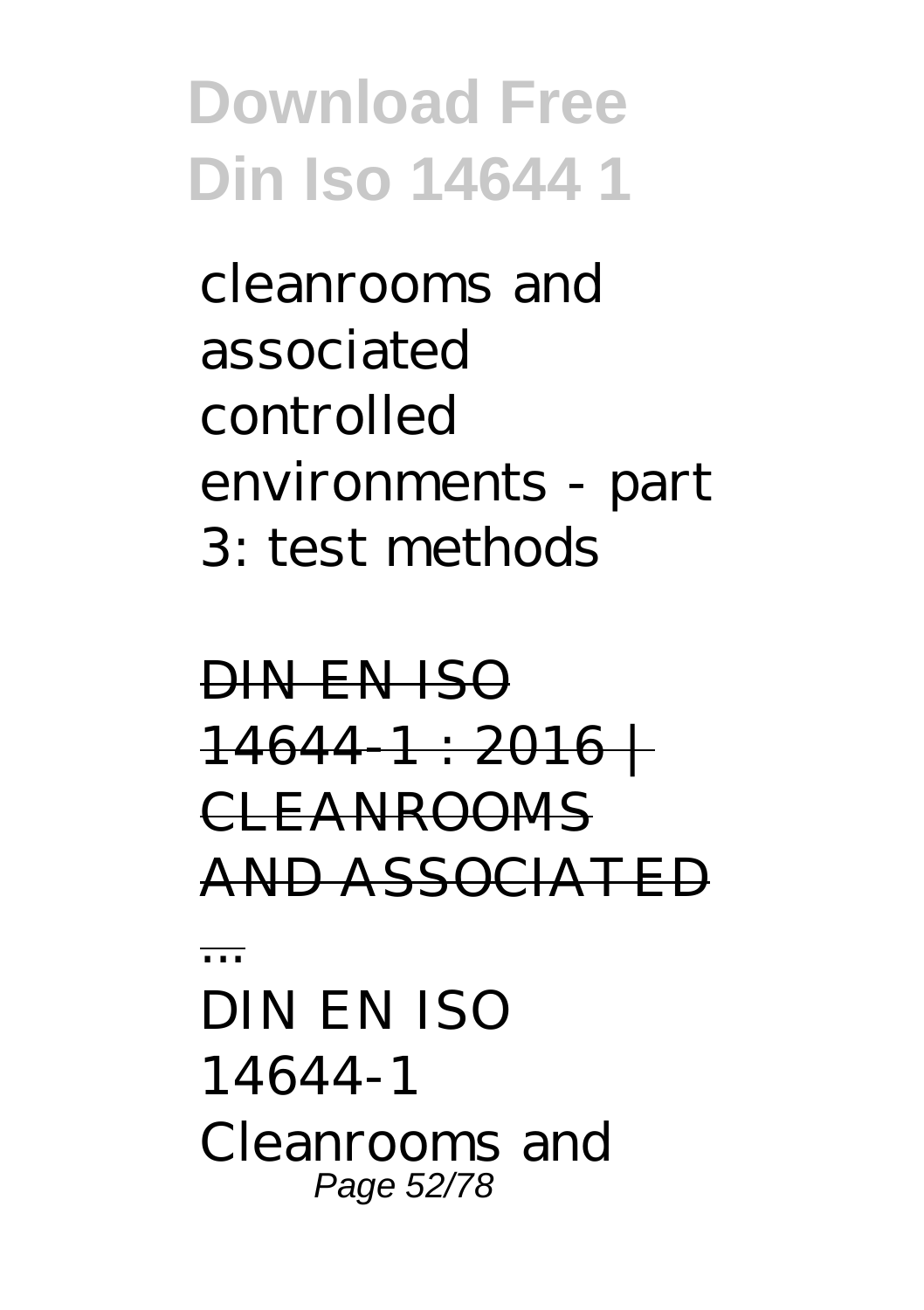associated controlled environments - Part 1: Classification of air cleanliness by particle concentration (ISO 14644-1:2015) standard by DINadopted Europeanadopted ISO Standard, 06/01/2016. View all product details ... Page 53/78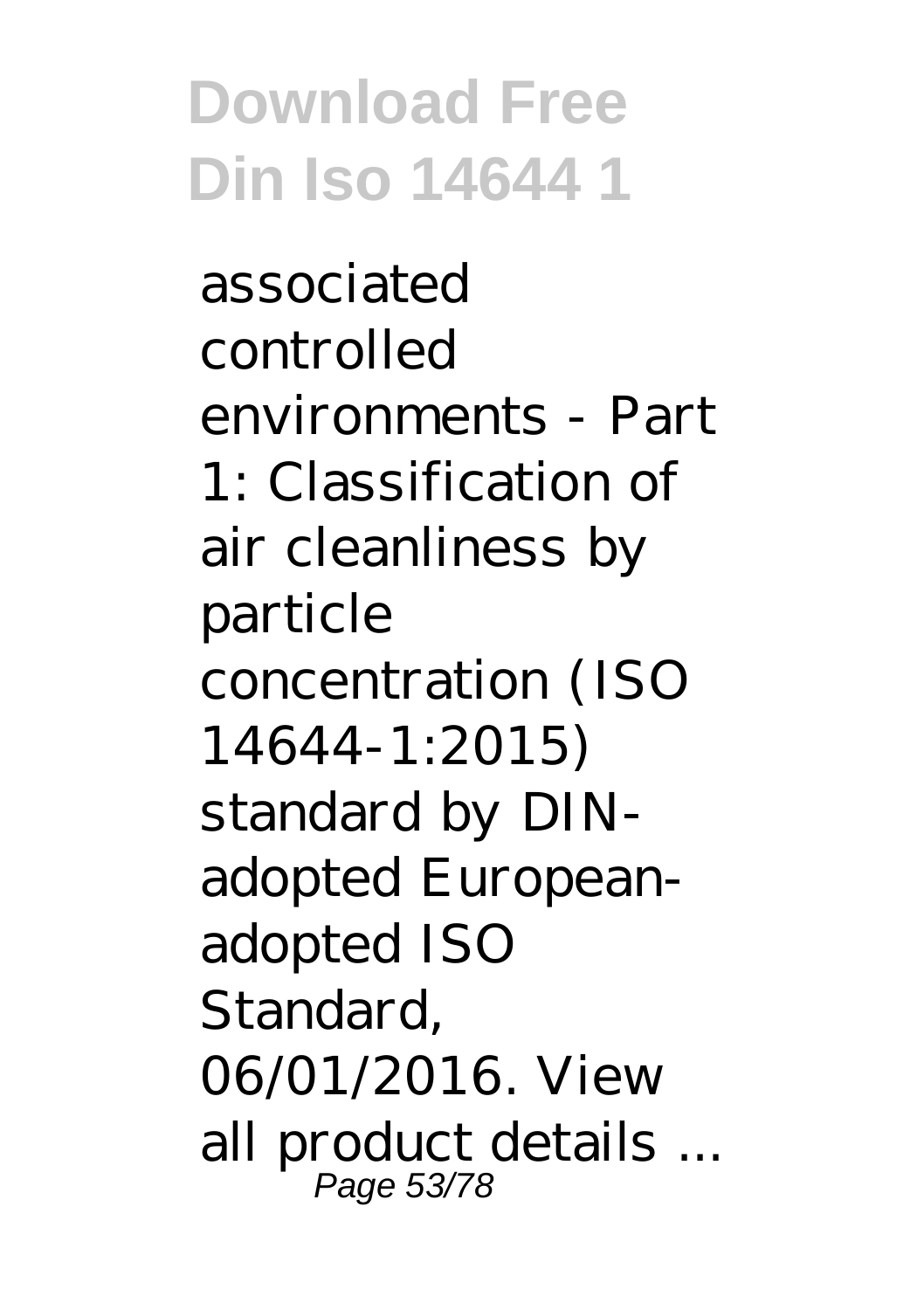DIN EN ISO  $146441$ Techstreet buy din en iso 14644-1 e : 2016 cleanrooms and associated controlled environments - part 1: classification of air cleanliness by particle concentration (iso Page 54/78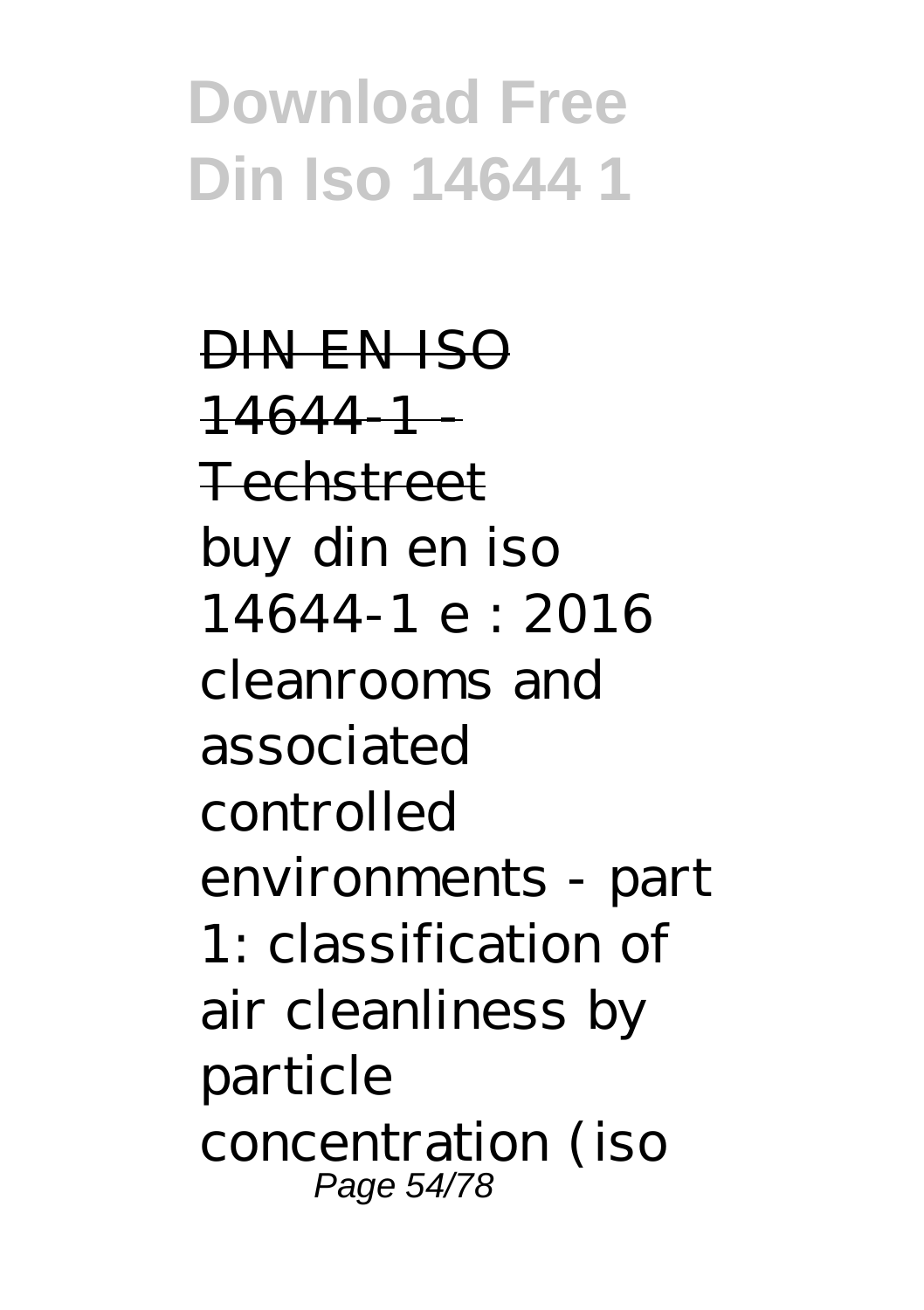14644-1:2015) from sai global

DIN EN ISO  $14644$  1 E : 2016  $+$ CLEANROOMS AND ASSOCIATED ... This part of ISO 14644 does not provide for classification of particle populations

that are outside the Page 55/78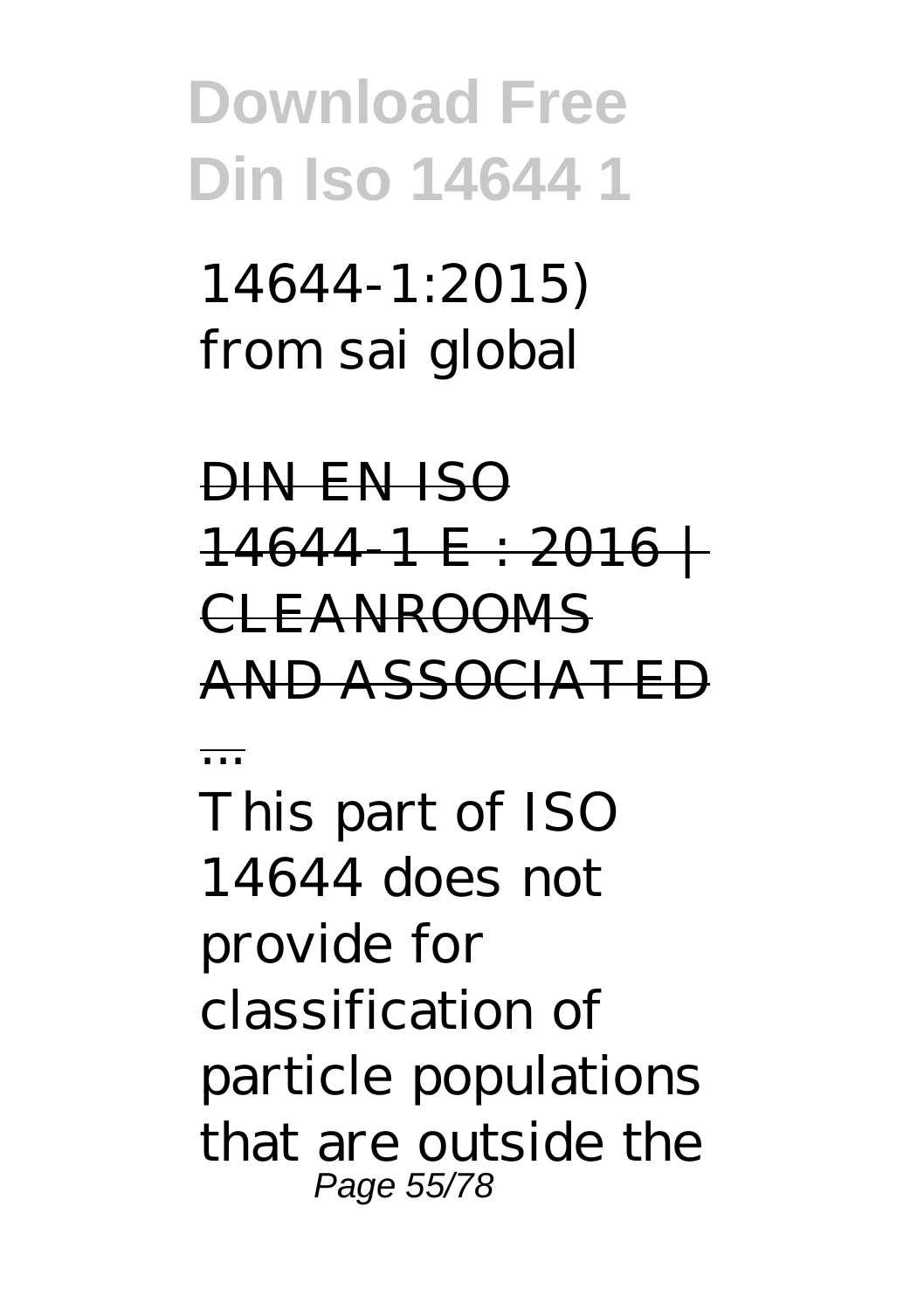specified lower threshold particlesize range,  $0,1 \mu$  m to  $5 \mu$  m. Concentrations of ultrafine particles (particles smaller than  $0,1 \mu$  m) will be addressed in a separate standard to specify air cleanliness by nanoscale particles.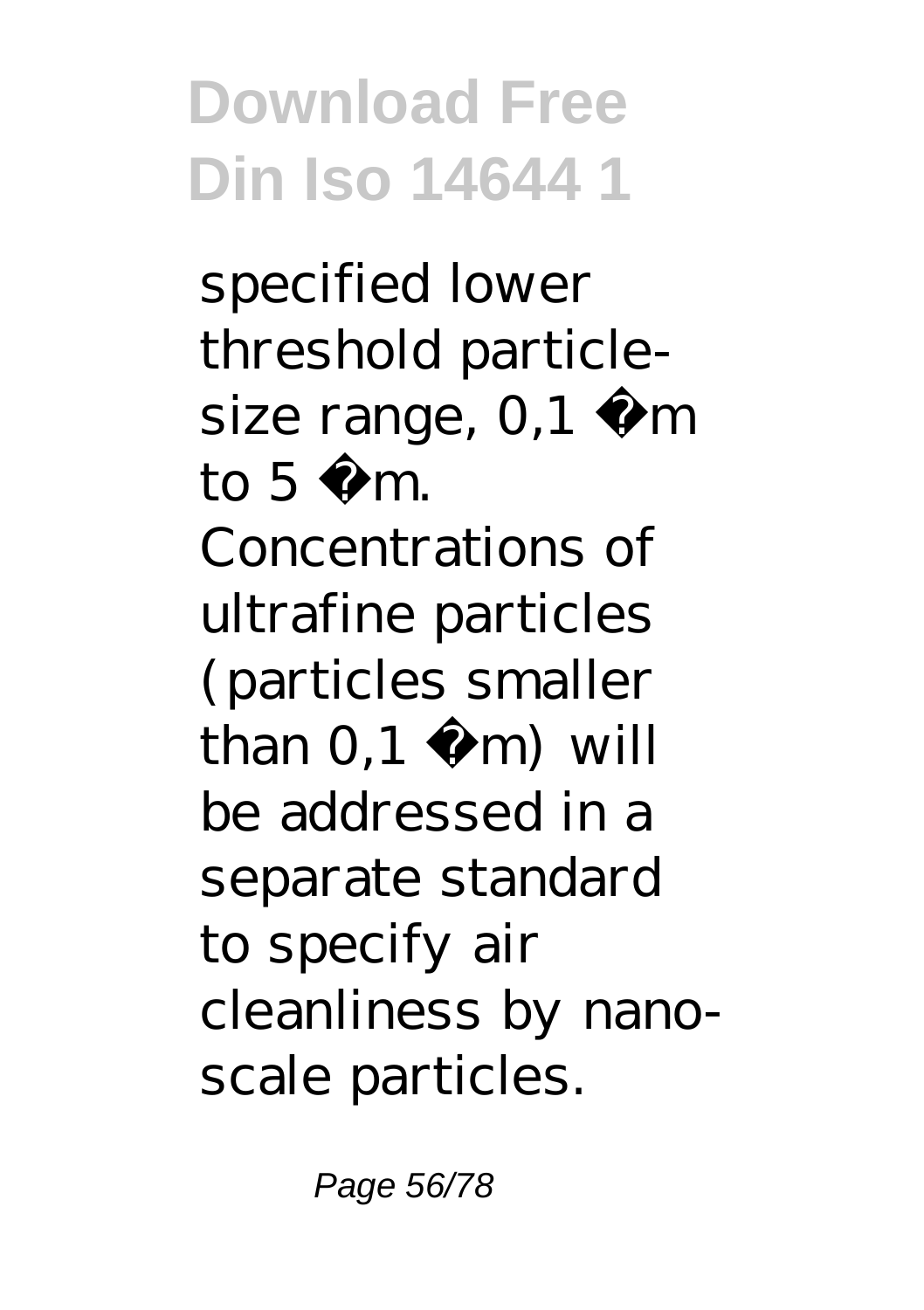Cleanrooms and associated controlled environments No assumptions are made regarding the distribution of the actual particle counts over the area of the cleanroom or clean zone; while in ISO 14644-1:1999 an underlying Page 57/78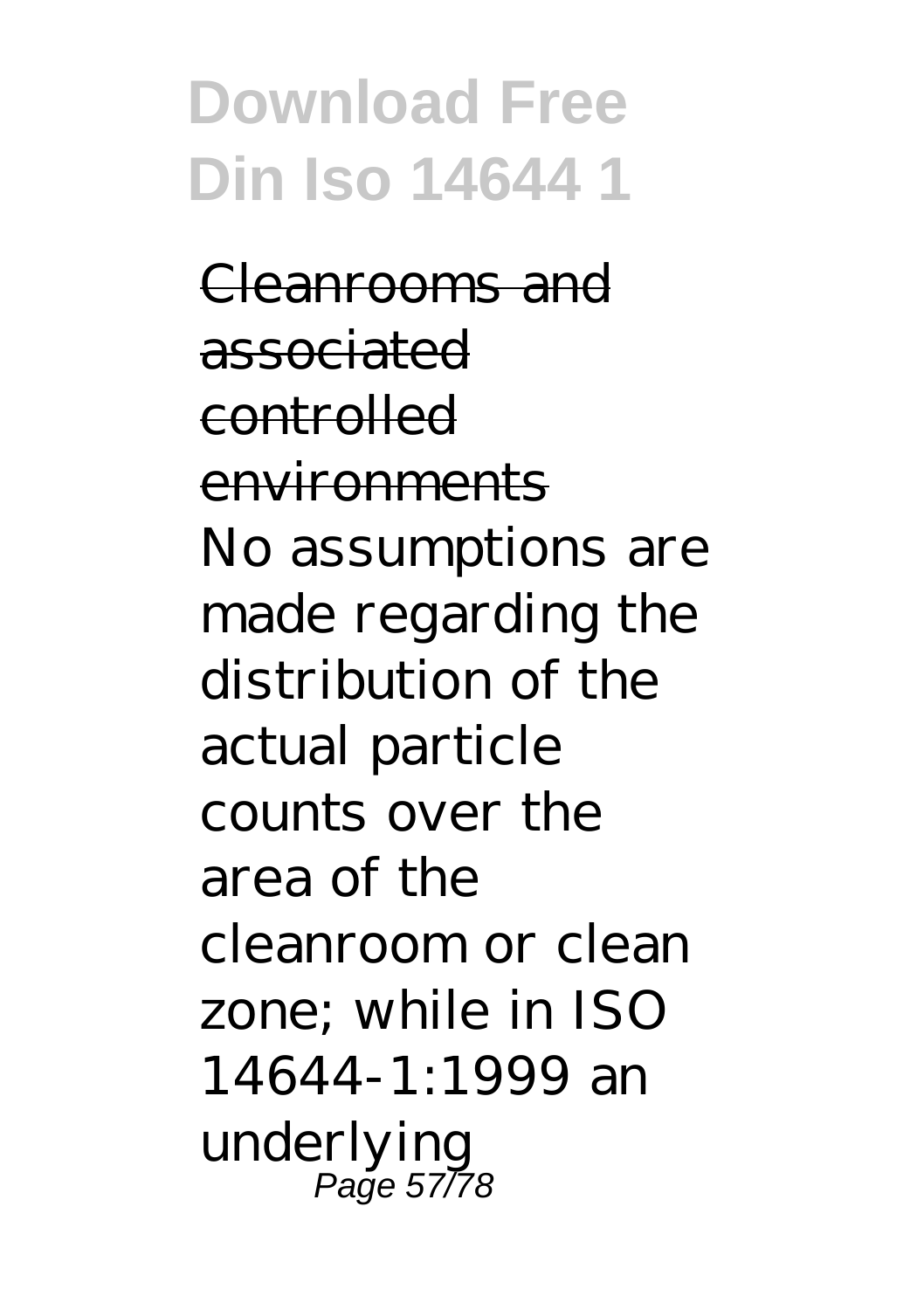assumption was that the particle counts follow the same normal distribution across the room, this assumption has now been discarded to allow the sampling to be used in rooms where the particle counts vary in a more complex manner. Page 58/78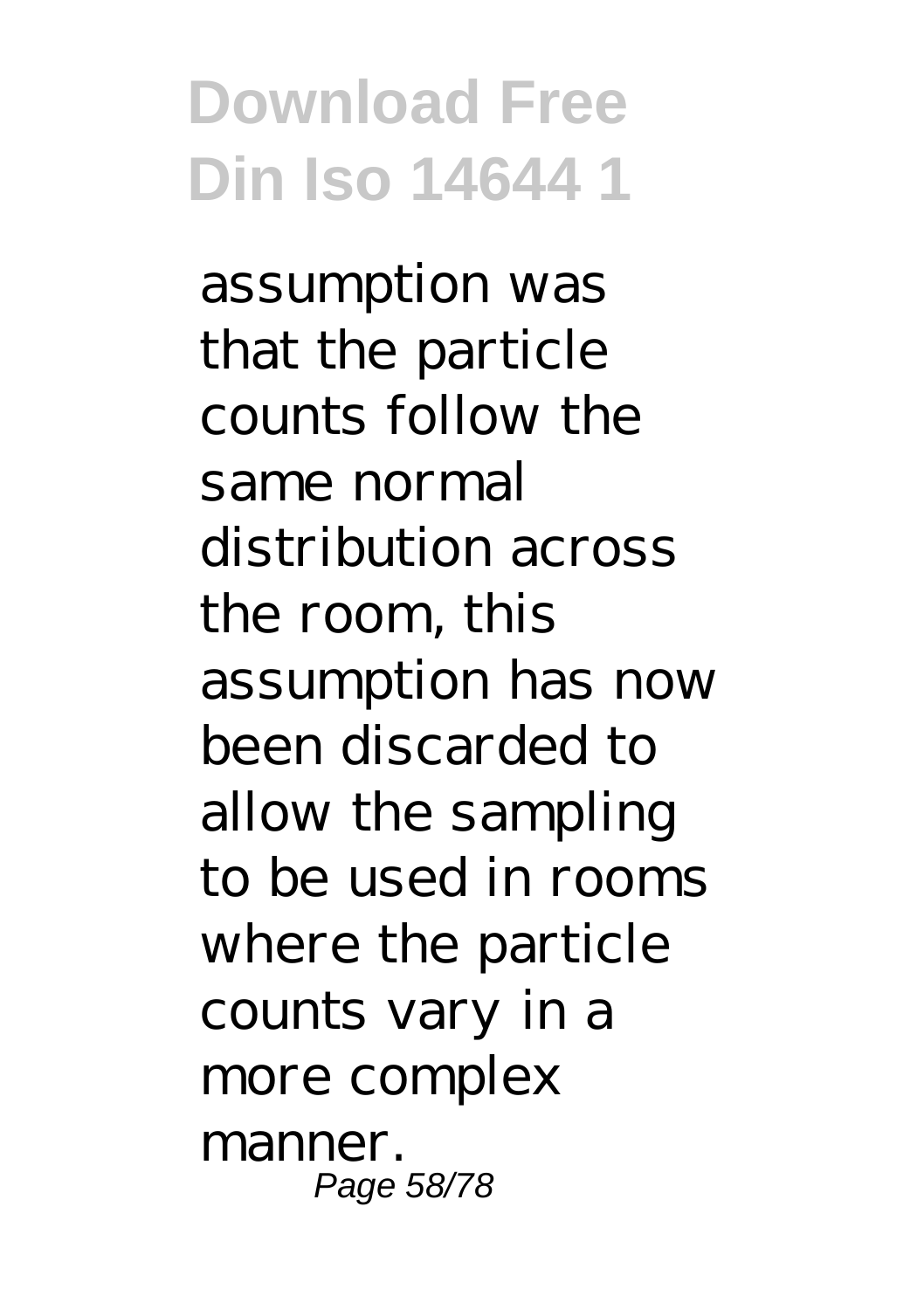ISO  $14644 - 1:2015$ (en), Cleanrooms and associated  $control$ Comparison of cleanroom classes according to DIN EN ISO 14644-1 and US FED 209D For the production of sterile drugs (pharmaceuticals), Page 59/78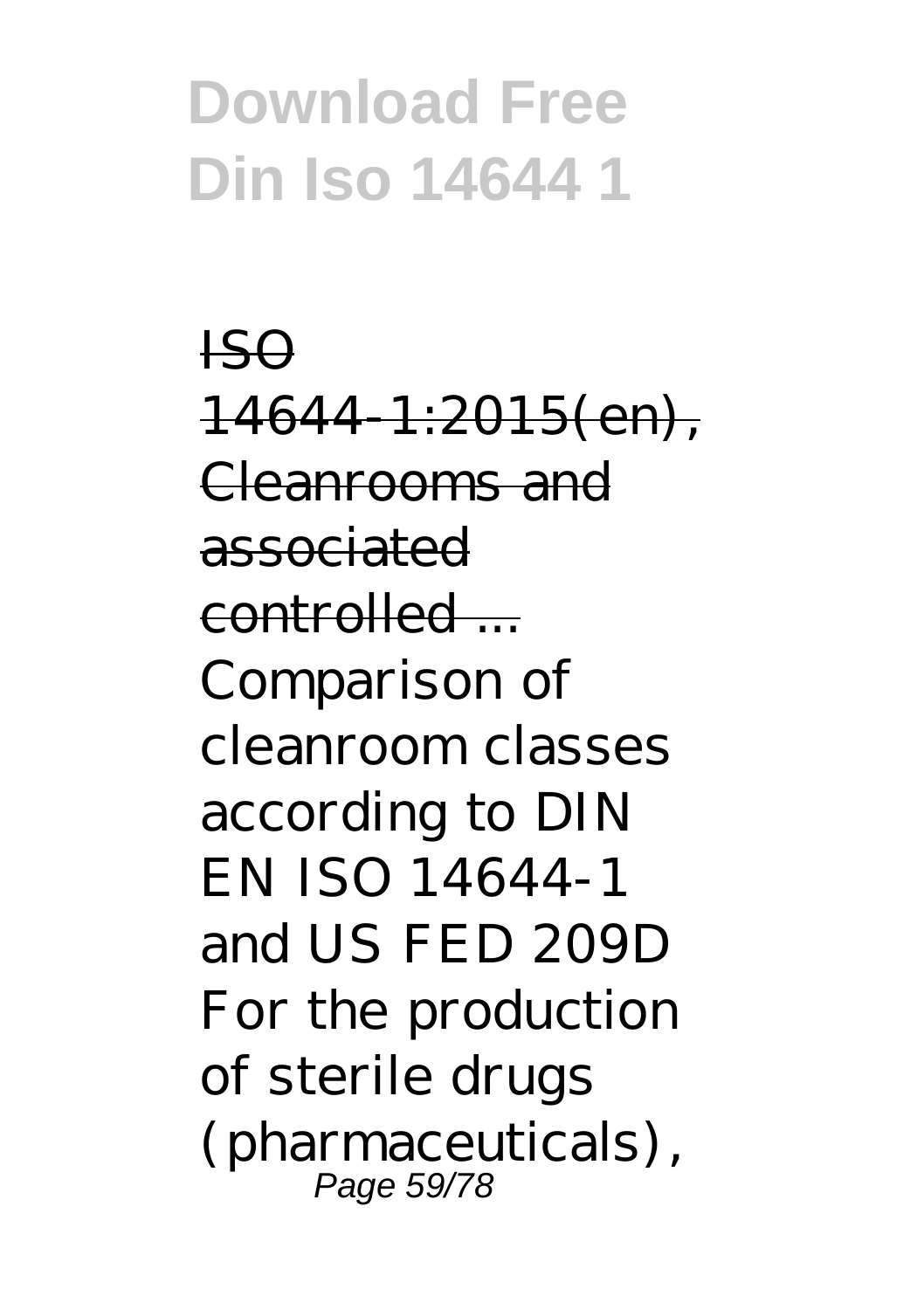four clean room classes according to the EU-GMP guideline Annex 1 normally apply with regard to the areas. The following table contains the classification according to the particles contained in the air.

Reinraumklassen Page 60/78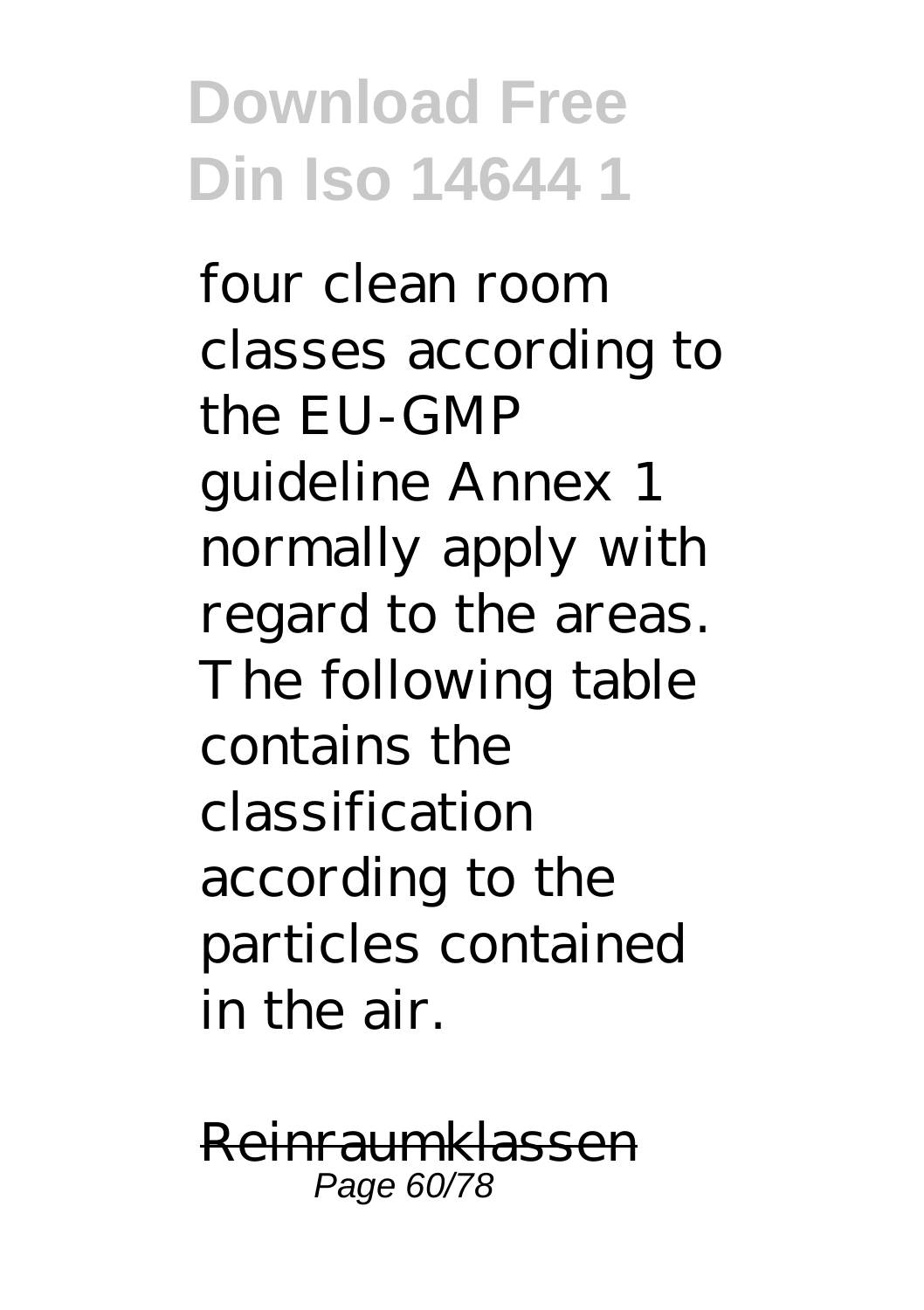...

ISO 14644-1 GMP-Klassen  $(Pharmazie)$  | IAB

After ANSI and IEST petitioned to  $ISO$  for new standards, the first document of ISO 14644 was published in 1999, ISO 14644-1. In 2000, ISO 14644-2 was published, Page 61/78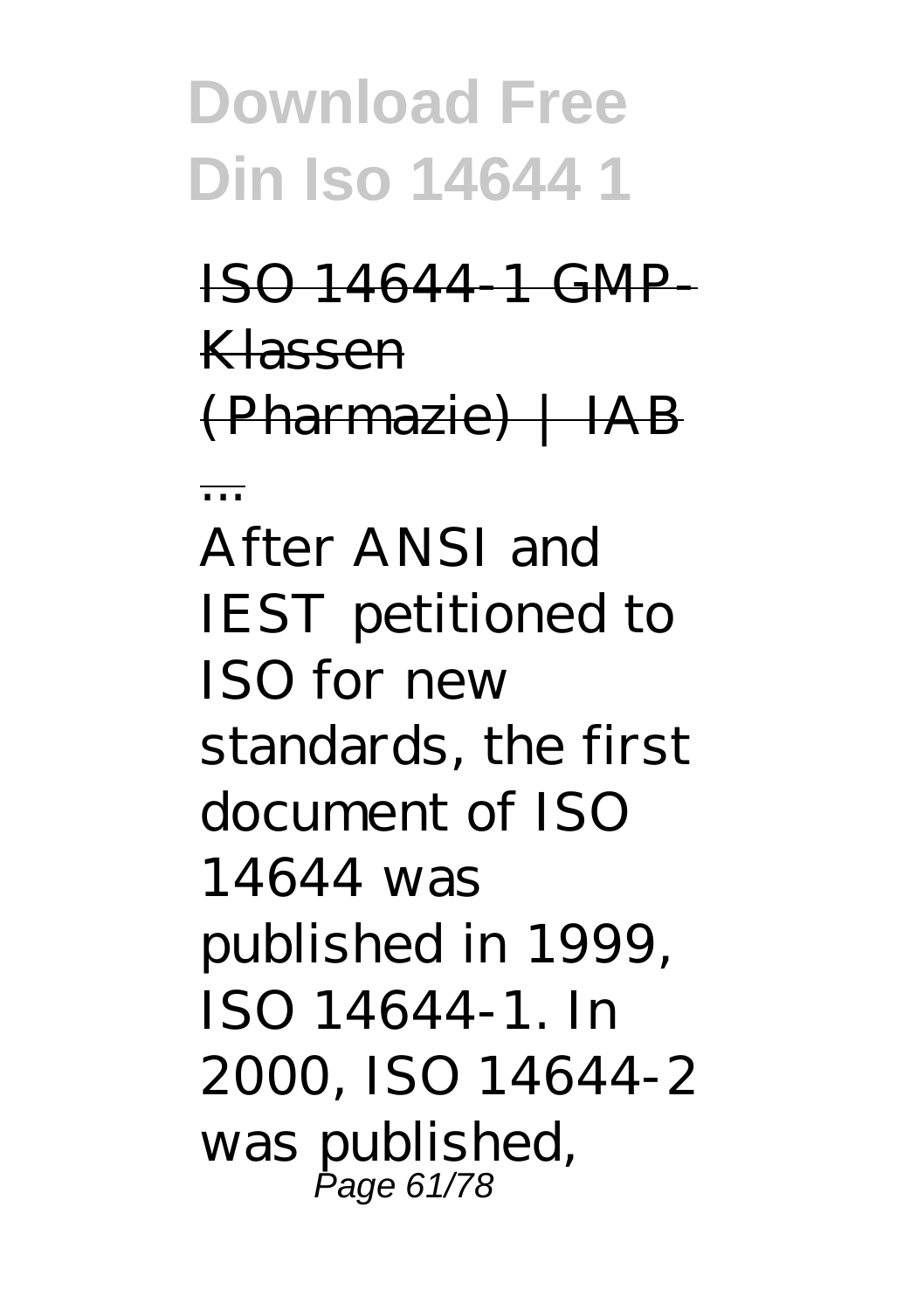which began the process of FED-STD-209E being canceled. On November 29, 2001, the document was canceled and superseded by ISO 14644-1 and ISO 14644-2. ISO 14644 is now composed of

 $\Gamma$ Page 62/78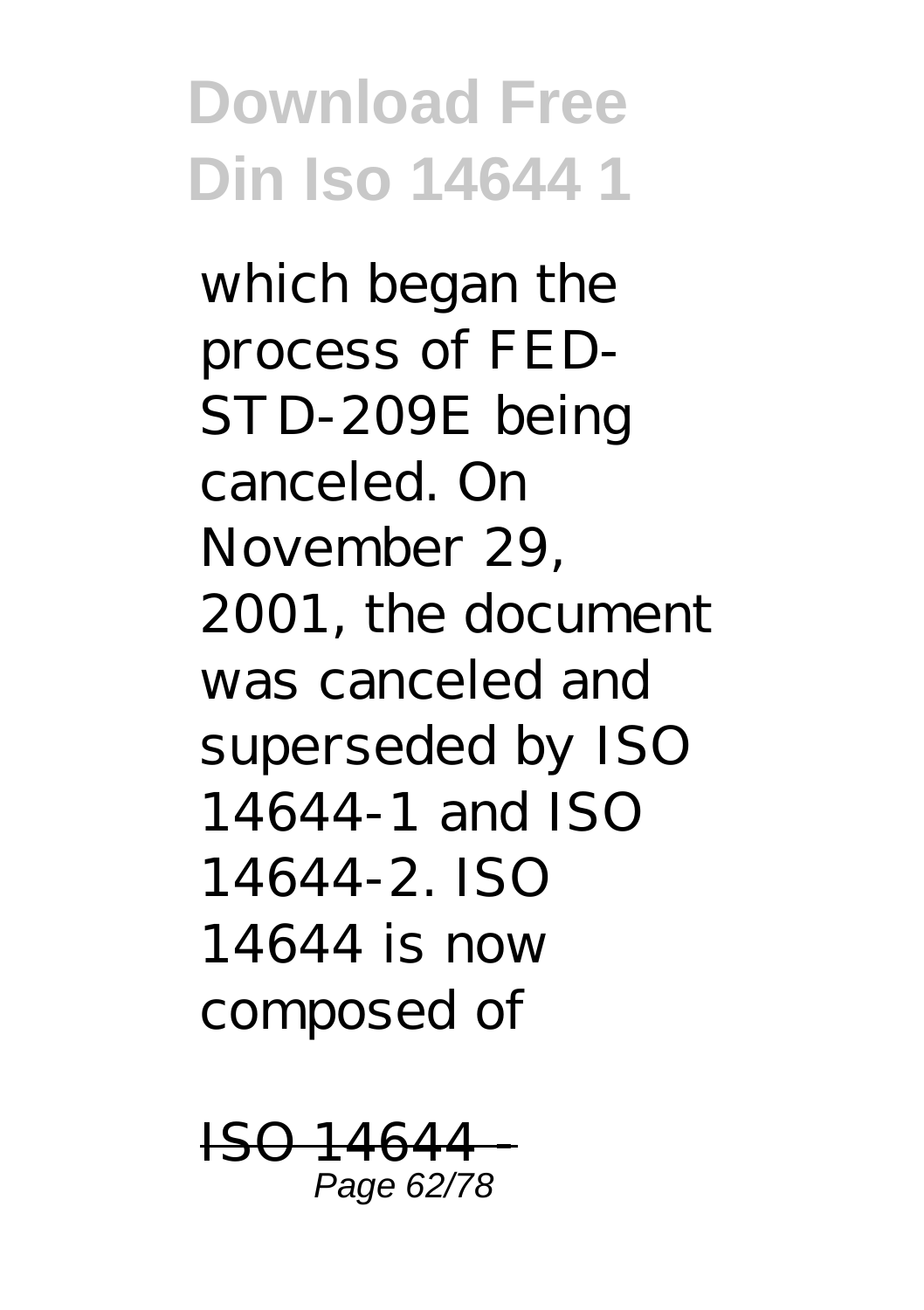Wikipedia What is ISO14644-1? • ISO 14644-1 specifies classes of air cleanliness in terms of the number of particles expressed as a concentration in air volume. • It also specifies the standard method of testing to determine Page 63/78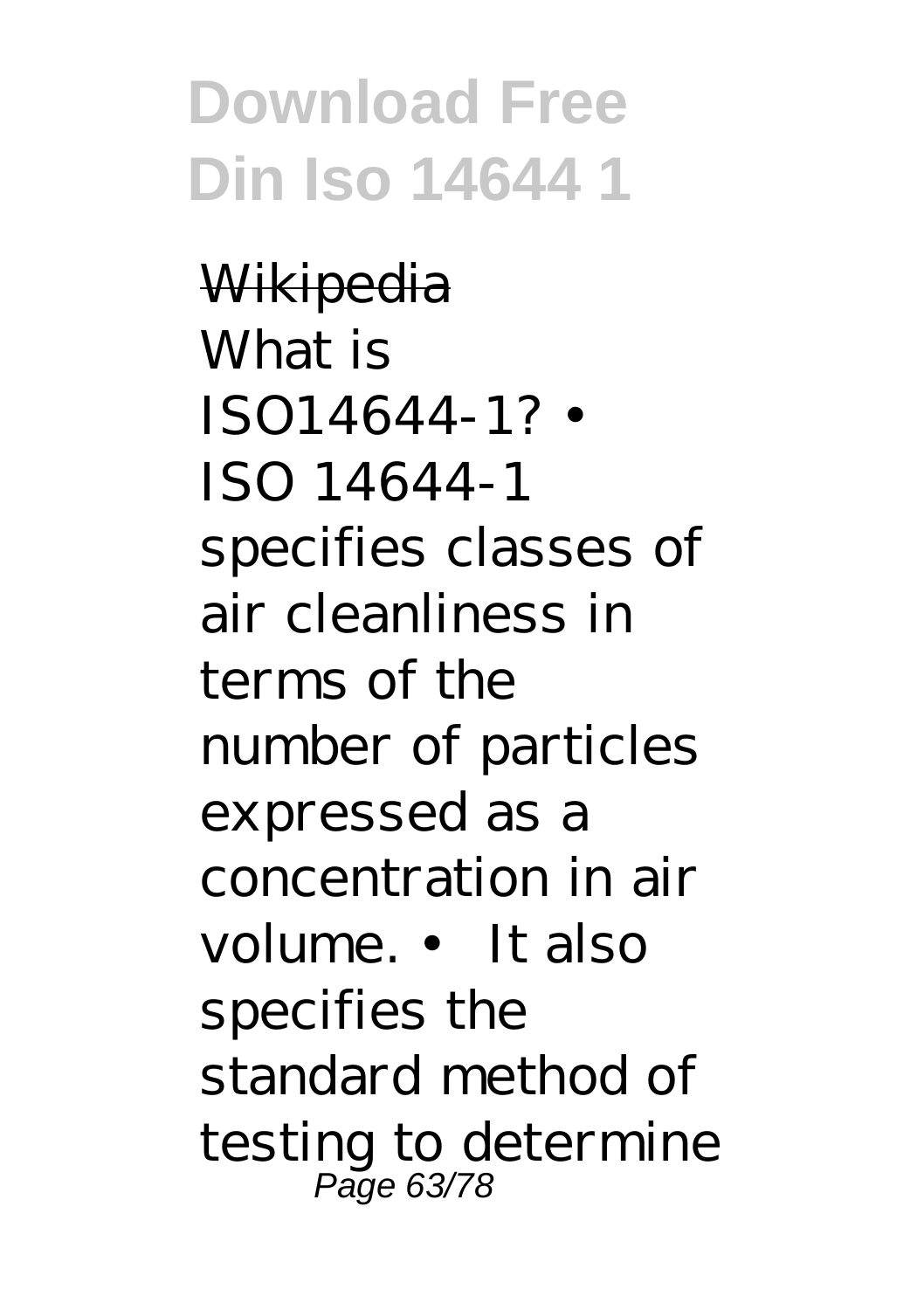cleanliness class, including selection of sampling locations. ISO14644-1 is one of the most used standards in Pharma and

Understanding ISO 14644- 1/2:2015 and Becoming **Compliant** ISO 14644-15:2017 Page 64/78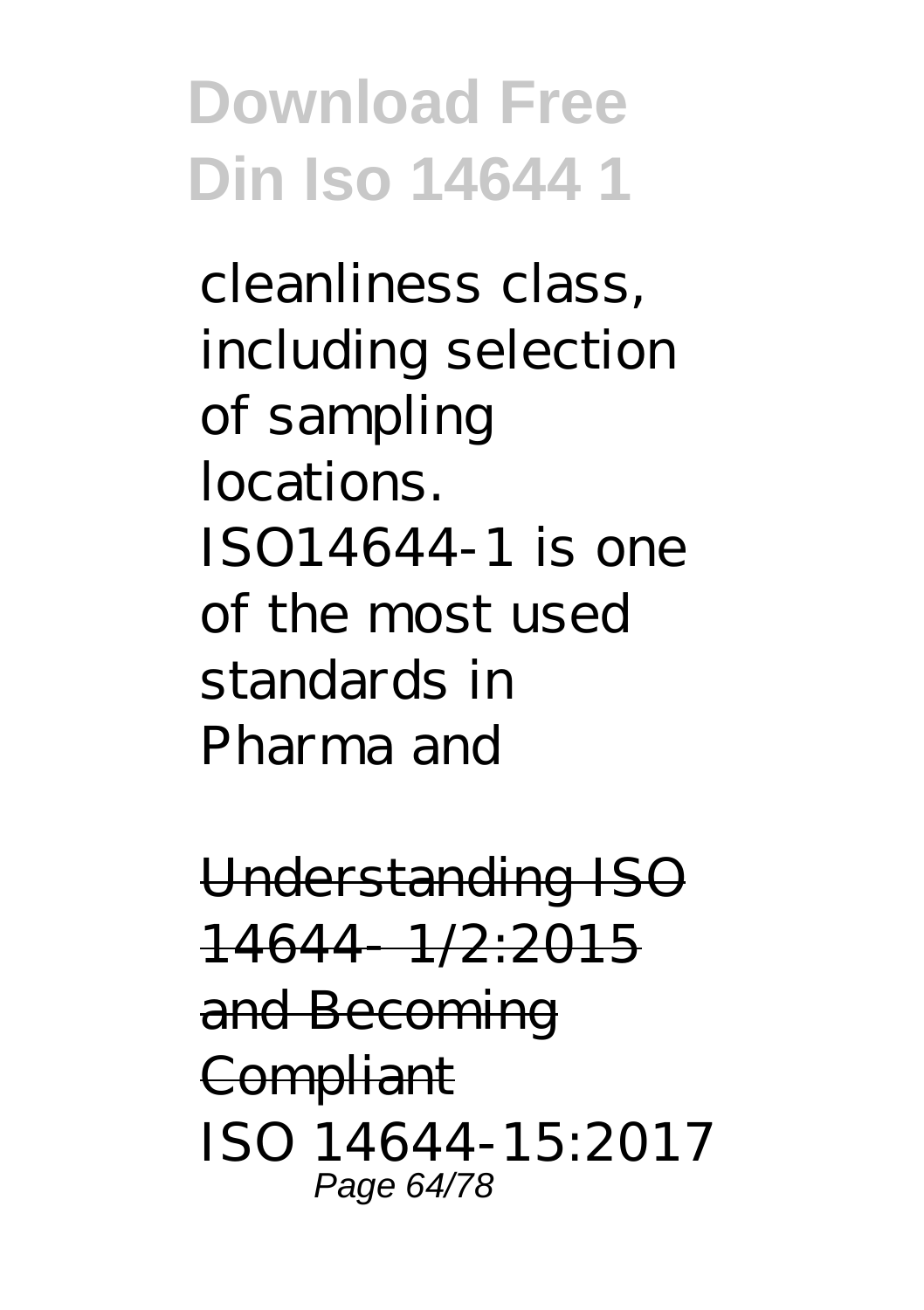provides requirements and guidelines for assessing the chemical airborne cleanliness of equipment and materials which are foreseen to be used in cleanrooms and associated controlled environments which are linked to the Page 65/78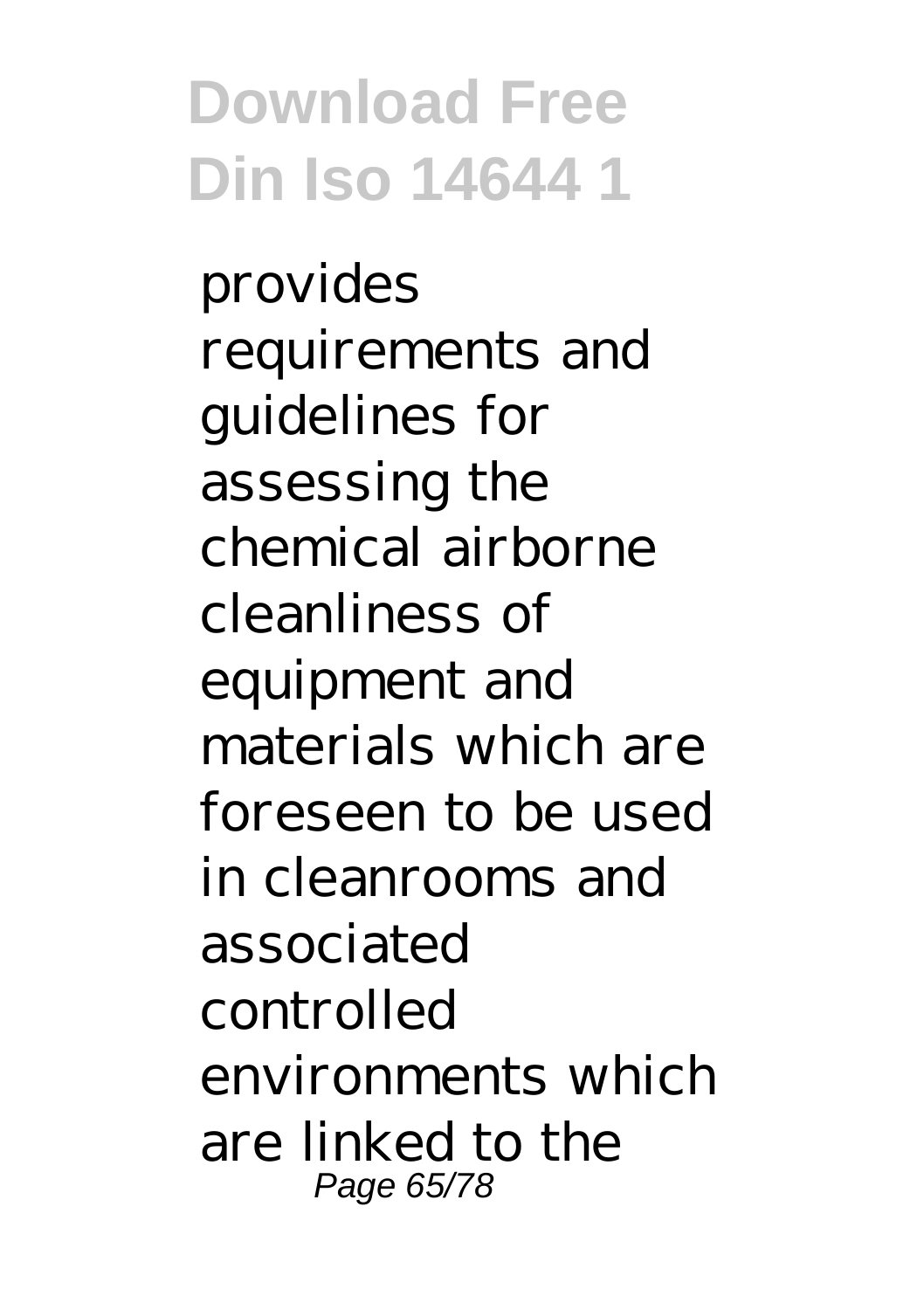ISO standard for cleanliness classes by chemical concentration (see ISO 14644‑8).

 $IBO - IBO$ 14644-15:2017 - Cleanrooms and associated  $-$ DIN EN ISO 14644-14 - Cleanrooms and associated Page 66/78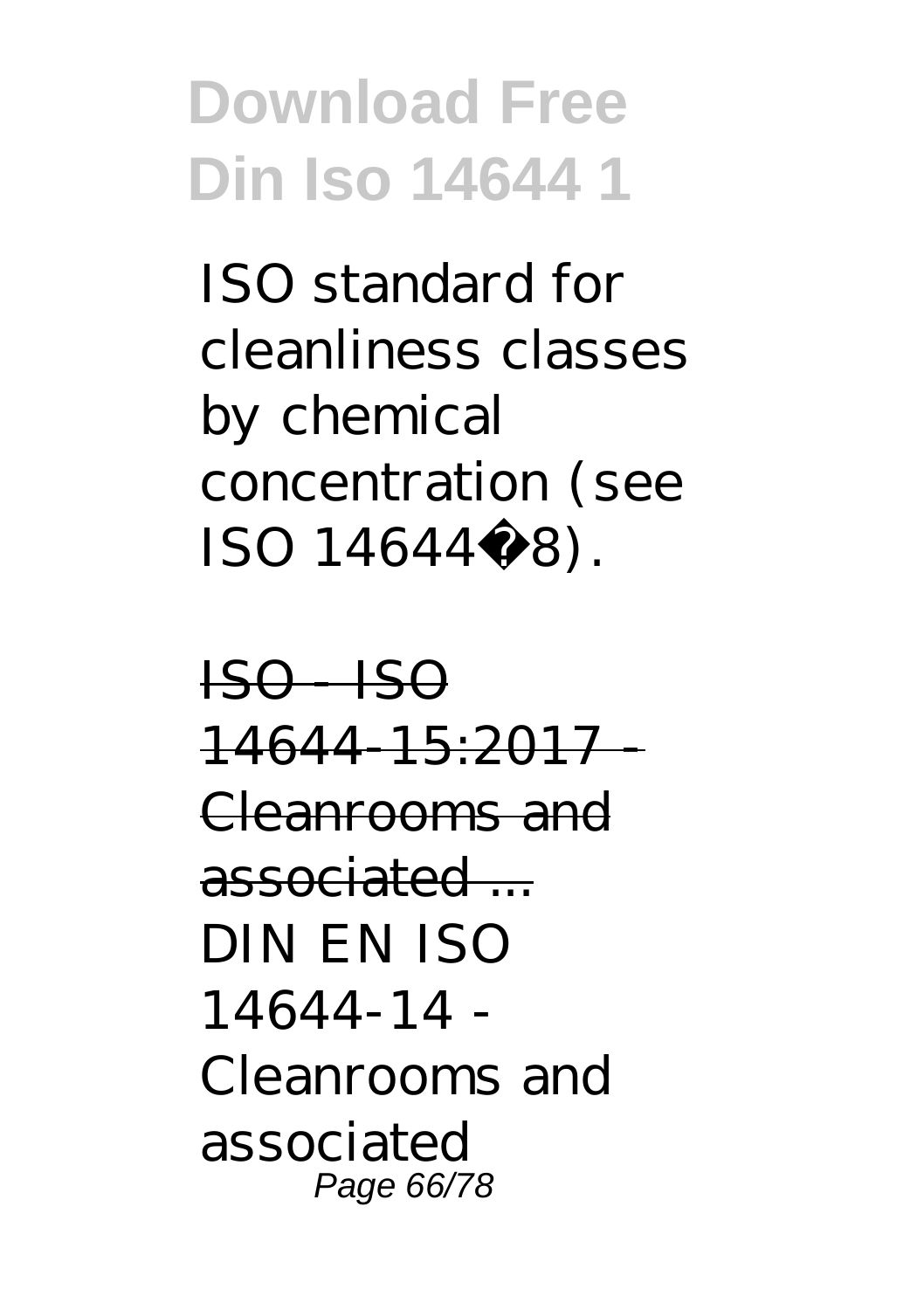controlled environments - Part 14: Assessment of suitability for use of equipment by airborne particle concentration (ISO 14644-14:2016) Published by DIN on January 1, 2017

DIN EN ISO 14644-1 - Cleanrooms and Page 67/78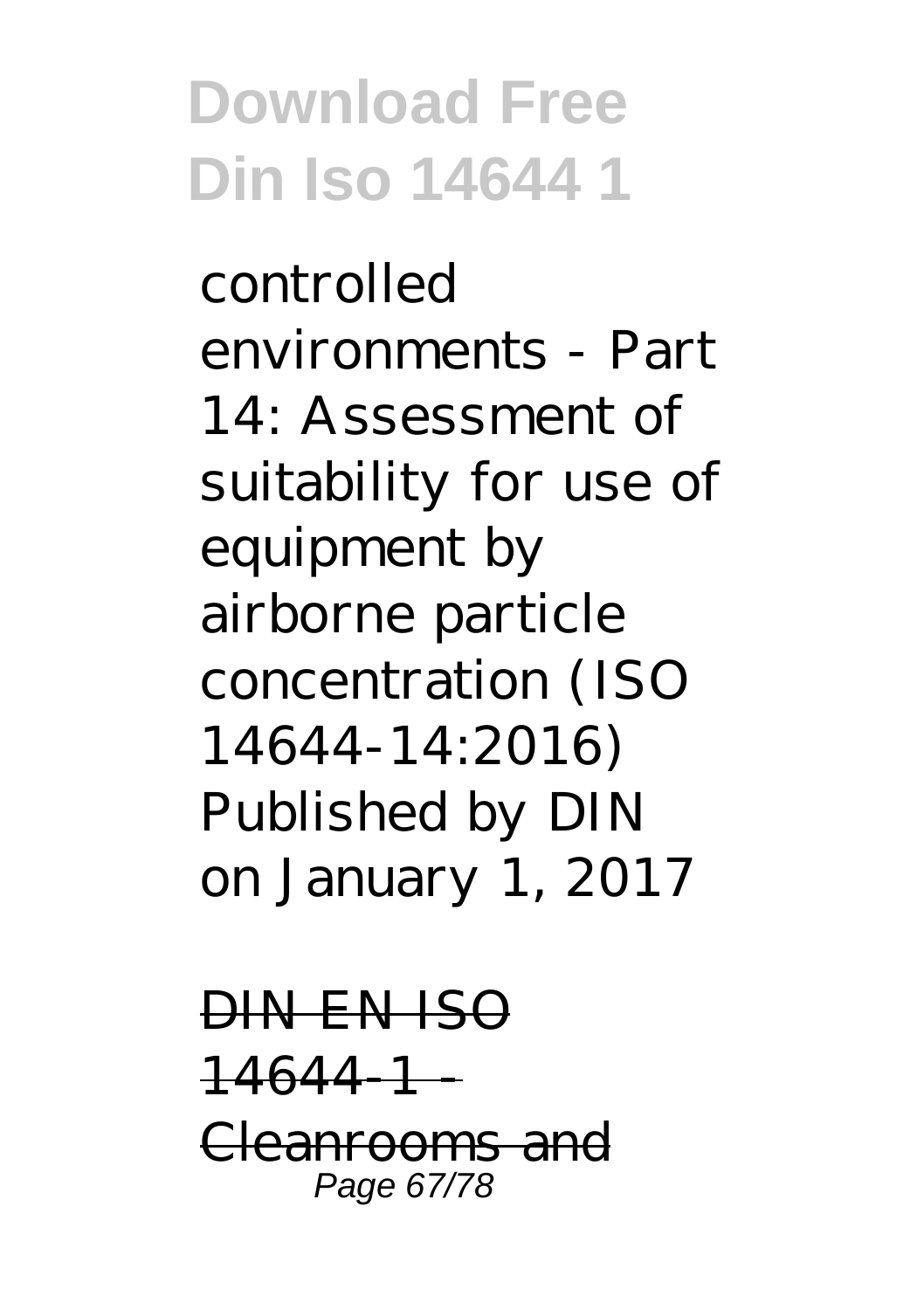associated  $control<sub>1</sub>$ din en iso 14644-1 Cleanrooms and associated controlled environments - Part 1: Classification of air cleanliness by particle concentration (ISO 14644-1:2015); German version EN ISO 14644-1:2015 Page 68/78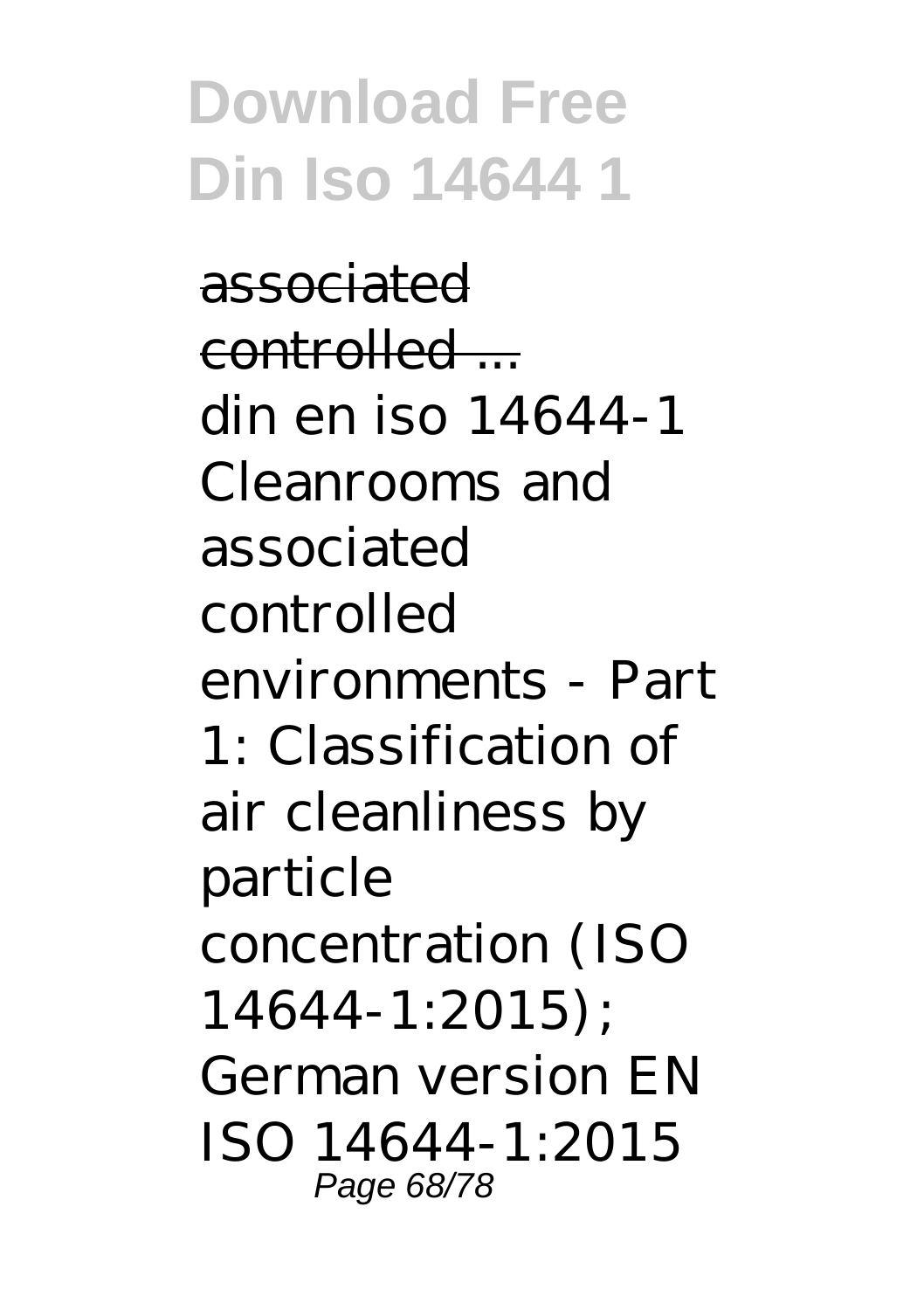# **Download Free Din Iso 14644 1** Edition 2016-06

Products din en Acces PDF Din Iso 14644 1 Din Iso 14644 1 Consider signing up to the free Centsless Books email newsletter to receive update notices for newly free ebooks and giveaways. The Page 69/78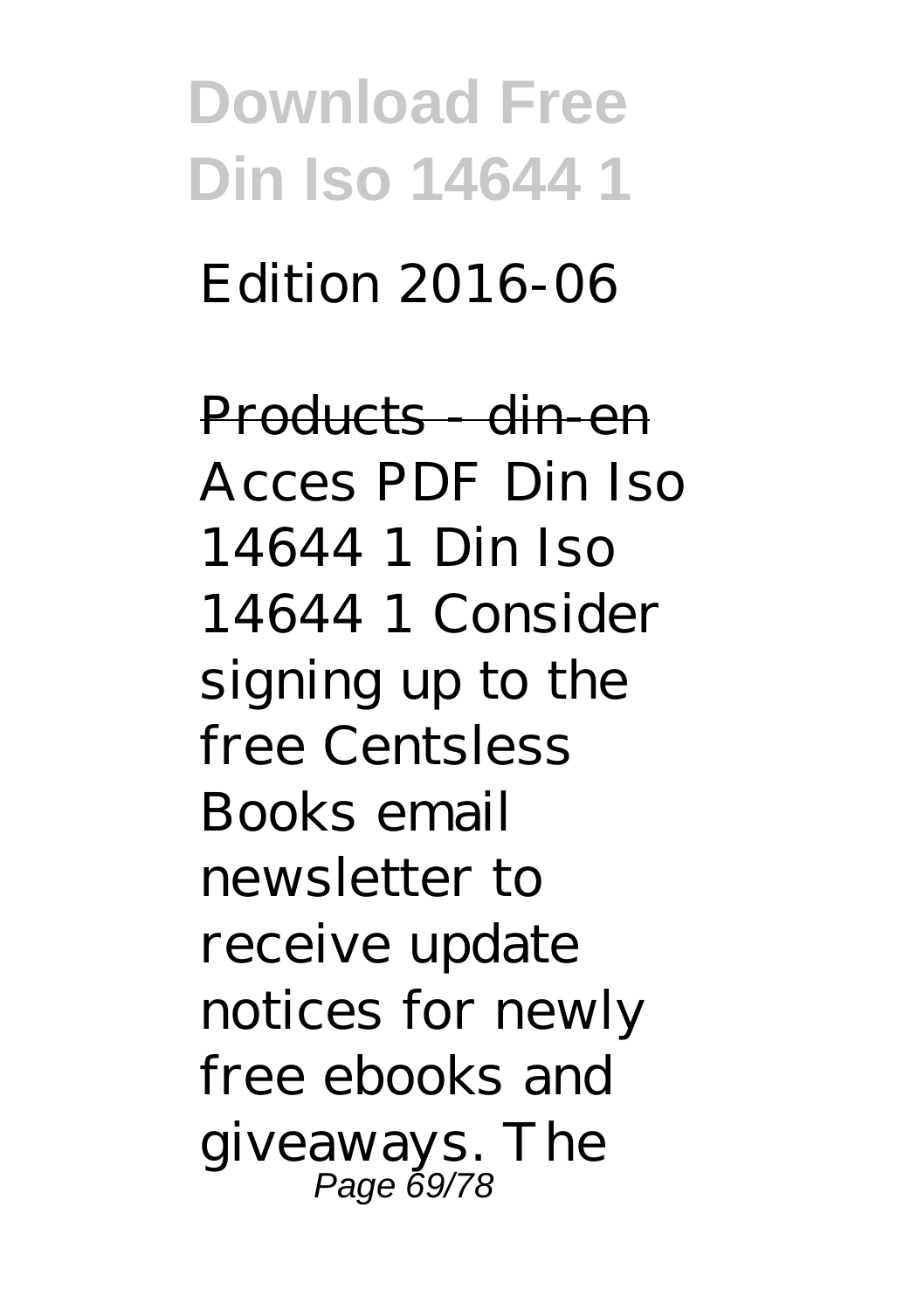newsletter is only sent out on Mondays, Wednesdays, and Fridays, so it won't spam you too much. Page 1/13

Din Iso 14644 1 trumpetmaster.com The developed standard DIN EN ISO 14644 covers the planning and the Page 70/78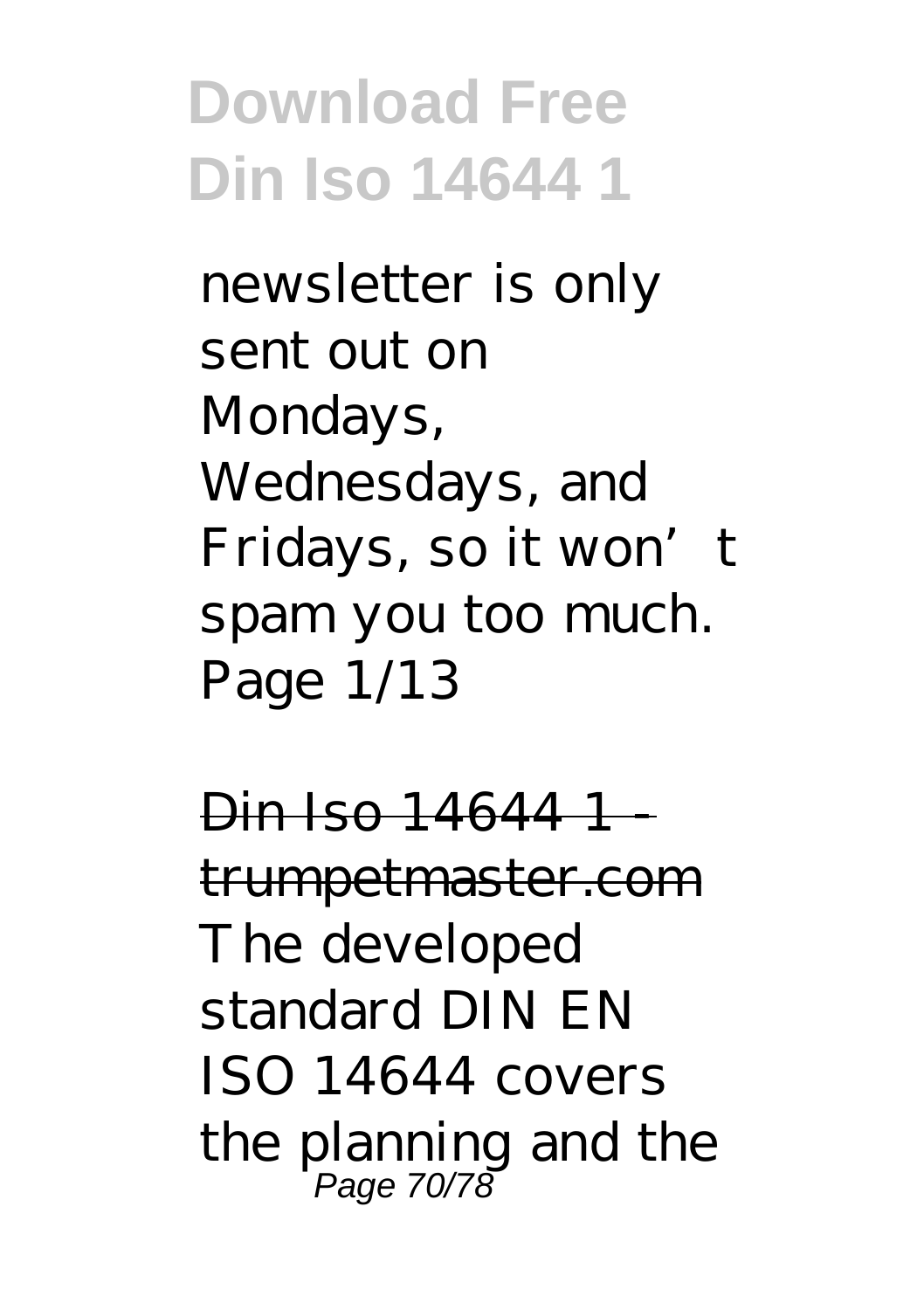operation as well as the monitoring of the cleanrooms. The ISO 14644 directive family is divided into various parts for this purpose. Whereby parts 1 and 2 cover the entire cleanroom. The following table gives you an insight into the first 5 parts Page 71/78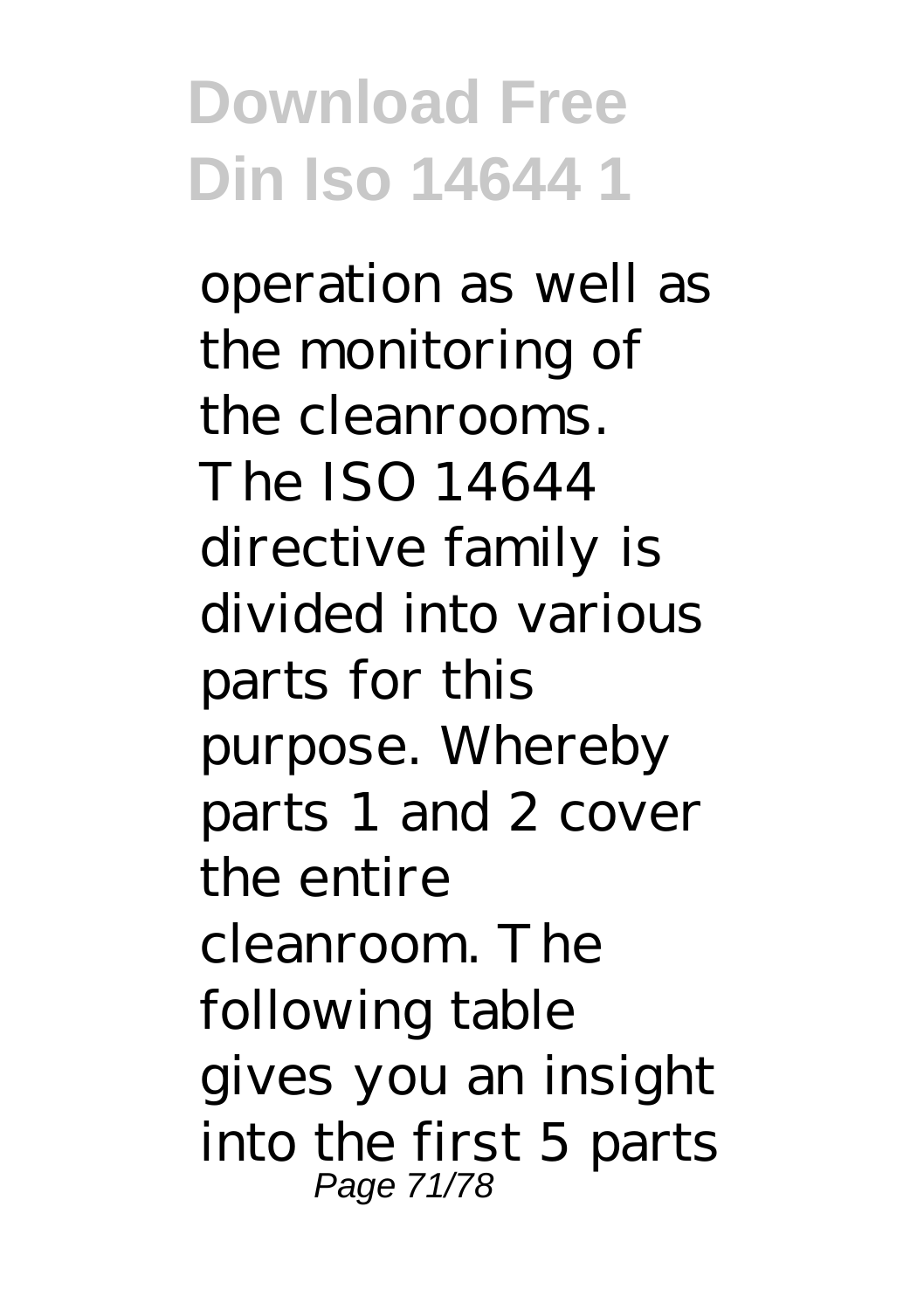of DIN EN ISO 14644.

ISO 14644 and VDI 2083: connections and differences ISO 14644-1:2015 does not provide for classification of particle populations that are outside the specified lower threshold particlesize range,  $0,1 \mu$  m Page 72/78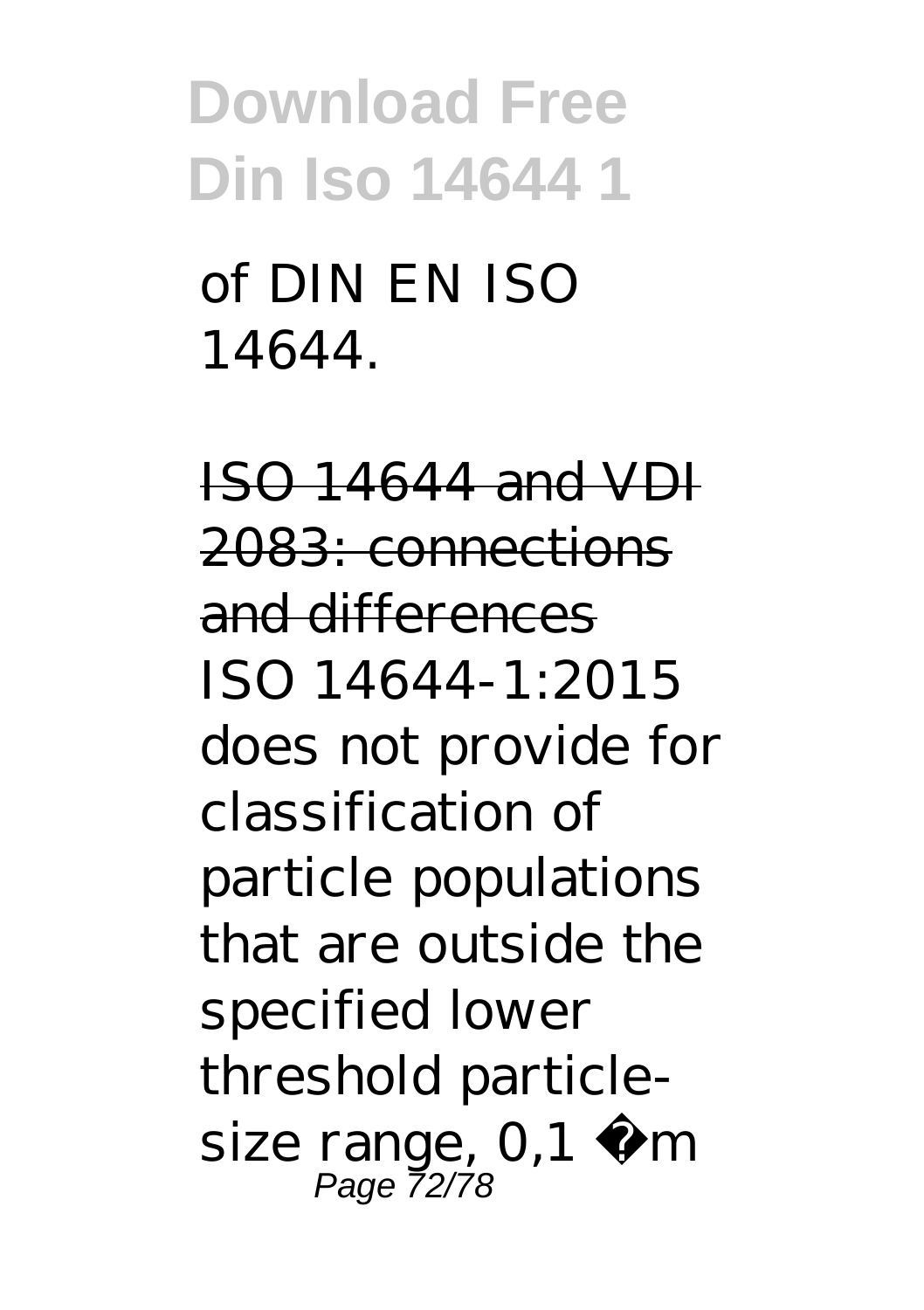to  $5 \mu$  m. Concentrations of ultrafine particles (particles smaller than  $0,1 \mu$  m) will be addressed in a separate standard to specify air cleanliness by nanoscale particles.

NUEVA VERSIÒN DE LA NORMA ISO 14644 Page 73/78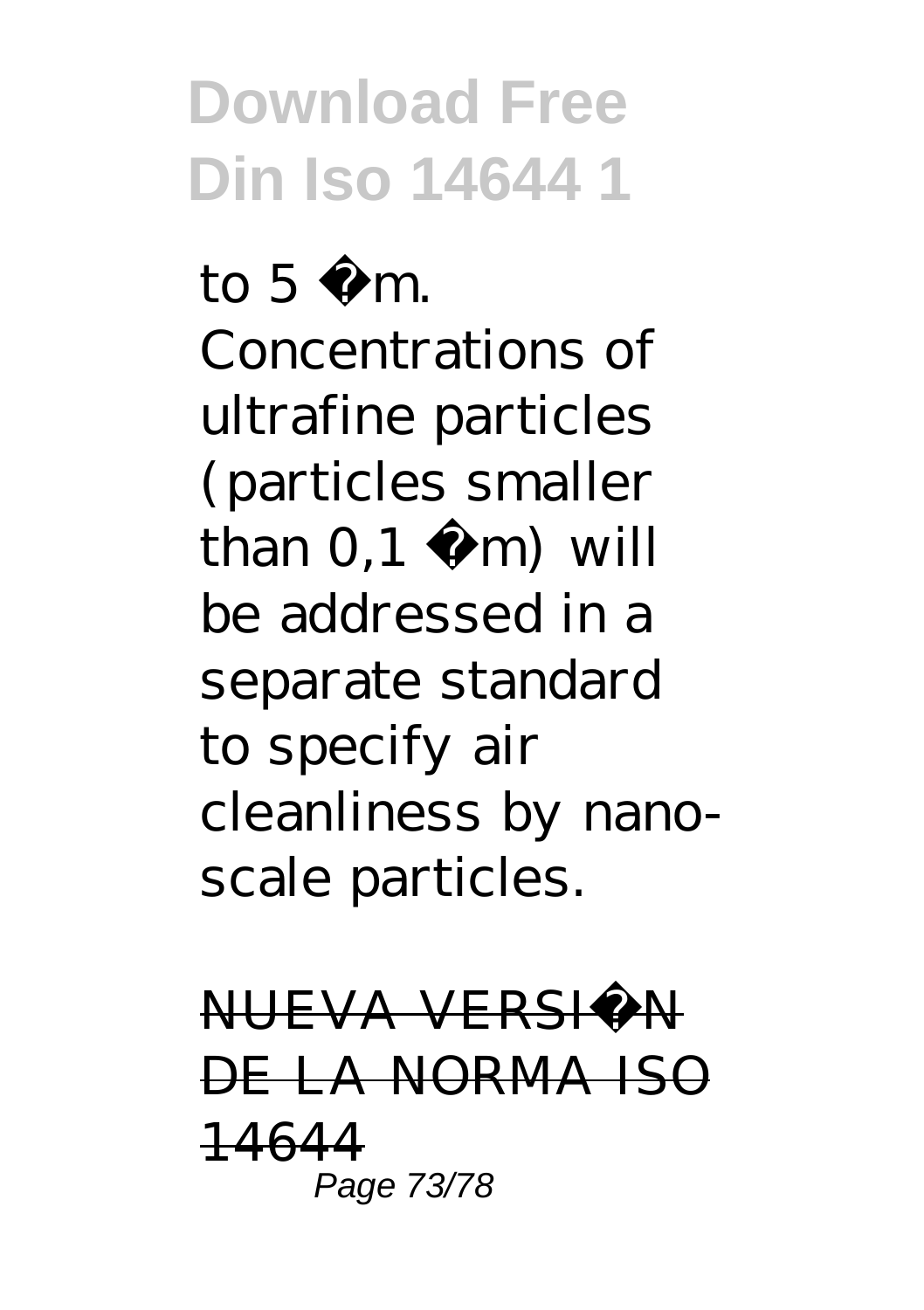This part of ISO 14644 specifies requirements for periodic testing of a cleanroom or clean zone to prove its continued compliance with ISO 14644-1 for the designated classification of airborne particulate cleanliness. These requirements Page 74/78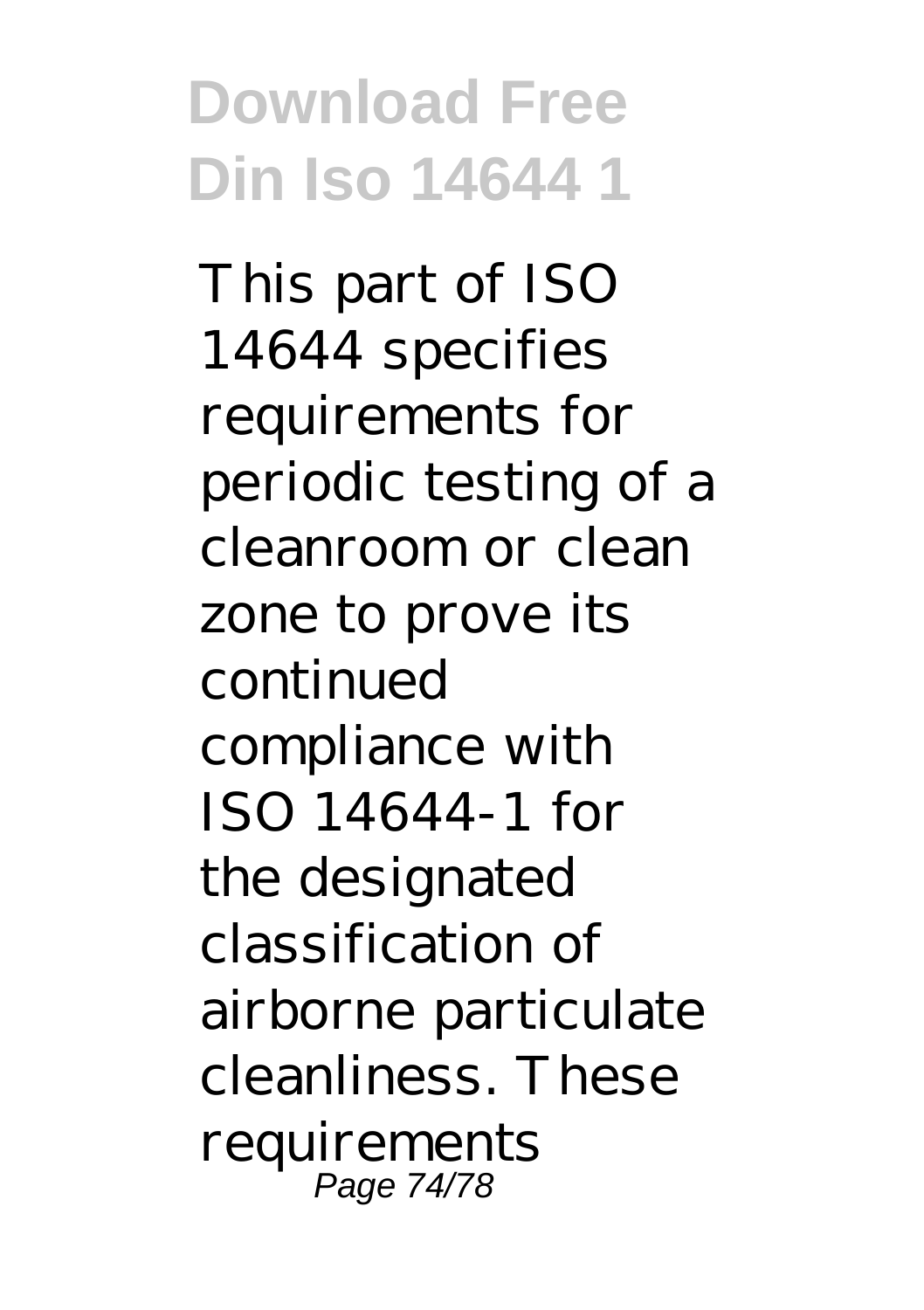invoke the test described in ISO 14644-1 for classification of a cleanroom or clean zone.

ISO 14644-2 E ISO 14644, Cleanrooms and associated controlled environments - Part 3: Test Methods, is Page 75/78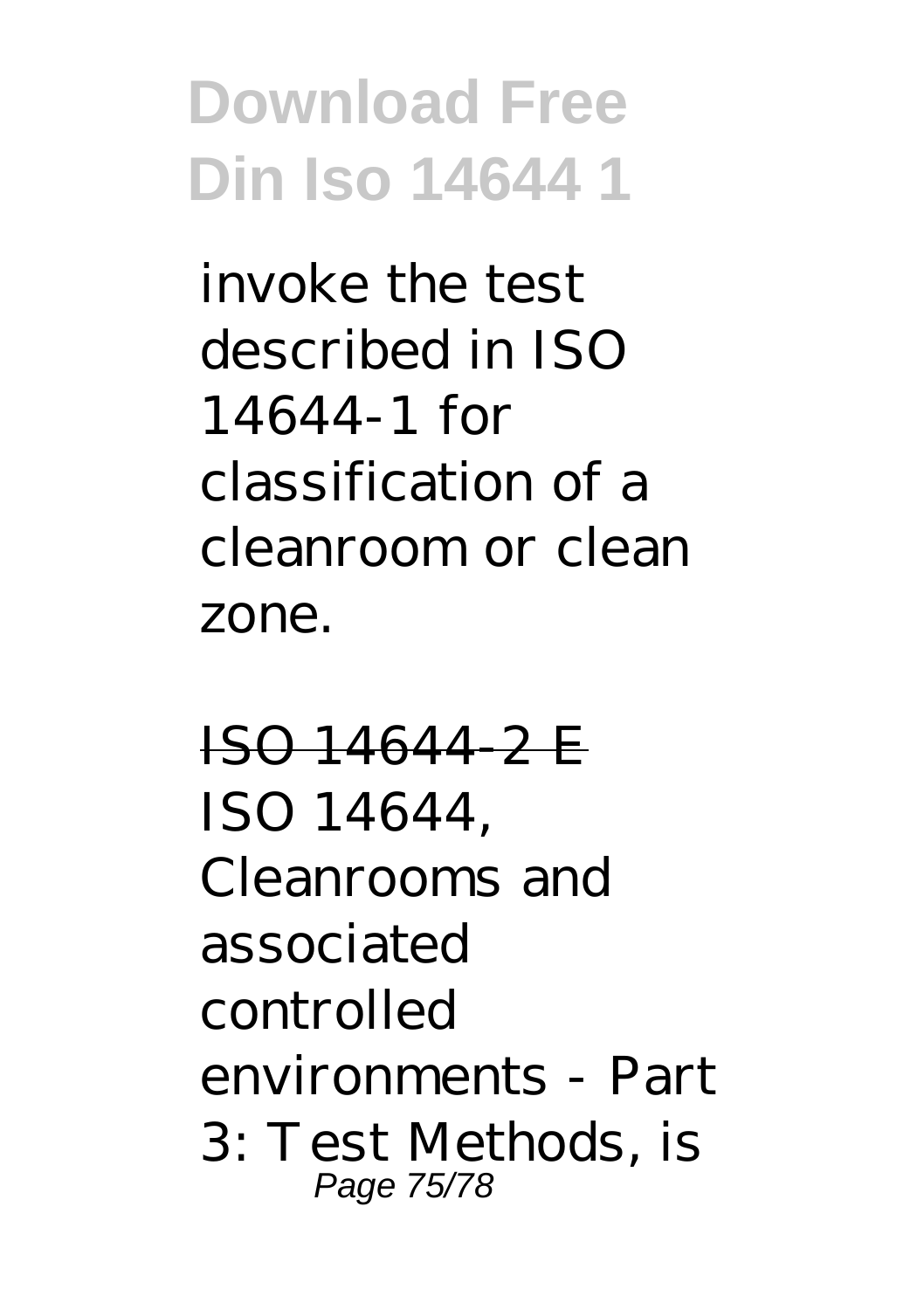referenced in many of the ISO/TC 209 Standards. Scope of ISO 14644-3 This part of ISO 14644 specifies test methods for designated classification of airborne particulate cleanliness and for characterizing the performance of cleanrooms and Page 76/78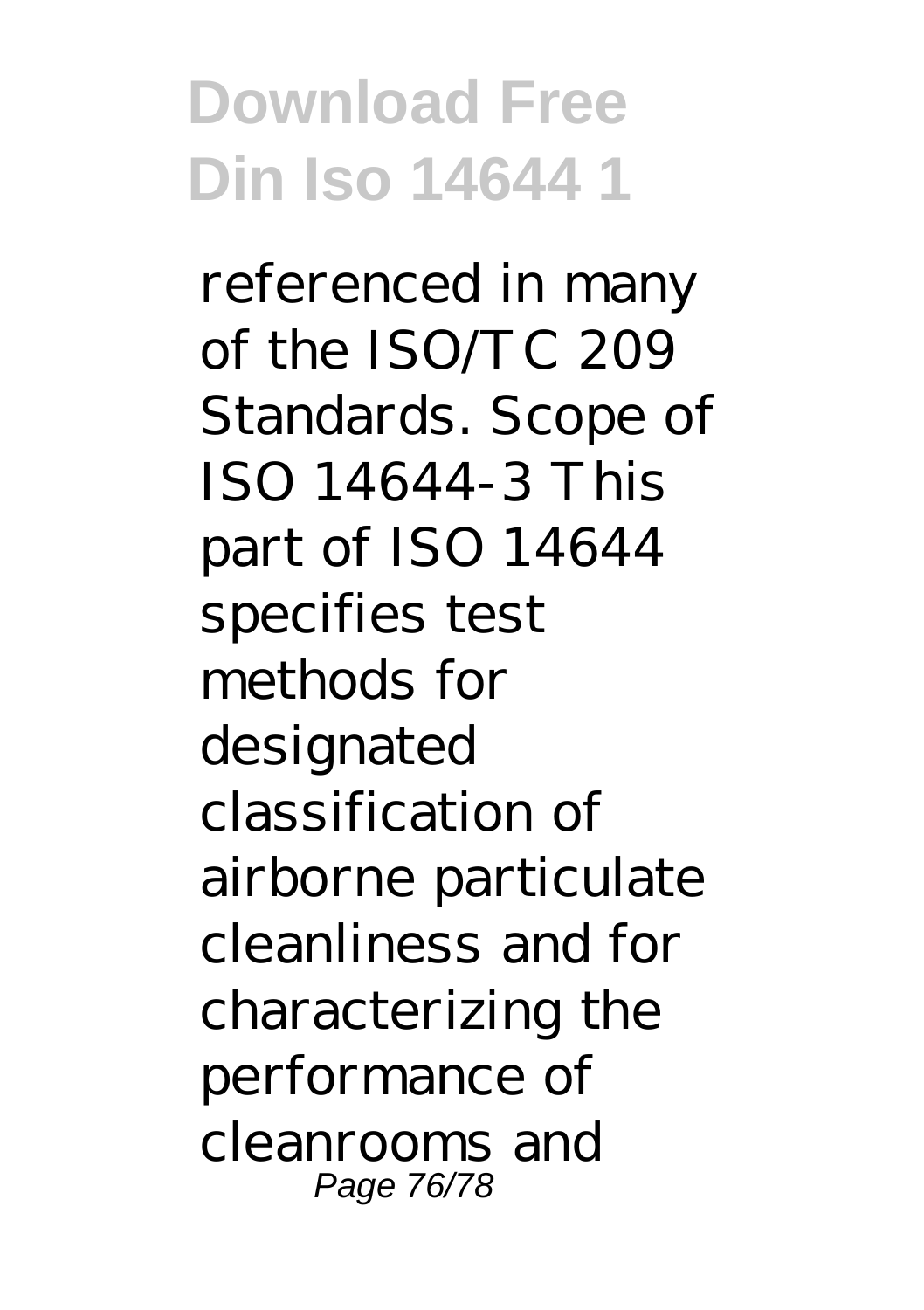clean zones.

ISO Standard 14644-3, Test **Methods** DIN EN ISO 14644-2. February 2001 Cleanrooms and associated controlled environments - Part 2: Specifications for testing and monitoring to prove Page 77/78